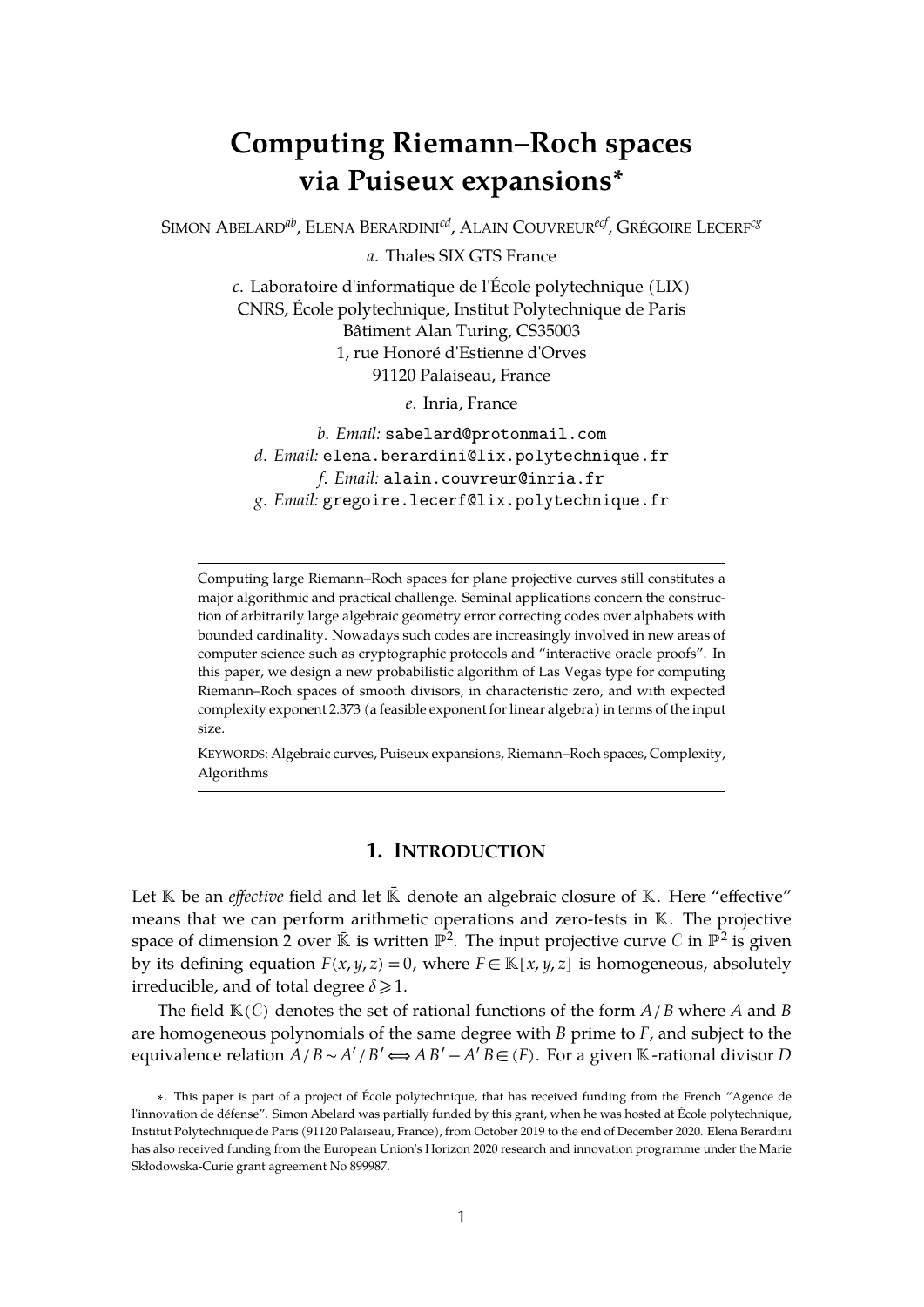of  $C$  we are interested in computing a  $K$ -basis of the Riemann–Roch space

$$
\mathcal{L}(D) := \{ h \in \mathbb{K}(\mathcal{C}) \setminus \{0\} : \text{Div}(h) \geq -D \} \cup \{0\}.
$$

The goal of the present paper is the design of a new efficient probabilistic algorithm of Las Vegas type to compute  $\mathcal{L}(D)$  in the Brill–Noether fashion [\[15\]](#page-45-0). For the sake of simplicity, we focus on fields of characteristic zero. The actual restriction on the characteristic only concerns computations of Puiseux expansions, so our algorithm can be adapted to sup port positive characteristic whenever it is sufficiently large, namely greater than  $\delta$ , or simply whenever the needed Puiseux expansions are well defined.

Riemann–Roch spaces intervene in various areas of applied algebra. For instance, they are pivotal to design efficient algebraic geometry error correcting codes, as intro duced by Goppa [\[28,](#page-45-1) [29,](#page-45-2) [30\]](#page-45-3). These codes generalize the well known Reed–Solomon codes because they may be defined over smaller alphabets. Such codes are particularly suitable for new application areas such as "interactive oracle proofs"  $[9, 11]$  $[9, 11]$  $[9, 11]$ , a construction itself involved in decentralized computations. In algebraic geometry, Riemann–Roch spaces intervene in arithmetic operations in Jacobians of curves [\[44,](#page-46-0) [47,](#page-46-1) [71\]](#page-47-0).

Currently, in practice, algebraic curves used in coding theory are mostly limited to cases where Riemann–Roch spaces are explicitly known, such as Hermitian curves, Suzuki curves, or Giuletti–Korchmáros curves. For the sake of diversity it is relevant to handle more general situations which challenges our ability to efficiently compute Riemann–Roch spaces. For instance, known models of the curves introduced by Tsfasman, Vlăduţ, and Zink [\[70\]](#page-47-1) in order to construct codes asymptotically better than the Gilbert–Varshamov bound involve non-ordinary singularities [\[48\]](#page-46-2), which are still not supported by the recent efficient algorithms of [\[3,](#page-44-0) [4,](#page-45-6) [52\]](#page-46-3).

### **1.1. Brill–Noether in a nutshell**

The present paper is in the vein of the seminal theory designed by Brill and Noether [\[15\]](#page-45-0). To the curve C is associated a so-called *adjoint divisor*, written  $A$ , related to the singularities of  $C_i$ ; see Section [3.2.](#page-13-0) Then the input  $K$ -rational divisor  $D$  is decomposed into *D* = *D*<sub>+</sub> − *D*<sub>−</sub>, where *D*<sub>+</sub> and *D*<sub>−</sub> are *positive* (also called *effective*) divisors with disjoint supports; see the definition of divisors in Section [3.](#page-12-0) When deg *D*<sub>+</sub> < deg *D*<sub>−</sub>, *L*(*D*) is {0}, so we freely assume that deg  $D_+$   $\geq$  deg  $D_-$  in the rest of the paper. The Brill–Noether method mostly divides into two parts, as follows.

**1.** The first part consists in computing a homogeneous polynomial *H* that can serve as a common denominator of a  $K$ -basis of  $\mathcal{L}(D)$ . Brill and Noether showed that it is sufficient that  $H \in K[x, y, z]$  satisfies

<span id="page-1-1"></span><span id="page-1-0"></span>
$$
\text{Div}(H) \geqslant D_+ + \mathcal{A}.\tag{1.1}
$$

Informally speaking, this means that the curve defined by  $H = 0$  passes through the points of *D* and the singular locus of *C* with *ad hoc* multiplicities. Of course, for efficiency purposes, it is of practical interest to take *H* of degree as small as possible. In fact Condition [\(1.1\)](#page-1-0) can be expressed in terms of a homogeneous linear system: the unknowns are the coefficients of *H* and the number of equations depends on deg  $D_+$  and deg  $A$ . As soon as the number of unknowns is strictly larger than the number of equations, the system admits a non-zero solution. This is a standard way to determine a candidate for *H*.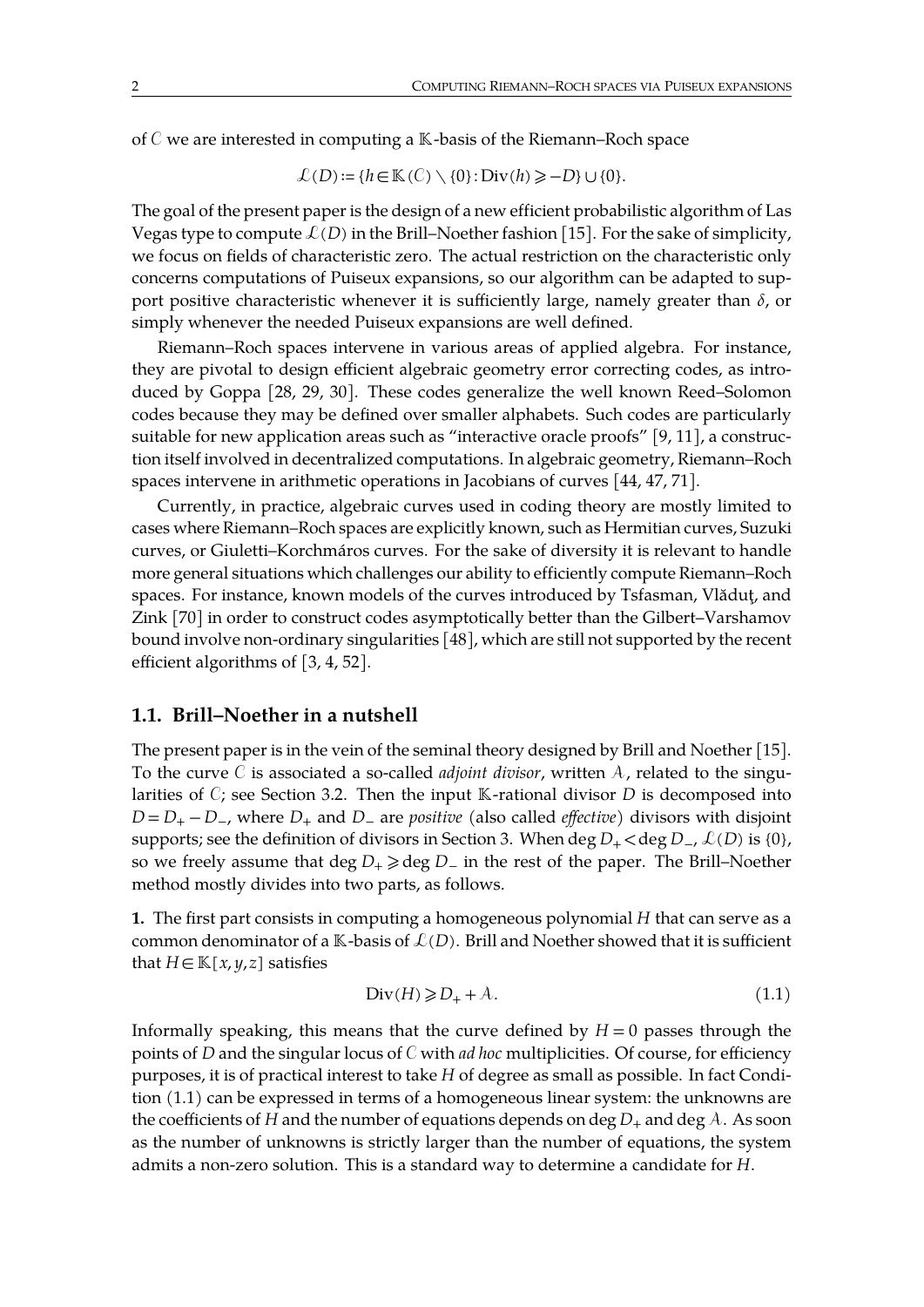**2.** Let  $d := \deg H$  and let  $\ell(D)$  denote the dimension of  $\mathcal{L}(D)$ . The second part of the Brill–Noether method consists in computing polynomials  $G_1, \ldots, G_{\ell(D)}$  of degree *d* such that  $\{G_i/H\}_{i=1,\ldots,l(D)}$  is a basis of  $\mathcal{L}(D).$  These polynomials can be obtained as a basis of homogeneous polynomials  $G \in K[x, y, z]$  of degree *d*, "defined modulo *F*", that satisfy

$$
Div(G) \geqslant Div(H) - D.
$$

This condition can again be expressed in terms of a homogeneous linear system of equations in the coefficients of *G*, once Div(*H*) has been computed.

# **1.2. Computational model**

For complexity analyses, we use an algebraic model over a general field  $K$  (typically computation trees [\[16\]](#page-45-7)), so we count the number of arithmetic operations and zero-tests performed by the algorithms. In order to simplify the presentation of complexity bounds, we use the established *soft-Oh* notation [\[27,](#page-45-8) Chapter 25, Section 7]:  $f(n) = \tilde{O}(g(n))$  means that  $f(n) = g(n) \log_2^{O(1)}(|g(n)|+3)$ . A function  $f(n)$  is *softly linear* when  $f(n) = \tilde{O}(n)$ .

The vector space of polynomials of degree  $\langle n \text{ in } \mathbb{K}[x]$  will be written  $\mathbb{K}[x]_{\leq n}$ . For polynomial arithmetic, we content ourselves with softly linear cost bounds for prod ucts, divisions, greatest common divisors, and products of several polynomials. We will freely use the known results presented in the textbook [\[27\]](#page-45-8).

The constant  $\omega$  will denote a real value between 2 and 3 such that two  $n \times n$  matrices over a commutative ring can be multiplied with  $O(n^{\omega})$  ring operations. The current best known bound is  $\omega$  < 2.37286 [\[7\]](#page-45-9). The constant  $\omega$  is another real value between 1.5 and  $(\omega + 1)/2$  such that the product of a  $n \times \sqrt{n}$  matrix by a  $\sqrt{n} \times \sqrt{n}$  matrix takes  $O(n^{\omega})$ operations. The current best known bound is  $\omega$  < 1.629 [\[51,](#page-46-4) Table 2, half of the upper bound for  $\omega(2)$  (combined with the tensor permutation lemma [\[43,](#page-46-5) Corollary 7]).

# **1.3. Related work**

**Adjoint curves.** The notion of adjoint for plane curves was introduced by Brill and Noether [\[15\]](#page-45-0) in 1874 for ordinary curves: they defined a curve to be adjoint to another curve *C* if it passes with multiplicity at least  $m-1$  through any singular point of *C* of multiplicity *m*. Since then, different notions of adjoint have been proposed.

In [\[31\]](#page-46-6), Gorenstein presented an adjoint condition related to the conductor ideal of the curve. One century after the work of Brill and Noether, Keller proposed a notion of adjoint in terms of the "divisor of double points" of the curve; see  $[46]$  and  $[32,$  Defin-itions 2.12 and 2.13]. More recently in [\[8,](#page-45-10) Appendix A, Section 2] and then in [\[26\]](#page-45-11), the adjoint condition has been defined in relation to the divisor of a differential form on the curve. The same definition is used by Campillo and Farrán [\[18,](#page-45-12) [19\]](#page-45-13). All these notions are proven to be equivalent when dealing with curves having only ordinary singularities: see [\[32,](#page-46-8) Corollary 4.16] and [\[25,](#page-45-14) Chapter 8, Section 5, Proposition 8]. In the case of nonordinary singularities, Greco and Valabrega proved in [\[32,](#page-46-8) Theorem 4.6] thatGoren stein's and Keller's adjoint conditions are equivalent, and in [\[32,](#page-46-8) Theorem 4.13] that the Brill–Noether one is actually more restrictive. Examples of an adjoint in the sense of Gorenstein (equivalently of Keller) that is not an adjoint in the sense of Brill and Noether can be found in [\[32,](#page-46-8) Example 4.5] and [\[33,](#page-46-9) Example 2.5]. Following [\[26\]](#page-45-11), one can further deduce the equivalence of the adjoint condition in terms of a differential form with Gorenstein's (and thus with Keller's) one.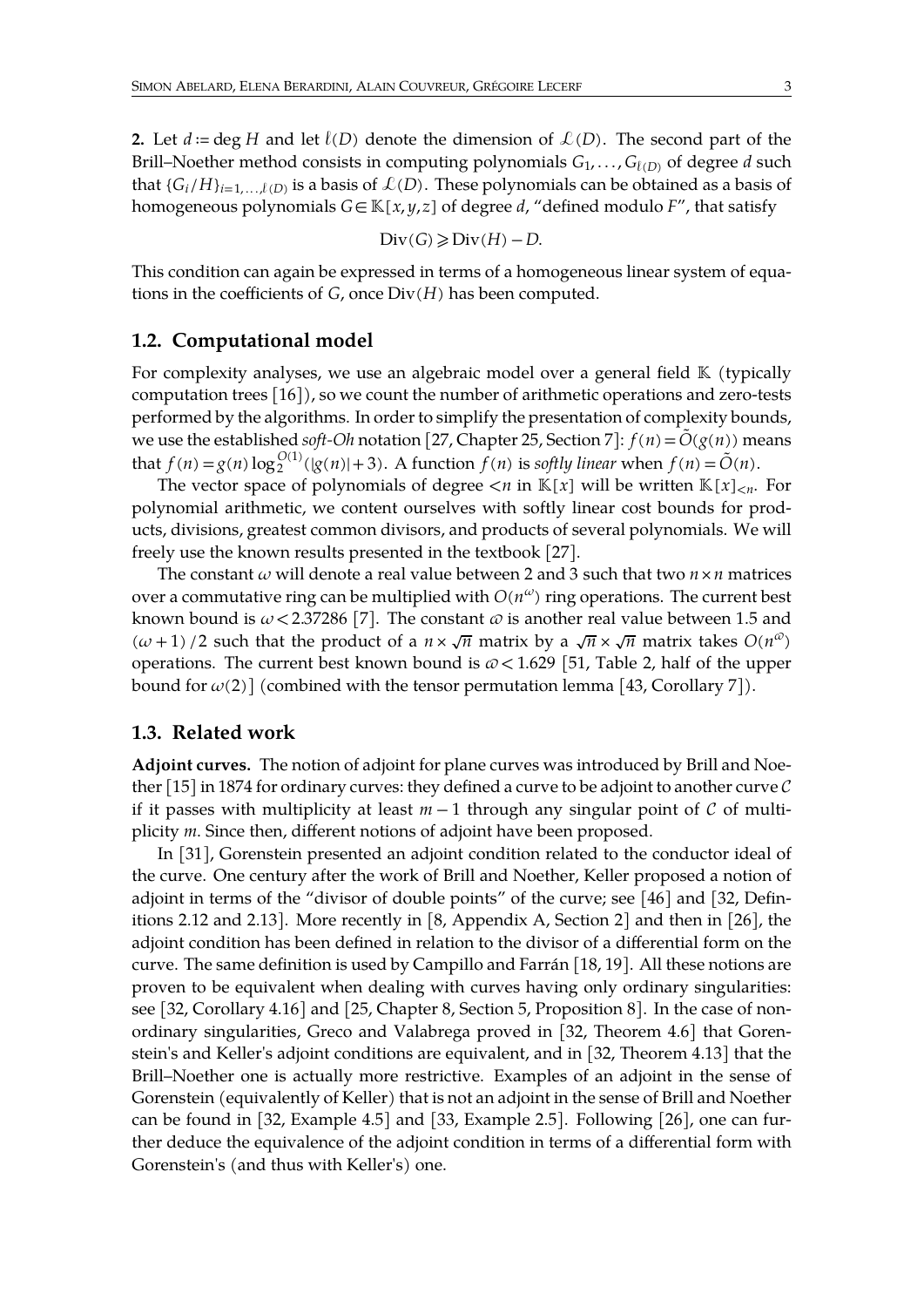The adjoint conditions listed above represent the mainstream in the literature. For the sake of completeness, we mention yet other definitions. In [\[6\]](#page-45-15), Abhyankar and Sathaye proposed an adjoint notion depending on infinitely near singular points on the curve, while in [\[33\]](#page-46-9) one can find another construction in terms of virtual multiplicities. Papers have been devoted to investigate these different definitions of adjoint and their relation ships: we refer the reader to the work of Greco and Valabrega [\[32,](#page-46-8) [33\]](#page-46-9), and also to [\[21\]](#page-45-16) for a computational approach.

**Algorithms.** As said, the seminal Brill–Noether approach [\[15\]](#page-45-0) to compute Riemann–Roch spaces was originally restricted to ordinary curves, and later extended to arbitrary plane curves by Le Brigand and Risler [\[50\]](#page-46-10). Although formulated in a slightly different manner Le Brigand and Risler revisited Keller's point of view for the adjoint conditions. In [\[35,](#page-46-11) [36,](#page-46-12) [37\]](#page-46-13), Haché designed an algorithm along with a software implementation from [\[50\]](#page-46-10). Other algorithms in the vein of the Brill–Noether approach have been proposed by Huang and Ierardi [\[44\]](#page-46-0) still for ordinary curves, and by Campillo and Farrán [\[18,](#page-45-12) [19\]](#page-45-13) in com bination with the theory of Hamburger–Noether expansions. An implementation of a Brill–Noether variant for general curves is available within the SINGULAR [\[67\]](#page-47-2) computer algebra system.

More recently, fast algorithms have been designed for nodal curves [\[3,](#page-44-0) [52\]](#page-46-3), leading to a complexity exponent as small as  $(\omega+1)/2$ . Then, ordinary curves have been handled in [\[4\]](#page-45-6) with the same complexity exponent. Comparisons between algorithms for ordi nary curves can be found in [\[4\]](#page-45-6).

In order to address general curves, one can also appeal to an alternate family of algo rithms, often called "arithmetic", that is different from the Brill–Noether approach, and that makes use of integral bases. The state-of-the-art algorithm of this family is due to Hess [\[38\]](#page-46-14) and is implemented both in the MAGMA [\[12\]](#page-45-17) and SINGULAR [\[66\]](#page-47-3) computer algebra systems.

## **1.4. Our contributions**

In order to design fastalgorithms from the Brill–Noether theory, one central problem is the definition and the efficient computation of the adjoint divisor  $A$  of the curve  $C$ .

Our first contribution is a new simple rewriting of the adjoint  $A$  of  $C$  in terms of the rational Puiseux expansions  $(X_i(t), Y_i(t))$  centered at the singular points of C; see Definitions [2.8](#page-8-0) and [2.9.](#page-8-1) This condition is derived from the one based on differential forms [\[8,](#page-45-10) [26\]](#page-45-11). In this way, the adjoint condition  $Div(H) \geq A$  for a homogeneous polynomial *H* is equivalent to the fact that the values of *H* at all the expansions  $(X_i(t), Y_i(t))$  have sufficiently large valuations; see Section [3.2.](#page-13-0)

Our second contribution is an elementary proof of the following well known proposition via the Lagrange interpolation. Let  $P$  be a point of  $C$  and consider two homogeneous polynomials *A* and *B* that are prime to *F*: if  $Div_{P}(B) \geq Div_{P}(A) + A_{P}$  then Noether's condition is satisfied by the triple (*F*,*A*, *B*) at *P*; see Section [3.3.](#page-14-0) The Max Noether theorem and this proposition are the cornerstone of the *residue theorem* that summarizes the cor rectness of the Brill–Noether method; see Theorem [4.1.](#page-19-0) In other words, our approach avoids both desingularizing  $C$  explicitly and determining sequences of conductor ideals. The practical interest is to benefit from fast algorithms recently developed for Puiseux expansions of algebraic germs of curves.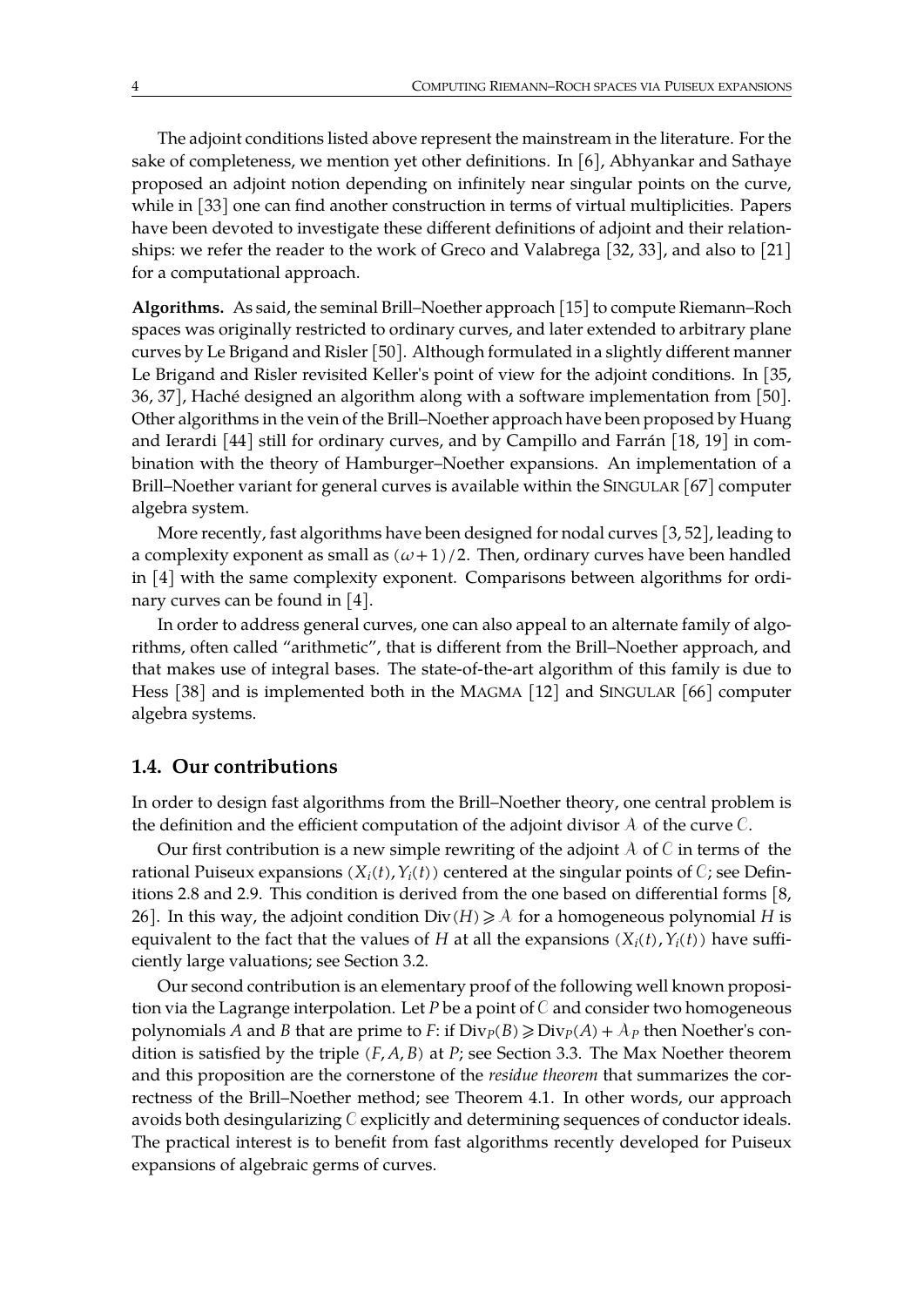Once the Puiseux expansions of  $C$  have been computed at all the singular points with suitable orders, our third contribution is the reformulation of the linear systems for the above *H* and *G<sup>i</sup>* in terms of structured linear algebra. On the one hand, we propose a rel atively sharp bound for deg *H* that allows simplifications in the subsequent computation of Div(*H*); see Section [4.](#page-18-0) On the other hand, we show that a "compressed representation" of the  $G_i$  is possible in terms of a basis of a  $\mathbb{K}[x]$ -module; this is defined in Section [7.4.](#page-38-0)

In order to prove our main Theorem [7.8,](#page-42-0) we design a new probabilistic algorithm of Las Vegas type for computing Riemann–Roch spaces of smooth divisors, in characteristic zero, and with expected complexity exponent  $\omega$  in terms of the input size. This algorithm makes use and extends ideas introduced in [\[4\]](#page-45-6). Its bottleneck lies in linear system solving. The exponent  $\omega$  is achieved by means of a generic solver, but we also develop a more promising alternative approach via the aforementioned  $\mathbb{K}[x]$ -modules.

Further new technical ingredients also concern divisors, for which we develop effi cient algorithms for their power series expansion representation in Section [3.](#page-12-0) This repre sentation is more convenient than the global one used in [\[3,](#page-44-0) [4\]](#page-45-6) because it fits both smooth and non-smooth divisors.

For the sake of comparison, let us mention that the complexities of the algorithms implemented by Haché [\[35,](#page-46-11) [36,](#page-46-12) [37\]](#page-46-13) have not been analyzed into details, to our best knowledge. Hess' algorithm [\[38\]](#page-46-14) also uses  $\mathbb{K}[x]$ -modules to represent and compute Riemann–Roch spaces, and achieves a polynomial complexity bound for general curves but the exact complexity exponent does not seem to have been analyzed so far, still to our best knowledge. At least, we know from [\[1\]](#page-44-1) that the needed integral closures can be computed in softly quadratic time in terms of  $\delta^2$  (the dense size of the representation of *F*).

#### **2. PREREQUISITES**

This section is mostly devoted to notations, to well known algorithms in computer algebra, and to Puiseux expansions.

### **2.1. Zariski closed sets**

The projective space of dimension  $n$  over  $\bar{\mathbb{K}}$  is denoted by  $\mathbb{P}^n$ . For a subset  $S$  of homogeneous polynomials in  $\mathbb{K}[x_0, \ldots, x_n]$ , we write  $\mathcal{V}_{\mathbb{P}}(S)$  for the Zariski closed set in the projective space ℙ*<sup>n</sup>* defined as the common zeros of the elements of *S*, that is

$$
\mathcal{V}_{\mathbb{P}}(S) := \{ P \in \mathbb{P}^n : F(P) = 0, \forall F \in S \}.
$$

The affine space of dimension  $n$  over  $\bar{\mathbb{K}}$  is denoted by  $\mathbb{A}^n$ . For a set  $S$  of polynomials in  $\mathbb{K}[x_1,\ldots,x_n]$ , we write  $\mathcal{V}_{\mathbb{A}}(S)$  for the Zariski closed set in the affine space  $\mathbb{A}^n$  defined as the common zeros of the elements in *S*, that is

$$
\mathcal{V}_{\mathbb{A}}(S) := \{ P \in \mathbb{A}^n : f(P) = 0, \forall f \in S \}.
$$

If  $\mathbb{M} \coloneqq \mathbb{K}[x_1, \ldots, x_n]$  is a polynomial ring and  $P$  a point in  $\mathbb{A}^n$ , then  $\mathbb{M}_P$  will represent the local ring of the rational functions  $A/B$  in  $\mathbb{K}(x_1, \ldots, x_n)$  such that  $B(P) \neq 0$ .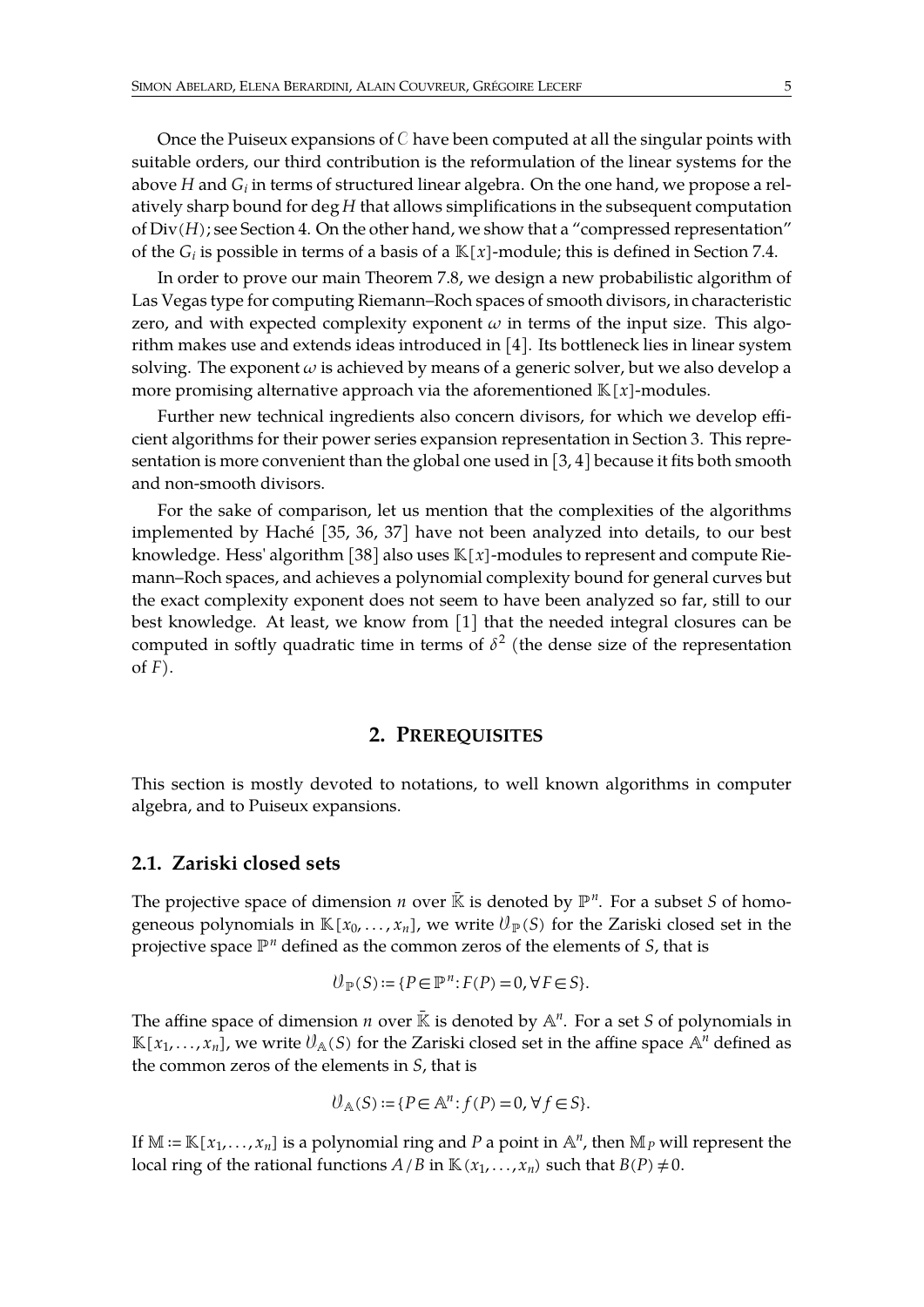# **2.2. Algorithms for polynomials**

We first recall that a linear change of variables in a homogeneous polynomial takes softly linear time. If *M* is a 3×3 matrix over K, then *F*∘*M* stands for the right composition of *F* with the linear map

$$
\begin{pmatrix} x \\ y \\ z \end{pmatrix} \longrightarrow M \begin{pmatrix} x \\ y \\ z \end{pmatrix}.
$$

<span id="page-5-0"></span>**LEMMA 2.1.** Let  $F \in \mathbb{K}$ [*x*,*y*,*z*] *be a homogeneous polynomial of degree δ and let M be an invertible* 3×3 *matrix over*  $\mathbb K$ *. Then F*∘*M can be computed with*  $\tilde O(\delta^2)$  *operations in*  $\mathbb K$ *.* 

**Proof.** The case  $|\mathbb{K}| \geq \delta + 1$  corresponds to [\[42,](#page-46-15) Proposition 9]. It will be sufficient for the main result of the paper. The general case is proved in  $[4,$  Lemma 2.5].  $\square$ 

Then, we recall a complexity result for modular composition, that will be used to evaluate rational functions at divisors. At present time no algorithm with softly linear cost is known for bivariate modular composition over a general field  $K$ . We will content ourselves with the following statement.

<span id="page-5-3"></span>LEMMA 2.2. *Let*  $f \in \mathbb{K}[x, y]$  *be of total degree δ*, *let*  $\chi \in \mathbb{K}[t]$  *and let*  $u, v \in \mathbb{K}[t]_{< deg x}$  *be such* that  $\lambda_x u(t) + \lambda_y v(t) = t$  rem  $\chi(t)$  holds for some  $(\lambda_x, \lambda_y) \in \mathbb{K}^2$ . Then  $f(u(t), v(t))$  rem  $\chi(t)$  can *be computed with*

$$
\tilde{O}\left(\delta^{\frac{\omega}{2}+1} + \delta^{\frac{\omega-1}{2}} \deg \chi\right)
$$

*operations in .*

**Proof.** Up to permuting *x* and *y*, we may assume that  $\lambda_y \neq 0$ . We compute

$$
g(x,t) := f(x, (t - \lambda_x x) / \lambda_y)
$$

with  $\tilde{O}(\delta^2)$  operations in  $\mathbb K$  via Lemma [2.1.](#page-5-0) Then we obtain  $g(u(t),t)$  rem  $\chi(t)$  by means of  $[3,$  Lemma 2.1], that is a variant of an algorithm designed in  $[58]$ .

We also recall two well known propositions for multi-remaindering and Chinese remaindering [\[27,](#page-45-8) Chapter 10, Section 3].

<span id="page-5-1"></span>PROPOSITION 2.3. Let  $\chi_1,...,\chi_s$  be polynomials in  $\mathbb{K}[x]$ , and let d:=deg  $\chi_1+ \cdots + \deg \chi_s$ . Given *f* ∈  $K[x]$ , the remainders *f* rem  $\chi_i$  *for i* = 1,...,*s can be computed with*  $\tilde{O}(d + \deg f)$  *operations*  $in \mathbb{K}$ .

<span id="page-5-2"></span>PROPOSITION 2.4. Let  $\chi_1,...,\chi_s$  be pairwise coprime polynomials in  $\mathbb{K}[x]$ , and let  $d := \deg \chi_1 + \cdots + \chi_s$  $\deg \chi_s$ . Given  $r_1,\ldots,r_s\!\in\mathbb{K}\left[x\right]$  such that  $\deg r_i\!<\!\deg \chi_i$ , the unique polynomial  $f\!\in\mathbb{K}\left[x\right]_{\le d}$ *satisfying f* rem  $\chi$ <sup>*i*</sup> =  $r$ <sup>*i*</sup> for *i* = 1, . . . , *s can be computed with*  $\tilde{O}(d)$  *operations in*  $K$ *.* 

The change of primitive elements for quotient algebras of the form  $\mathbb{K}[t]/(\theta(t))$  is a classical problem in computer algebra. The proof of the following lemma gathers efficient known techniques: early ideas go back to Le Verrier [\[53\]](#page-46-16), and fast algorithms have been designed and popularized by Shoup [\[63,](#page-47-5) [64\]](#page-47-6). Here, we slightly improve [\[3,](#page-44-0) Lemma 2.3].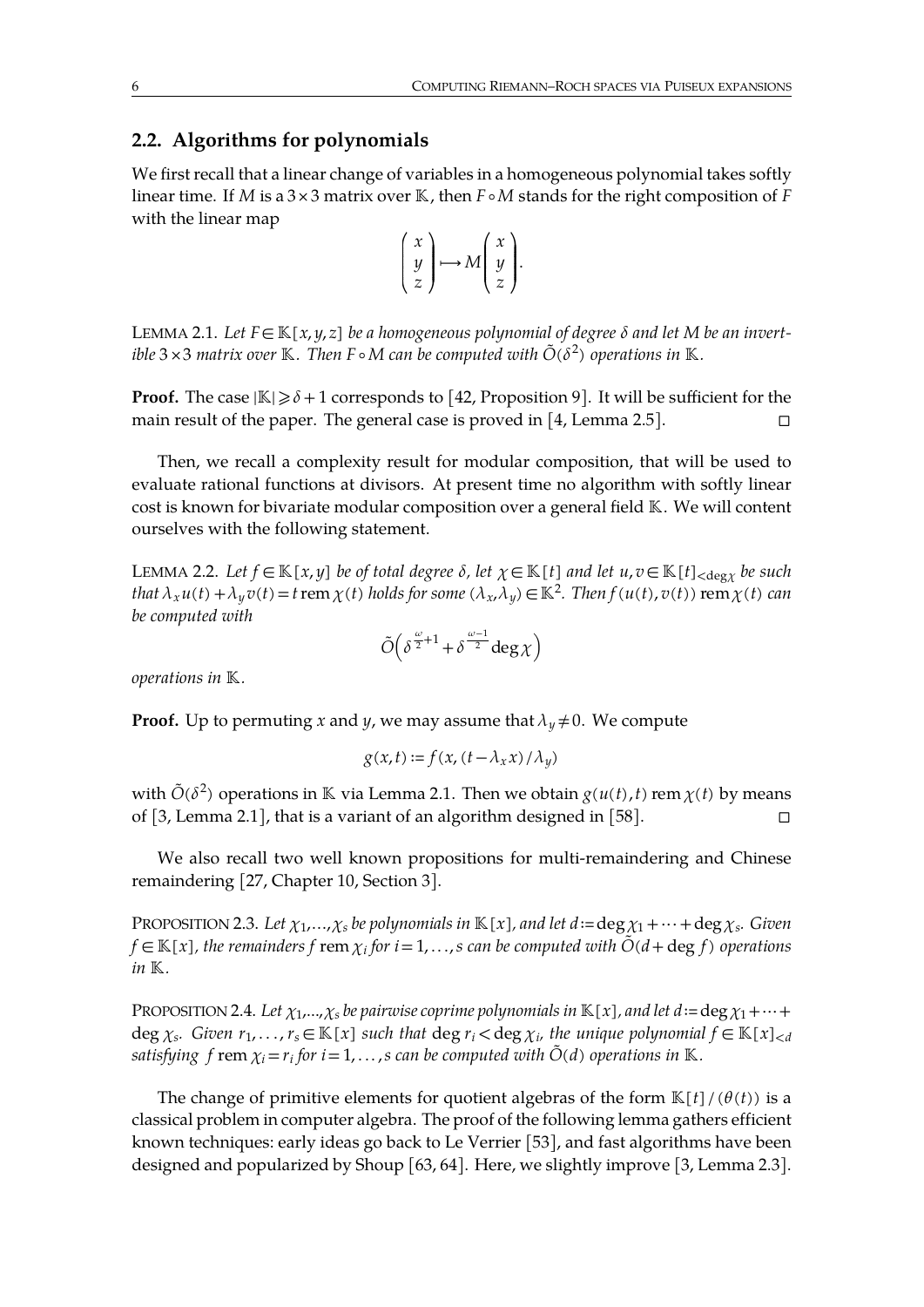<span id="page-6-0"></span> $LEMMA 2.5$ . *Let*  $\theta(t) \in \mathbb{K}[t]$  *be a monic separable polynomial of degree d. Given e(t) in*  $\mathbb{K}[t]/t$  $(\theta(t))$  we can test if  $e(t)$  is primitive for  $\mathbb{K}[t]/(\theta(t))$  and, if so, compute its minimal polyno $m$ ial  $\tilde{\theta}$  along  $w$ ith  $\eta(t)$   $\in$   $\mathbb{K}$  [ $t$ ] $_{< d}$   $such$   $that$ 

$$
\mathbb{K}[t]/(\theta(t)) \cong \mathbb{K}[t]/(\tilde{\theta}(t))
$$
  

$$
t \mapsto \eta(t)
$$
  

$$
e(t) \leftarrow t
$$

*is* an *isomorphism, with*  $O(d^{\omega})$  *field operations, whenever*  $\mathbb K$  *has characteristic zero or*  $>$ *d.* 

**Proof.** Let Tr denote the trace map of  $\mathbb{K}[t]/(\theta(t))$ . To obtain the vector representation of Tr in the canonical basis of the powers of *x*, we use the well known Newton–Girard formula. In fact we let  $\mu(z)$  := $z^d$   $\theta(1/z)$  stand for the reciprocal polynomial of  $\theta$ , and we compute the power series expansion

$$
-\frac{\mu'(z)}{\mu(z)} = \text{Tr}(t) + \text{Tr}(t^2)z + \dots + \text{Tr}(t^{d-1})z^{d-1} + O(z^d)
$$

with  $\tilde{O}(d)$  operations in K.

Let  $\tilde{\theta}$  be the characteristic polynomial of the multiplication by  $e(t)$  endomorphism in this algebra. Le Verrier's method consists in computing

$$
Tr(e(t)^i), \text{ for } i=1,\ldots,d.
$$

This task is the transpose of modular composition (for instance see [\[64,](#page-47-6) Section 2], or [\[40,](#page-46-17) Section 1.2]), so it takes  $O(d^{\omega})$  operations in K by combining [\[27,](#page-45-8) Theorem 12.4] with [\[16,](#page-45-7) Theorem 13.20]. Then, the generating series

$$
\tau(z) := \sum_{i \geq 0} \operatorname{Tr}(e(t)^{i+1}) z^i
$$

satisfies the Newton–Girard formula

$$
-\frac{\nu'(z)}{\nu(z)} = \tau(z) + O(z^d),\tag{2.1}
$$

where  $\nu(z)$  :=  $z^d$   $\tilde{\theta}$ (1/*z*) is the reciprocal of  $\tilde{\theta}$ . Therefore  $\nu$  is recovered with  $\tilde{O}(d)$  operations in characteristic zero or >*d*; for instance see [\[14,](#page-45-18) Corollary 1] or [\[34,](#page-46-18) Proposition 3]. Testing if  $e(t)$  is primitive is equivalent to testing if  $\tilde{\theta}$  is separable, which takes  $\tilde{O}(d)$ operations in  $K$ . If  $e(t)$  is primitive then *t* can be written as

$$
t = \eta(e(t)) \text{ rem } \theta(t),
$$

where  $\eta = \eta_0 + \eta_1 t + \cdots + \eta_{d-1} t^{d-1} \in \mathbb{K}[t]$ . We write  $\Lambda$  for the linear form

$$
\Lambda: \mathbb{K}[t]/(\theta(t)) \longrightarrow \mathbb{K}
$$

$$
a(t) \longmapsto \text{Tr}(ta(t)),
$$

and verify that

$$
\sum_{i\geq 0} \Lambda(e(t)^i) z^i = \sum_{j=0}^{d-1} \eta_j \sum_{i\geq 0} \text{Tr}(e(t)^{i+j}) z^i
$$
  
=  $\eta(z^{-1}) (z \tau(z) + d) + z^{-1} \rho(z^{-1}),$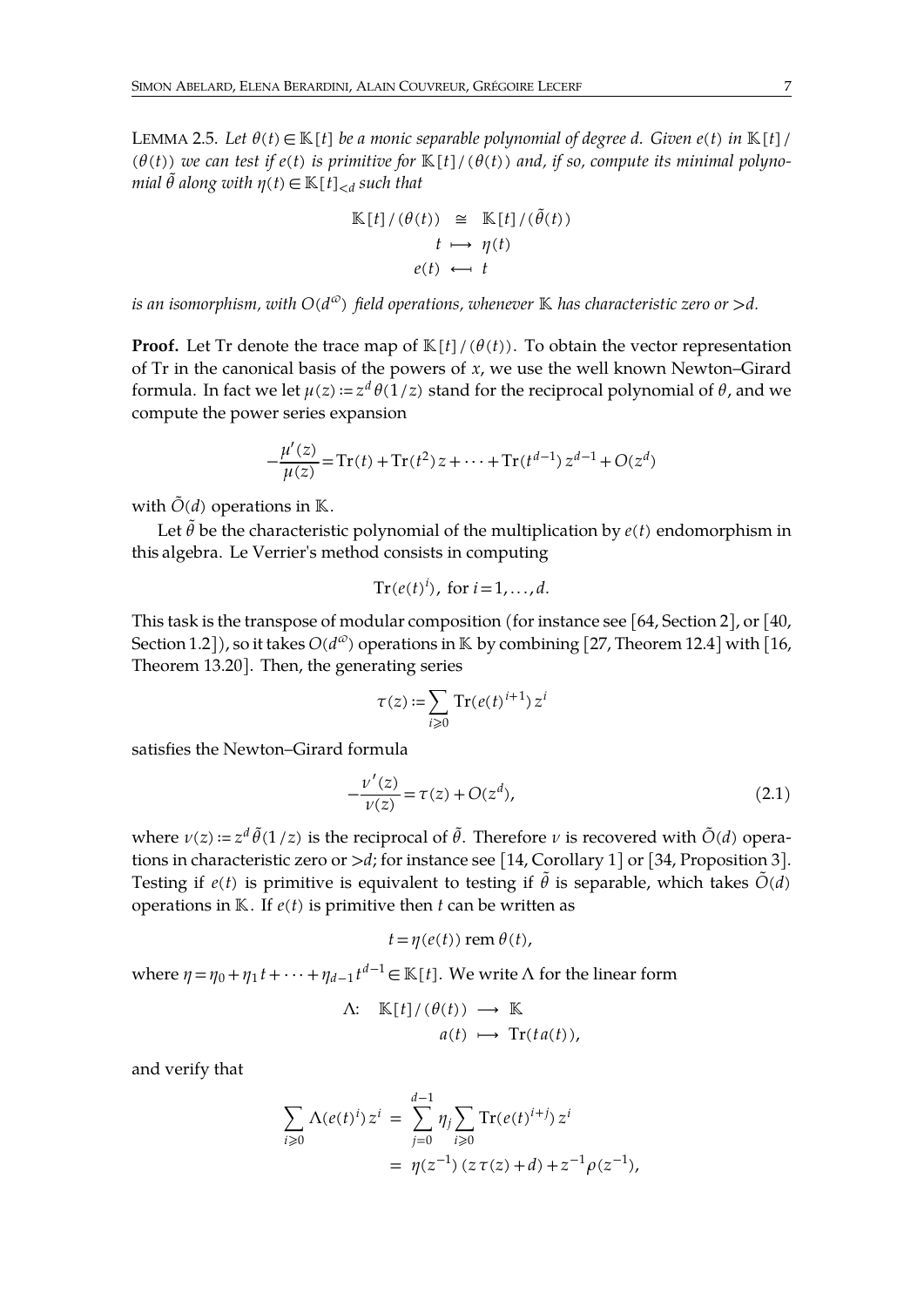where  $\rho \in \mathbb{K}[z]$  has degree  $\lt d-2$ , so

$$
\sigma(z) := z^{d-1} \nu(z) \sum_{i \ge 0} \Lambda(e(t)^i) z^i
$$
  
=  $z^{d-1} \eta(z^{-1}) (-z \nu'(z) + d \nu(z)) + z^{d-2} \rho(z^{-1}) \nu(z)$ 

is a polynomial of degree  $≤2d-1$ . Since  $-zv'(z) + dv(z)$  has degree  $≤2d-1$ , we further obtain that  $\sigma$  has degree ≤2 *d*−2. Again, using the transpose algorithm of the modular composition, the computation of  $Λ(e(t)^i)$  for  $i=0,...,n-1$ , hence of  $σ$ , takes  $O(d^ω)$  operations in  $K$  by [\[27,](#page-45-8) Theorem 12.4].

It follows that

$$
z^{2d-1}\sigma(z^{-1}) = \eta(z)(-z^{d-1}\nu'(z^{-1}) + dz^d\nu(z^{-1})) + \rho(z)z^{d+1}\nu(z^{-1}),
$$

whence that

$$
z^{2d-1}\sigma(z^{-1}) = z\eta(z)\tilde{\theta}'(z) + \rho(z) z^{d+1}\nu(z^{-1})
$$
  
=  $z\eta(z)\tilde{\theta}'(z) + \rho(z) z\tilde{\theta}(z)$ .

At this point  $\tilde{\theta}$  has been computed, we may divide both sides of the latter identity by  $z$ , and deduce  $\eta$  as

$$
\eta(z) = (z^{2d-2}\sigma(z^{-1})) / \tilde{\theta}'(z) \text{ rem } \tilde{\theta}(z),
$$

in softly linear time.  $\Box$ 

The last useful sub-algorithm concerns the computation of Taylor expansions of poly nomials at algebraic numbers. Precisely, given a separable polynomial  $\theta \in \mathbb{K}[s]$  and a positive integer *m*, we consider the map

<span id="page-7-1"></span>
$$
\Gamma_{\theta,m}: \mathbb{K}[s]/(\theta^m(s)) \cong (\mathbb{K}[t]/(\theta(t)))[[S-t]]/(S-t)^m
$$
  

$$
s \mapsto S.
$$

PROPOSITION 2.6. [\[39,](#page-46-19) simplified from Section 4.2] Γ,*<sup>m</sup> is an isomorphism. Both directions of*  $\Gamma_{\theta,m}$  *can be computed in softly linear time, namely*  $\tilde{O}(m \deg \theta)$  *operations in*  $K$ .

#### **2.3. Rational Puiseux expansions**

From now and until the end of the section we gather known facts and complexity results about Puiseux series. It is assumed that  $K$  has characteristic zero. We rely on recent papers by Poteaux and his collaborators [\[60,](#page-47-7) [61,](#page-47-8) [62\]](#page-47-9), in which further details and historical references can be found. We recall that  $\mathbb{K}[[x]]$  represents the ring of the power series in *x*. Its field of fractions, called the field of Laurent series, is written  $\mathbb{K}((x))$ .

Let *F*∈K((*x*))[*y*] be a monic separable polynomial of degree  $d<sub>y</sub>$  in *y*. We write

$$
F_y := \frac{\partial F}{\partial y'}, \quad \text{Disc}_y F := (-1)^{d_y(d_{y-1})/2} \text{Res}_y(F, F_y) \in \mathbb{K}((x)),
$$

where Res*y*(*F*,*Fy*) represents the resultant of *F* and *F<sup>y</sup>* regarded in the main variable *y*. It is well known that *F* admits  $d_y$  distinct roots in the field of Puiseux series

$$
\bar{\mathbb{K}}\langle\langle x\rangle\rangle:=\bigcup_{e\geq 1}\bar{\mathbb{K}}((x^{1/e})),
$$

that are called its*Puiseux expansions*. From the seminal works of Newton and Puiseux, the field  $\mathbb{K}\langle\langle x\rangle\rangle$  is known to be algebraically closed. If *F* is monic in  $\mathbb{K}[[x]][y]$ , then its Puiseux expansions have nonnegative valuation in *x*.

<span id="page-7-0"></span>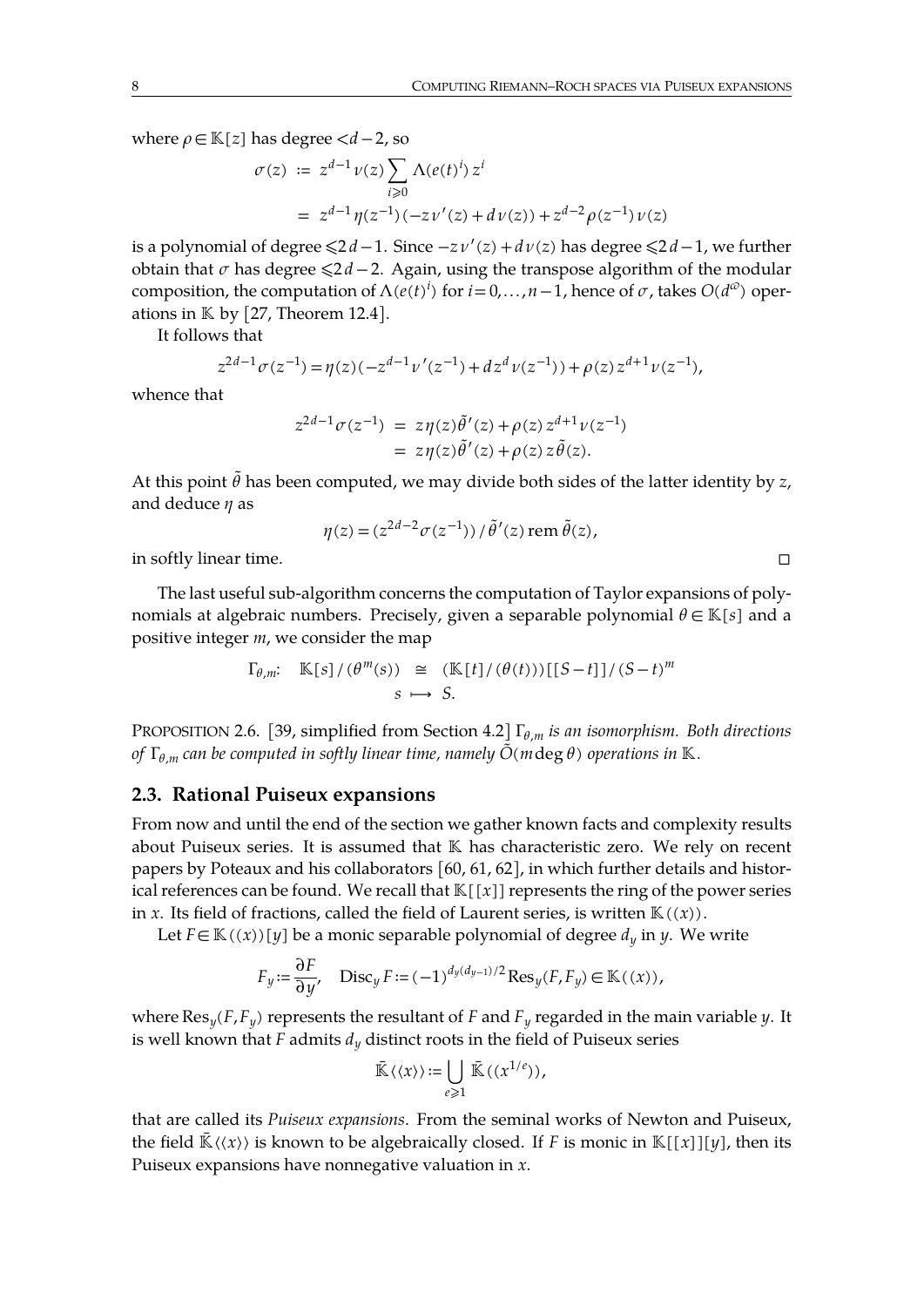PROPOSITION 2.7. [\[23,](#page-45-19) [24\]](#page-45-20) *Let F be an absolutely irreducible polynomial in*  $\mathbb{K}((x))[y]$  *of degree*  $d_y = e$ . *Then, there exists*  $\gamma \in \mathbb{K} \setminus \{0\}$  *and*  $\sum_{i=n}^{\infty} \beta_i t^i \in \mathbb{K}((t))$  *such that* 

$$
F = \prod_{k=0}^{e-1} \left( y - \sum_{i=n}^{\infty} \beta_i \left( \zeta^k (x/\gamma)^{1/e} \right)^i \right),
$$

*where stands for a primitive e-th root of unity.*

Proof. These expansions appeared in [\[24,](#page-45-20) Section 1, p. 124], and the proof of their existence follows from a variant of the Newton polygon method  $[24, Section 4.4]$  $[24, Section 4.4]$ .  $\square$ 

<span id="page-8-0"></span>This proposition motivates the following definition, still extracted from [\[23,](#page-45-19) [24\]](#page-45-20).

DEFINITION 2.8. Let  $F \in \mathbb{K}((x))[y]$  *be an irreducible polynomial of degree e. Let*  $\mathbb{E}$  *represent the field generated by the coefficients of F over . A* rational Puiseux expansion *of F over is a*  $p$ air  $(X(t), Y(t)) \in \mathbb{E}((t))^2$ , such that the following properties hold:

 $\bullet$  (*X*(*t*),*Y*(*t*)) = ( $\gamma$ *t*<sup>*e*</sup>,  $\sum_{i=n}^{\infty} \beta_i t^i$ ), with  $n \in \mathbb{Z}$  and  $\gamma \beta_n \neq 0$ ,

$$
\bullet \ \ F(X(t),Y(t))=0.
$$

A rational Puiseux expansion represents the  $e$  following Puiseux series in  $\bar{\mathbb{K}}((x^{1/e})),$ for  $k = 0, \ldots, e-1$ :

$$
\varphi_k(x) := \sum_{i=n}^{\infty} \beta_i (\zeta^k (x/\gamma)^{1/e})^i,
$$

where  $\zeta$  is a primitive *e*-th root of unity. The common minimal polynomial over  $\mathbb{E}((x))[y]$ of these series is

$$
F = \prod_{k=0}^{e-1} (y - \varphi_k(x)).
$$

The integer *e* is called the *ramification index* of the Puiseux expansions of *F*: no Puiseux expansion of *F* belongs to  $\bar{\mathbb{K}}((x^{1/e'}))$  with  $e'$  <  $e$ . More generally, a rational Puiseux expansion of a non necessarily absolutely irreducible polynomial  $F \in \mathbb{K}((x))[y]$  will mean a rational Puiseux expansion of one of its absolutely irreducible factors.

For algorithmic purposes and for avoiding irreducible polynomial factorization, we need to revisit Definition [2.8](#page-8-0) in order to allow rational Puiseux expansions to be defined over products of fields.

<span id="page-8-1"></span>DEFINITION 2.9. *A complete set of rational Puiseux expansions <i>of a polynomial*  $F \in K((x))[y]$ *is a sequence of triples*  $(\mu_i(a), X_i(t), Y_i(t))$  *for*  $i = 1, \ldots, s$  *such that:* 

- $\mu_i \in \mathbb{K}[a]$  *is monic and separable; we set*  $\mathbb{E}_i := \mathbb{K}[a]/(\mu_i(a))$  *and*  $\alpha_i$  *will represent the class of a in*  $E_i$ *,*
- $(X_i(t) = \gamma_i t^{e_i}, Y_i(t)) \in \mathbb{E}_i((t))^2$ ,
- $\gamma_i$  and the initial coefficients of  $Y_i$  and  $F_Y(X_i(t), Y_i(t))$  are invertible in  $\mathbb{E}_{i}$ ,
- $\{1,\ldots,s\} \times \mathcal{V}_A(\mu_i)$  *is in one-to-one correspondence with the absolutely irreducible factors* of F. Precisely, for any  $i \in \{1,\ldots,s\}$  and any root  $\alpha$  of  $\mu_i$ ,  $(\pi_{\alpha}(X_i(t)), \pi_{\alpha}(Y_i(t)))$  is a rational *Puiseux expansion (with the meaning of Definition [2.8\)](#page-8-0) of an absolutely irreducible factor of F*, *where*  $\pi_{\alpha}$  *stands for the natural projection from*  $\mathbb{E}_{i}[[t]]$  *onto*  $\mathbb{K}[\alpha][[t]]$ *.*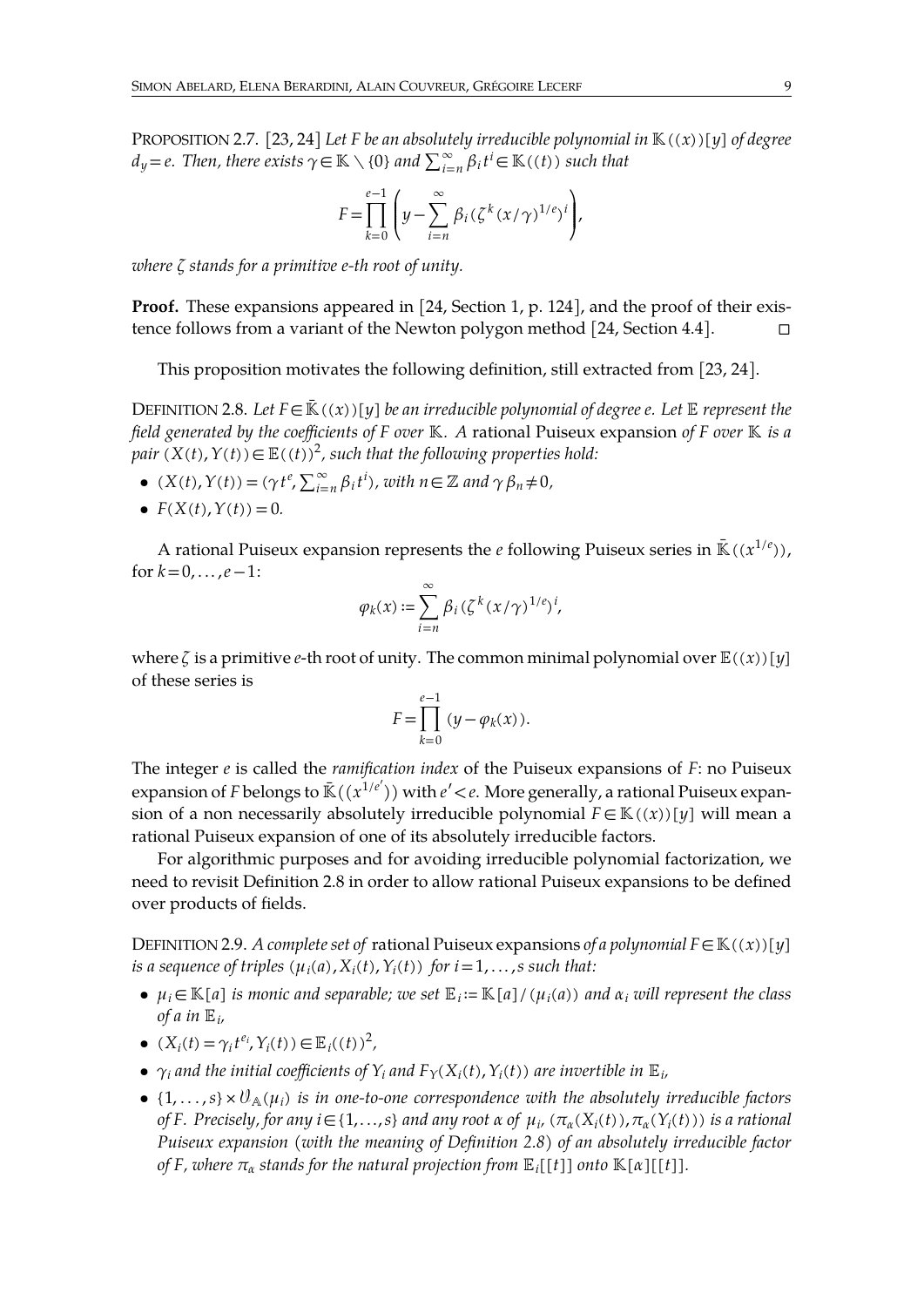**Example 2.10.** Let us take  $K := \mathbb{Q}$  and

<span id="page-9-1"></span>
$$
F(x, y) := y^7 - x(x^3 + y^2 + xy)^2.
$$

We have val<sub>*x*</sub>( $Disc_{\nu} F$ ) = 33. With the Newton polytope algorithm, we compute three rational Puiseux expansions with the representation of Definition [2.9:](#page-8-1)

$$
\mu_1(a) := a^2 - 2a + 2 \qquad \mu_2(a) := a \qquad \mu_3(a) := a
$$
  
\n
$$
X_1(t) := t \qquad X_2(t) := t^3 \qquad X_3(t) := -t^2
$$
  
\n
$$
Y_1(t) := -t + \alpha_1 t^2 + O(t^3) \qquad Y_2(t) := t + O(t^2) \qquad Y_3(t) := -t^4 + t^6 - 2t^8 + 5t^{10} + t^{11} + O(t^{12})
$$

PROPOSITION 2.11. Let  $F \in K[[x]][y]$  *be monic and separable of degree*  $d_y$  *in y, and let*  $((\mu_i(a),$  $X_i(t)$ ,  $Y_i(t)$ ))<sub> $i=1,...s$ </sub> represent the rational Puiseux expansions of F with the meaning of Defini*tion [2.9.](#page-8-1) Then, we have*

<span id="page-9-2"></span>
$$
\mathrm{val}_x(\mathrm{Disc}_y F) = \sum_{i=1}^s \deg \mu_i \mathrm{val}_t(F_y(X_i(t), Y_i(t))).
$$

**Proof.** Let  $\zeta_i$  stand for a primitive  $e_i$ -th root of unity. The multiplicative property of the resultant yields

$$
\mathrm{val}_x(\mathrm{Disc}_y F) = \sum_{i=1}^{d_y} \deg \mu_i \sum_{k=0}^{e_{i-1}} \mathrm{val}_x(F_y(x, Y_i(\zeta_i^k (x/\gamma_i)^{1/e_i}))).
$$

On the other hand, for  $k=0, \ldots, e_{i-1}$  we verify that

$$
\operatorname{val}_x(F_y(x, Y_i(\zeta_i^k(x/\gamma_i)^{1/e_i}))) = \operatorname{val}_t(F_y(X_i(t), Y_i(t))) / e_i.
$$

# **2.4. Puiseux expansions at ramified points**

In this subsection, *F* now represents a polynomial in  $\mathbb{K}[x, y]$ . We are interested in computing all the rational Puiseux expansions above all the critical points of the projection from the curve  $\mathcal{V}_A(F)$  onto the *x*-axis:

$$
\mathcal{V}_{\mathbb{A}}(F) \longrightarrow \overline{\mathbb{R}}
$$
  
 $(x,y) \longmapsto x.$ 

The following proposition is a consequence of the proof of [\[62,](#page-47-9) Theorem 1.2].

<span id="page-9-0"></span>PROPOSITION 2.12. Let  $F \in \mathbb{K}[x, y]$  be of total degree  $\delta$  and of degree  $\delta$  in  $y$ . We can compute the *following data with a probabilistic algorithm of Las Vegas type that takes an expected number of*  $\tilde{O}(\delta^3)$  operations in  $\mathbb{K}$ :

- $(\Delta_i, m_i)_{i=1,\ldots,r}$ ; we set  $\mathbb{L}_i := \mathbb{K}[b]/(\Delta_i(b))$ ;  $\beta_i$  will represent the class of b in  $\mathbb{L}_i$ ;
- For  $i=1,\ldots,r$ , quadruples  $((\mu_{i,j}(a),X_{i,j}(t),Y_{i,j}(t),\sigma_{i,j}))_{j=1,\ldots,s_i}$  with  $\mu_{i,j}(a) \in \mathbb{L}_i[a], \sigma_{i,j} \in$  $\mathbb{N}_{\geqslant 0}$ , and

$$
(X_{i,j}(t), Y_{i,j}(t)) \in (\mathbb{E}_{i,j}[[t]]/(t^{\sigma_{i,j}+1}))^2,
$$

*where*  $\mathbb{E}_{i,j} := \mathbb{L}_i[a]/(\mu_{i,j}(a))$ ;  $\alpha_{i,j}$  *will represent the class of a in*  $\mathbb{E}_{i,j}$ ; *Such that the following properties hold:*

• Disc<sub>*y*</sub>  $F = \Delta_1^{m_1} \cdots \Delta_r^{m_r}$ , where the  $\Delta_i \in \mathbb{K}[x]$  are pairwise separable coprime factors of Disc<sub>*y*</sub> F *of multiplicity*  $m_i$  (*the*  $m_i$  *are not necessarily pairwise distinct*), *for*  $i = 1, ..., r$ ;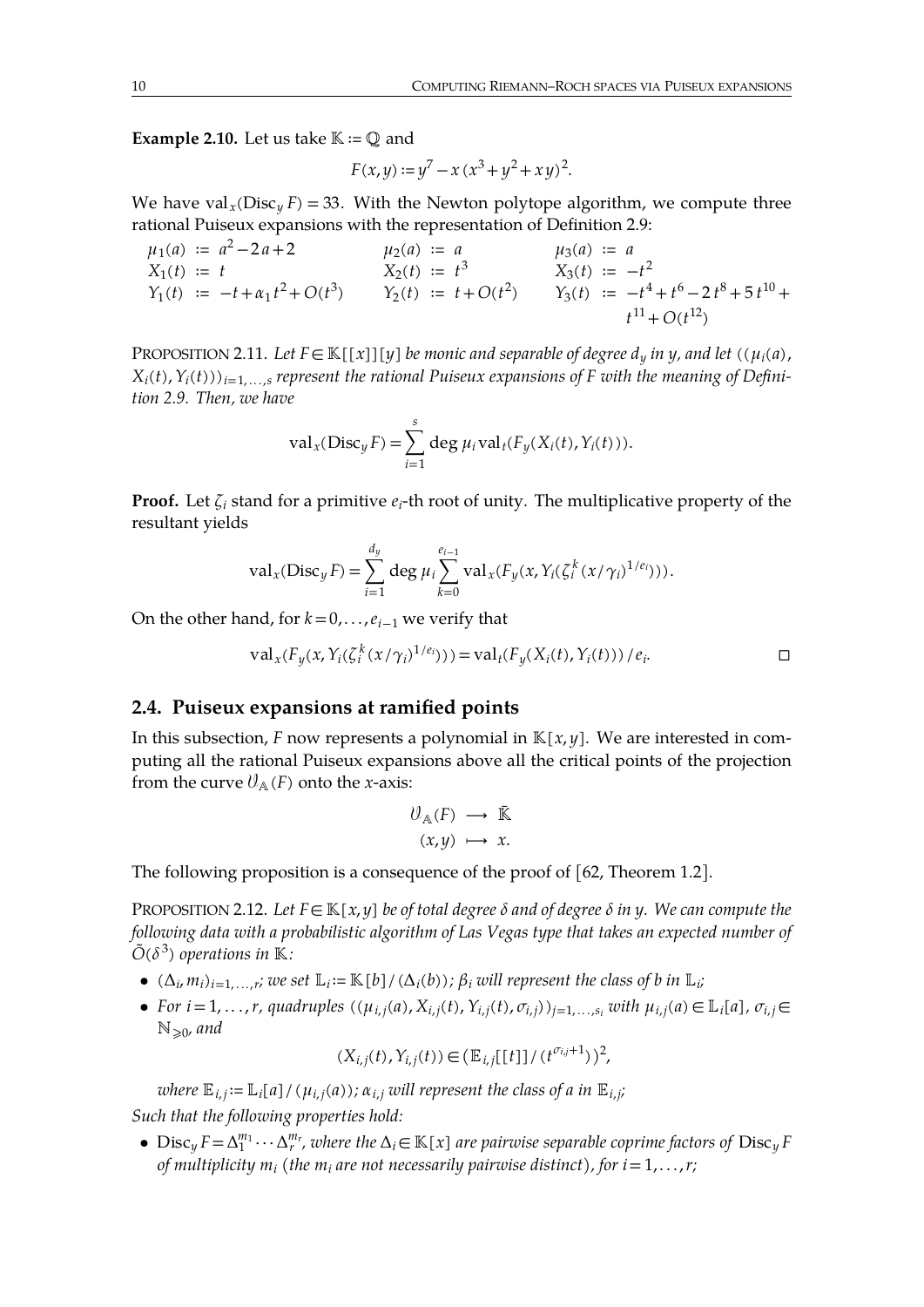- $\mu_{i,j}$  is monic and separable of degree  $\geq 1$ , and its non-zero coefficients are invertible in  $\mathbb{L}_i$ , for  $i=1,\ldots,r$  and  $j=1,\ldots,s_i$ ; here the separability of  $\mu_{i,j}$  means that the discriminant of  $\mu_{i,j}$  is *invertible in*  $\mathbb{L}_i$ *;*
- $X_{i,j}$  writes as  $\beta_i + \gamma_{i,j}t^{e_{i,j}}$ , with  $\beta_i$  zero or invertible in  $\mathbb{L}_i$ ,  $\gamma_{i,j}$  invertible in  $\mathbb{E}_{i,j}$  and  $e_{i,j} \geqslant 1$ , for  $i = 1, \ldots, r$  and  $j = 1, \ldots, s_i;$
- The non-zero coefficients of  $Y_{i,j}$  are invertible in  $\mathbb{E}_{i,j}$  for  $i=1,\ldots,r$  and  $j=1,\ldots,s_i$ ;
- The initial coefficient of  $F_u(X_{i,j}(t), Y_{i,j}(t))$  is invertible in  $\mathbb{E}_{i,j}$  and we have

$$
\sigma_{i,j} = \mathrm{val}_t(F_y(X_{i,j}(t), Y_{i,j}(t))),
$$

*for*  $i = 1, ..., r$  *and*  $j = 1, ..., s$ *i*;

• *For*  $i = 1,...,r$  *and for any root*  $\beta$  *of*  $\Delta_i$ , let  $\pi_\beta$  *stand for the natural projection*  $\mathbb{L}_i \to \mathbb{K}[\beta]$  (*but also for its natural coefficient-wise extensions), then*

$$
((\pi_{\beta}(\mu_{i,j}(a)), \pi_{\beta}(X_{i,j}(t) - \beta_i), \pi_{\beta}(Y_{i,j}(t))))_{j=1,...,s_i}
$$

*are the truncations at precision*  $\sigma_{i,j} + 1$  *of the rational Puiseux expansions of F regarded in*  $\mathbb{K}[\beta][[x-\beta]][y]$ *, with the meaning of Definition [2.9.](#page-8-1)* 

**Proof.** We assume that the reader is familiar with [\[62\]](#page-47-9), especially with Sections 5 and 6. We compute the "D5-desingularisation" of *F*, with the meaning of [\[62,](#page-47-9) Definition 6.1, based on Definition 5.10], and with an expected number of  $\tilde{O}(\delta^3)$  operations in  $\mathbb K$  by [\[62,](#page-47-9) Proposition 6.2]. As a result, we directly obtain all the needed data and properties but the following ones, which require a closer look at the internal calculations:

- The truncation of the parametrization  $(X_{i,j}(t), Y_{i,j}(t))$  is computed at precision  $>2\sigma_{i,j}$  $\sigma_{i,j}$  + 1. This is not explicitly stated in [\[62\]](#page-47-9), that focuses on singular parts. But this is a byproduct of  $[62,$  Proposition 3.14], that is passed on Step 5 of algorithm MonicRNP3. This internal precision is indeed required by the Hensel lifting subroutine.
- The valuation of  $F_y(X_{i,j}(t), Y_{i,j}(t))$  is determined by the successive internal Newton polygons leading to  $(X_{i,j}(t), Y_{i,j}(t))$  during the calculations; see [\[62,](#page-47-9) Lemma 3.16]. On the other hand all the Puiseux expansions represented by the pair  $(X_{i,j}(t), Y_{i,j}(t))$  share the same sequence of Newton polygons: this is ensured by Step 2 of [\[62,](#page-47-9) Algorithm Polygon-Data]. Consequently, the initial coefficient of  $F_v(X_{i,j}(t), Y_{i,j}(t))$  is invert- $\Box$

Proposition [2.12](#page-9-0) will play a part in computing adjoint divisors of curves in the next section. This computation will not be the bottleneck of our main algorithm (underlying Theorem [7.8\)](#page-42-0): a complexity bound  $O(\delta^{2\omega})$  within Proposition [2.12](#page-9-0) would suffice for Theorem [7.8.](#page-42-0)

**Example 2.13.** (Continued from Example [2.10\)](#page-9-1) Let us take  $K := \mathbb{Q}$  and

<span id="page-10-0"></span>
$$
F(x, y) := y^7 - x(x^3 + y^2 + xy)^2,
$$

that is absolutely irreducible. We illustrate the data occurring in Proposition [2.12.](#page-9-0) The equation  $F=0$  defines a curve  $\mathcal{V}_{A}(F)$  of degree  $\delta = 7$ . The discriminant of F in *y* is

$$
Discy(F) = -\Delta_1^{m_1}(x) \Delta_2^{m_2}(x),
$$

where

$$
\Delta_1(b) := b
$$
\n
$$
\Delta_2(b) := b^9 - \frac{345744}{823543}b^5 + \frac{377300}{823543}b^4 - \frac{122500}{823543}b^3 + \frac{19412}{823543}b^2 - \frac{3456}{823543}b + \frac{432}{823543},
$$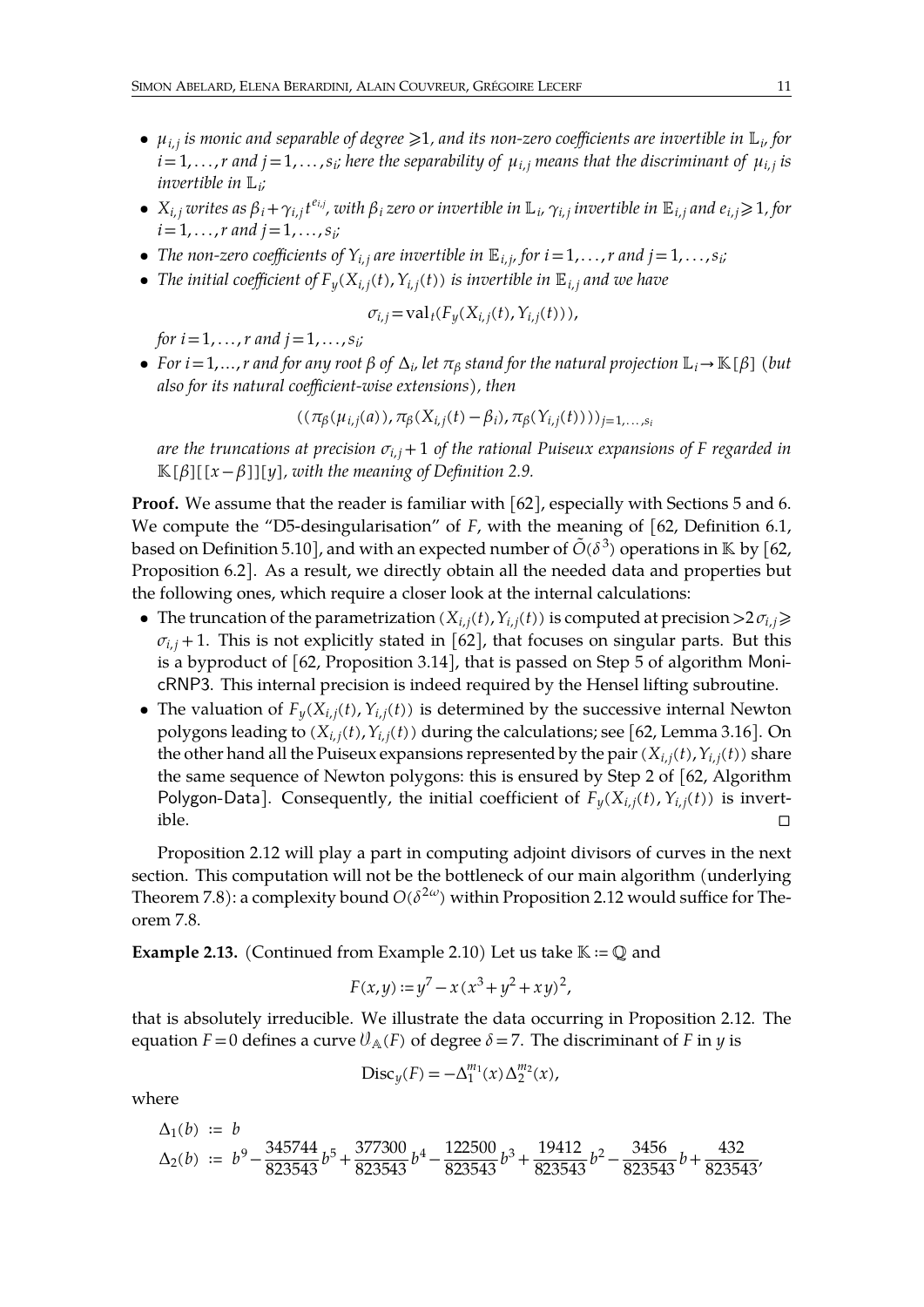and  $m_1$ :=33,  $m_2$ :=1,  $r$  =2.

The unique singular point of  $\theta_A(F)$  is  $P := (0,1)$ . Let  $\Pi_x$  represent the projection from the curve  $\mathcal{V}_{\mathbb{A}}(F)$  onto the *x*-axis. The critical points of  $\Pi_x$  are the roots of  $\Delta_1$  and  $\Delta_2$ .

Here  $\beta_1$  is the class of *b* in  $\mathbb{L}_1 := \mathbb{K}[b]/(\Delta_1(b))$ . The *y*-coordinates of the points of  $\Pi_x^{-1}(\beta_1)$  are the roots of  $F(\beta_1,y)$  =  $y^7$  = 0, that is the singleton {0}. We obtain the following truncations for the Puiseux expansions (recall that  $\alpha_{1,1}$  represents a root of  $\mu_{1,1}$ ):

$$
\mu_{1,1}(a) := a^2 - 2a + 2
$$
\n
$$
X_{1,1}(t) := t
$$
\n
$$
Y_{1,1}(t) := -t + \alpha_{1,1}t^2 + \left(-\frac{3}{2}\alpha_{1,1} + 5\right)t^3 + \dots + \left(\frac{217}{8}\alpha_{1,1} - \frac{405}{8}\right)t^5 + O(t^6)
$$
\n
$$
\sigma_{1,1} := 5
$$
\n
$$
\mu_{1,2}(a) := a
$$
\n
$$
X_{1,2}(t) := t^3
$$
\n
$$
Y_{1,2}(t) := t + \frac{2}{3}t^3 - \frac{5}{9}t^5 + O(t^7)
$$
\n
$$
\sigma_{1,2} := 6
$$
\n
$$
\mu_{1,3}(a) := a
$$
\n
$$
X_{1,3}(t) := -t^2
$$
\n
$$
Y_{1,3}(t) := -t^4 + t^6 - 2t^8 + 5t^{10} + t^{11} - 14t^{12} + \dots - \frac{1615}{16}t^{17} + O(t^{18})
$$
\n
$$
\sigma_{1,3} := 17.
$$

The *y*-coordinates of the points of  $\Pi_x^{-1}(\beta_2)$  are the roots of  $F(\beta_2, y) = 0$ . We verify that 5 of these roots are simple and one is double: in fact  $F(\beta_2, a)$  factorizes into  $\mu_{2,1}(a) \mu_{2,2}^2(a)$ where  $\mu_{2,1}$  has degree 5 and  $\mu_{2,2}$  has degree 1. We deduce that

$$
\mu_{2,1}(a) := a^5 + \left(-\frac{7524223091985523}{99075595293942} \beta_2^8 + \dots + \frac{6356788317432}{16512599215657}\right) a^4 + \dots
$$
  
\n
$$
X_{2,1}(t) := \beta_2 + t
$$
  
\n
$$
Y_{2,1}(t) := \alpha_{2,1} + O(t)
$$
  
\n
$$
\sigma_{2,1} := 0
$$
  
\n
$$
\mu_{2,2}(a) := a + \frac{7524223091985523}{198151190587884} \beta_2^8 + \dots - \frac{3178394158716}{16512599215657}
$$
  
\n
$$
X_{2,2}(t) := \beta_2 + \gamma_{2,2} t^2
$$
  
\n
$$
Y_{2,2}(t) := \alpha_{2,2} + \gamma_{2,2}' t + O(t^2)
$$
  
\n
$$
\sigma_{2,2} := 1,
$$

where  $\gamma_{2,2}$  and  $\gamma_{2,2}^\prime$  are some elements of  $\mathbb{E}_{2,2}.$ 

**Remark 2.14.** The first preprint version [\[2\]](#page-44-2) of the present paper contains another proof of Proposition [2.12](#page-9-0) independent of Sections 5 and 6 of [\[62\]](#page-47-9). It relies on the combination of [\[62,](#page-47-9) Theorem 1.1] and the directed evaluation paradigm [\[41\]](#page-46-20). The resulting algorithm is expected to be easier to implement than the one in [\[62\]](#page-47-9).

## **2.5. Uniformizing parameters**

Let *F* denote a monic irreducible polynomial in  $\mathbb{K}[[x]][y]$  of degree  $e$ , so

 $\bar{\mathbb{K}}[[x]][y]/(F(x,y))$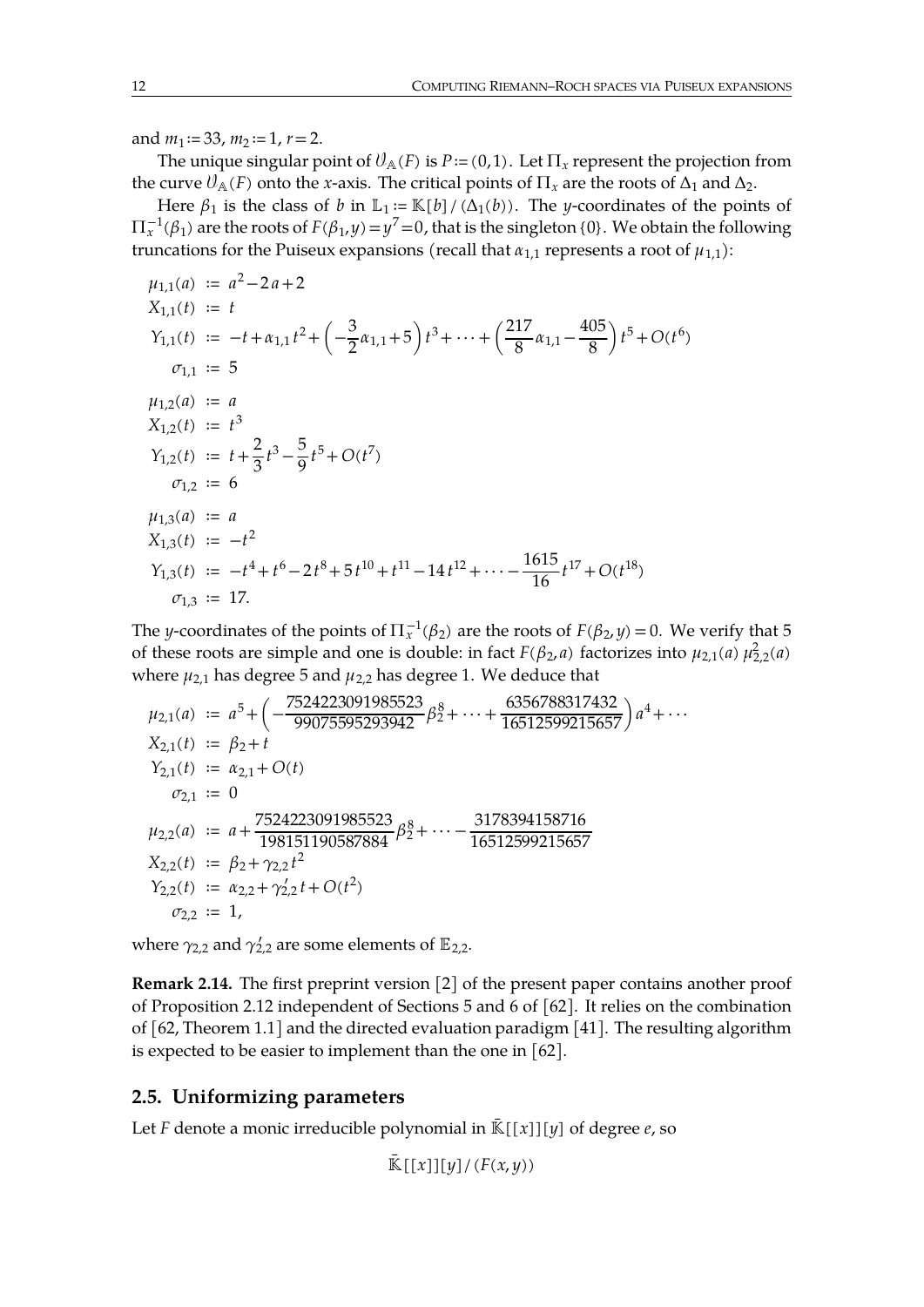is an integral domain, whose field of fractions is  $\mathbb{K}((x))[y]/(F(x,y))$ . The rational Puiseux expansion of *F* over  $K$  is written  $(X(t), Y(t))$ , as in Definition [2.8.](#page-8-0) The next proposition is well known and is often deduced from algorithms that compute Puiseux expansions. For completeness we include a standalone proof based on the definitions.

PROPOSITION 2.15. Let *F* denote a monic irreducible polynomial in  $\overline{\mathbb{K}}[[x]][y]$ . Then,  $\overline{\mathbb{K}}((x))[y]$ / (*F*(*x*, *y*)) *is endowed with the unique discrete valuation that extends the valuation in x via the following isomorphism:*

<span id="page-12-1"></span>
$$
\Phi: \quad \bar{\mathbb{K}}((x))[y]/(F(x,y)) \cong \quad \bar{\mathbb{K}}((t))
$$
\n
$$
x \mapsto X(t) = \gamma t^e
$$
\n
$$
y \mapsto Y(t).
$$

**Proof.** The map  $\Phi$  is injective because F is the minimal polynomial of  $Y((x/\gamma)^{1/e})$  over  $\overline{K}((x))$ , as seen in Section [2.3.](#page-7-0) Let us write *Y*(*t*) =  $\sum_{i≥0} β_i t^i$  as before, and consider the morphism of  $\overline{\mathbb{K}}((x))$ -algebras

$$
\Psi: \quad \bar{\mathbb{K}}((x))[y] \longrightarrow \bar{\mathbb{K}}((x))[t]/(t^e - x/\gamma)
$$

$$
y \longrightarrow Y(t) = \sum_{k=0}^{e-1} \left( \sum_{i \ge 0} \beta_{ie+k} (x/\gamma)^i \right) t^k.
$$

The polynomial  $F$  is in ker  $\Psi$ . Since  $F$  and  $t^e - x/\gamma$  are irreducible over  $\bar{\mathbb{K}}$  ((*x*)) and of the same degree *e*, the map

$$
\bar{\Psi} \colon \overline{\mathbb{K}}((x))[y]/(F(x,y)) \longrightarrow \overline{\mathbb{K}}((x))[t]/(t^e-x/\gamma)
$$
  

$$
y \longrightarrow Y(t).
$$

is an isomorphism. Finally we note that  $\Phi(\bar{\Psi}^{-1}(t))=t$ , so  $\Phi$  is surjective.  $\Box$ 

# <span id="page-12-0"></span>**3. DIVISORS**

From now on, *F* denotes an absolutely irreducible homogeneous polynomial in  $\mathbb{K}[x, y, z]$  $z$ ] that defines a curve  $C$  in  $\mathbb{P}^2.$  This section is devoted to the definitions of places and divisors of  $C$  in terms of rational Puiseux expansions.

### **3.1. Places and valuations**

A *place*  $\mathcal{P}$  of  $\mathbb{K}(C)$  in the affine chart  $z = 1$  will be represented by a pair  $(X(t), Y(t)) \in$  $\mathbb{E}[f^t]]^2$  such that (*X*(*t*)−*X*(0),*Y*(*t*)) is a rational Puiseux expansion of *F*(*x,y,*1) regarded in  $\mathbb{K}((x-X(0)))[y]$ , as in Definition [2.8.](#page-8-0) The point  $(X(0):Y(0):1)$  of  $\mathcal C$  is called the *center* of  $\mathcal{P}$ . From Proposition [2.15](#page-12-1) a place  $\mathcal P$  induces a valuation as follows:

$$
\mathrm{val}_{\mathcal{P}}(A) := \mathrm{val}_t(A(X(t), Y(t), 1)),
$$

for any homogeneous polynomial *A* in  $\mathbb{K}[x, y, z]$ .

Remark 3.1. This representation of places depends on ambient coordinates. For instance, a place  $\mathcal P$  centered at a regular point *P* of *C* has ramification index 1 if  $F_\nu(P) \neq 0$ , but ramification index  $\geq 2$  otherwise. However the valuation induced by a place does not depend on the coordinates.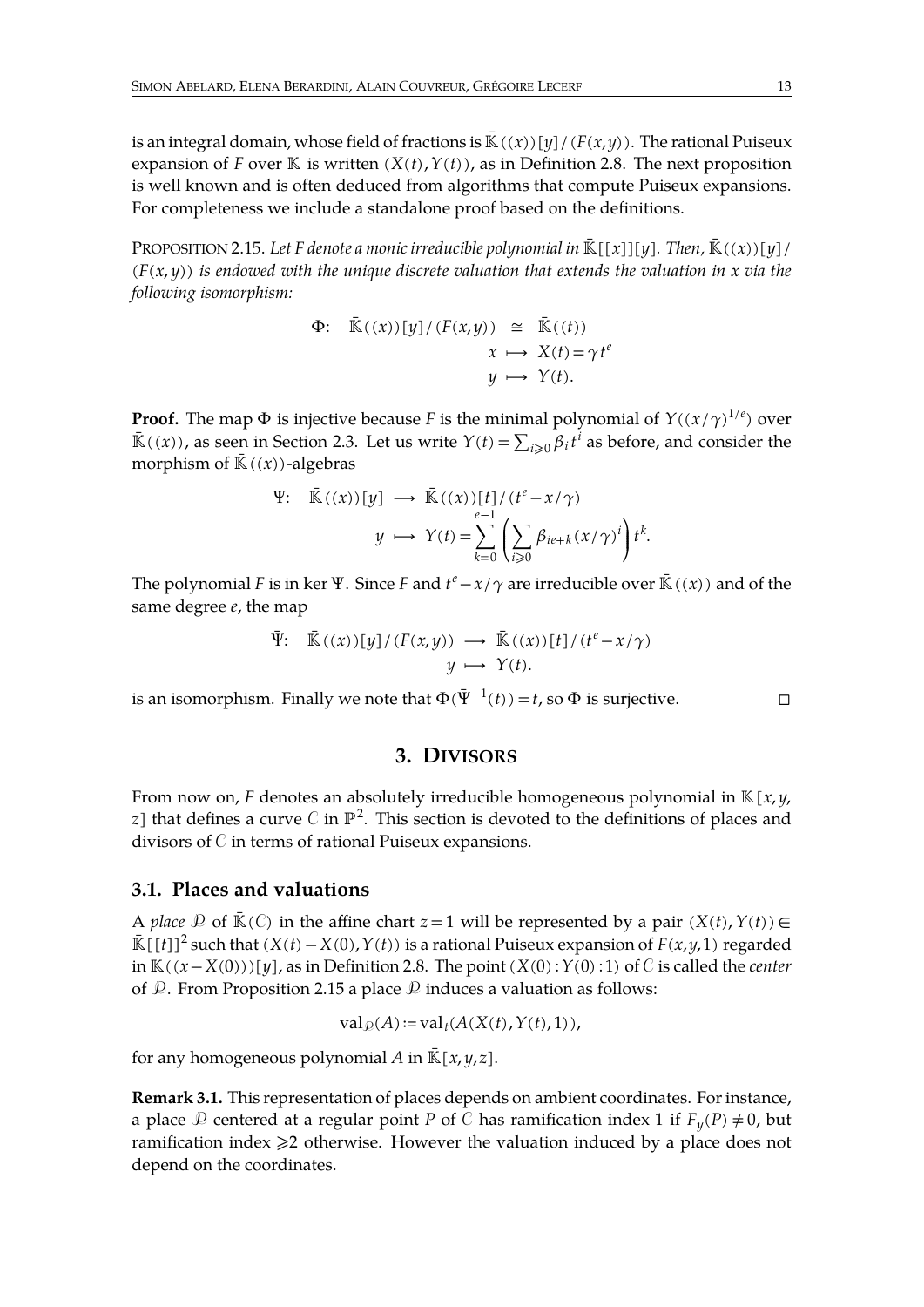A *divisor*  $D$  of a curve  $C$  is a symbolic sum of places multiplied by integers called *multiplicities*:

$$
D = m_1 D_1 + \cdots + m_s D_s.
$$

The *support* of *D*, denoted by supp *D*, is the set of places which appear in the decompo sition of *D* with non-zero multiplicities. A divisor *D* is *smooth* if the centers of the places of its support are regular points of the curve. The *degree* of *D* is defined by

$$
\deg D := m_1 + \cdots + m_s.
$$

If  $\mathcal E$  is a finite subset of  $\mathcal C$ , then  $\mathcal P\vert\mathcal E$  will mean that  $\mathcal P$  is a place centered at a point of  $\mathcal E$ . If *A* is a homogeneous polynomial in  $\overline{K}[x, y, z]$  prime to *F*, then its associated divisor is

<span id="page-13-0"></span>
$$
\text{Div}(A) = \sum_{\mathcal{P} \mid \mathcal{V}_{\mathbb{P}}(F,A)} \text{val}_{\mathcal{P}}(A) \mathcal{P}.
$$

### **3.2. Adjoint divisor**

Let us assume that the set of singular points of  $C$ , written  $Sing(C)$ , lies in the affine chart *z* = 1. Let  $\mathcal{P}$  be a place represented by an expansion  $(X(t), Y(t))$  as above. Following [\[8\]](#page-45-10), the *local adjoint divisor* of *C* at a point  $P \in Sing(C)$  is defined by

$$
\mathcal{A}_p := -\sum_{\mathcal{P}|P} \mathrm{val}_t \bigg( \frac{e t^{e-1}}{F_y(X(t), Y(t), 1)} \bigg) \mathcal{P},
$$

and the *(global) adjoint divisor* is

<span id="page-13-1"></span>
$$
A := \sum_{P \in \text{Sing}(\mathcal{C})} A_P. \tag{3.1}
$$

**Remark 3.2.** It is well known that  $A$  is positive. In fact, this can be seen from the following calculations. Let  $((\mu_i(a), X_i(t) = \gamma_i t^{e_i}, Y_i(t)))_{i=1,\ldots,s}$  represent the rational Puiseux expansions of *F* centered at a singular point *P* of *C* that we assume to be  $(0:0:1)$  for simplicity. So the local factorization of *F* can be written

$$
F(x,y,1) = u(x,y) \prod_{i=1}^{s} \prod_{k=0}^{e_{i-1}} (y - Y_i(\zeta_i^k (x/\gamma_i)^{1/e_i})),
$$

where *u* is invertible in  $\mathbb{K}[[x,y]]$ , and  $\zeta_i$  is a primitive  $e_i$ -th root of unity. Then we calculate

$$
F_y(X_1(t), Y_1(t), 1)
$$
  
=  $u(X_1(t), Y_1(t)) \prod_{k=1}^{e_{i-1}} (Y_1(t) - Y_1(\zeta_i^k t)) \prod_{i \geq 2}^{s} \prod_{k=0}^{e_{i-1}} (Y_1(t) - Y_i(\zeta_i^k (\gamma_1 t^{e_1} / \gamma_i)^{1/e_i}))$ 

and we note that

$$
\operatorname{val}_t \left( \prod_{k=1}^{e_{i-1}} (Y_1(t) - Y_1(\zeta_i^k t^{e_i})) \right) \ge e_i - 1,
$$

which ensures that the multiplicity of the place  $(X_1(t), Y_1(t))$  in  $\mathcal A$  is nonnegative.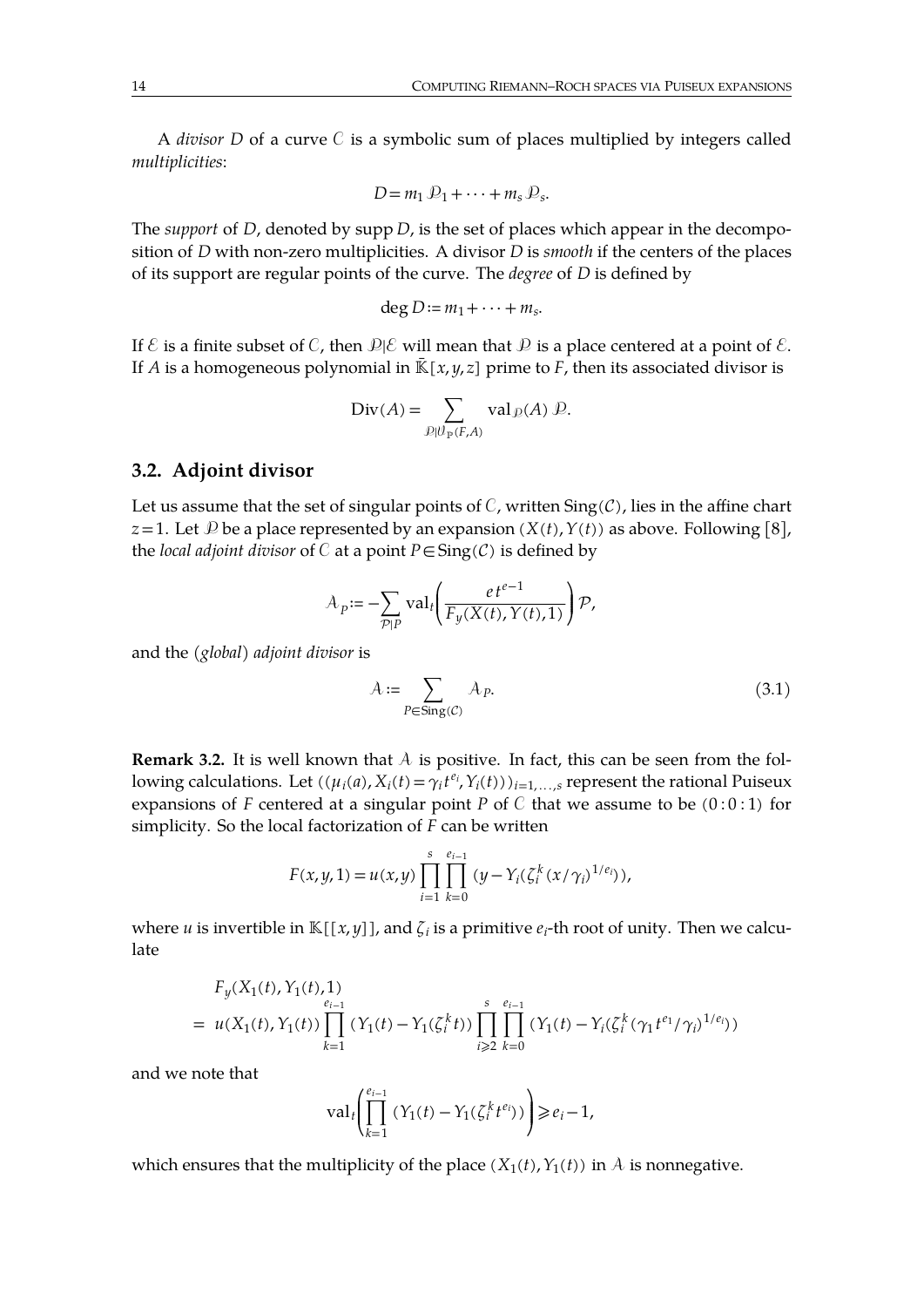**Remark 3.3.** It is usual to extend the valuation induced by a place  $\mathcal{P}$  to differential forms of  $C$ . The multiplicity of  $D$  in the adjoint divisor is classically defined by

<span id="page-14-2"></span>
$$
\mathrm{val}_{\mathcal{P}}\bigg(\frac{\mathrm{d}x}{F_y}\bigg) := \mathrm{val}_{t}\bigg(\frac{e\,t^{e-1}}{F_y(X(t), Y(t), 1)}\bigg).
$$

DEFINITION 3.4. *A homogeneous polynomial*  $A \in K[x, y, z]$  *is* adjoint *to*  $C$ *if*  $Div_P(A) \geq A_P$  *for* all singular points P of  $C$ . It is said to be sharply adjoint to  $C$  if the inequalities are equalities for *all singular points P.*

**Example 3.5.** Let *C* be the curve defined by  $y^2 - x^3 = 0$  in the affine chart *z* = 1. We recall that in [\[46\]](#page-46-7) Keller proposed a notion of adjoint that is used in [\[50\]](#page-46-10) for instance; see also [\[32,](#page-46-8) Definitions 2.12 and 2.13]. In order to compute Keller's adjoint divisor, we perform a single blow-up of equation  $y = t x$ . The strict transform  $\tilde{C}$  is defined by  $t^2 - x =$ 0. The exceptional divisor is defined by *x*: it intersects  $\tilde{C}$  at the origin with multiplicity *m*=2. Consequently, the Keller adjoint divisor is:

$$
A = (m-1) m (0,0) = 2 (0,0).
$$

Let  $h := a(x) + b(x)$  *y*, that rewrites  $\tilde{h} := a(x) + xb(x) t$ , in terms of the coordinates *x*,*t*. The condition Div( $h$ ) $\geqslant$   $\lambda$  means that  $\tilde{h}$  vanishes at the origin with intersection multiplicity  $\geqslant$  2. This is equivalent to

$$
\mathrm{val}_t(a(t^2) + b(t^2)\,t^3) \ge 2,
$$

and then equivalent to val<sub>*t*</sub>( $a(t^2)$ )  $\geq$  2.

On the other hand, the adjoint condition defined in [\(3.1\)](#page-13-1) is obtained from the single place  $\mathcal{P}$  parametrized by  $(X(t), Y(t)) = (t^2, t^3)$ , that yields

<span id="page-14-0"></span>
$$
\mathrm{val}_{\mathcal{P}}\bigg(\frac{\mathrm{d}x}{F_y}\bigg) = \mathrm{val}_{t}\bigg(\frac{2t}{2t^3}\bigg) = -2.
$$

It follows that *h* is adjoint if, and only if,  $\mathrm{val}_t(h(t^2, t^3))$   $\geqslant$  2. This is equivalent to  $\mathrm{val}_t(a(t^2))$   $\geqslant$ 2. As expected, the adjoint definition [\(3.1\)](#page-13-1) is the same as Keller's one in this example.

# **3.3. Noether's condition**

Let  $P \in \mathbb{P}^2$  be a singular point of C. Without loss of generality, up to a suitable linear change of coordinates, we may assume that  $P=(0:0:1)$  and that the local equation of *F* in the neighborhood of *P* writes as follows:

<span id="page-14-1"></span>
$$
F(x, y, 1) = u(x, y) \prod_{i=1}^{m} (y - \varphi_i(x)),
$$
\n(3.2)

where  $u \in K[[x,y]]$  is invertible and where  $\varphi_1, \ldots, \varphi_m$  denote the Puiseux expansions of *F* regarded in  $\bar{K}[[x]][y]$ .

DEFINITION 3.6. (Noether's local condition) Let  $F$ ,  $G$ ,  $H$  be homogeneous polynomials in  $\mathbb{K}[x]$ , *y*, *z*]*. When F and G are coprime, we say that* Noether's condition *is satisfied by the triple*  $(F,G,H)$  at a point  $P \in \mathbb{P}^2$  if H is in the ideal generated by F and G in  $\bar{\mathbb{K}}[x,y,z]_P$ .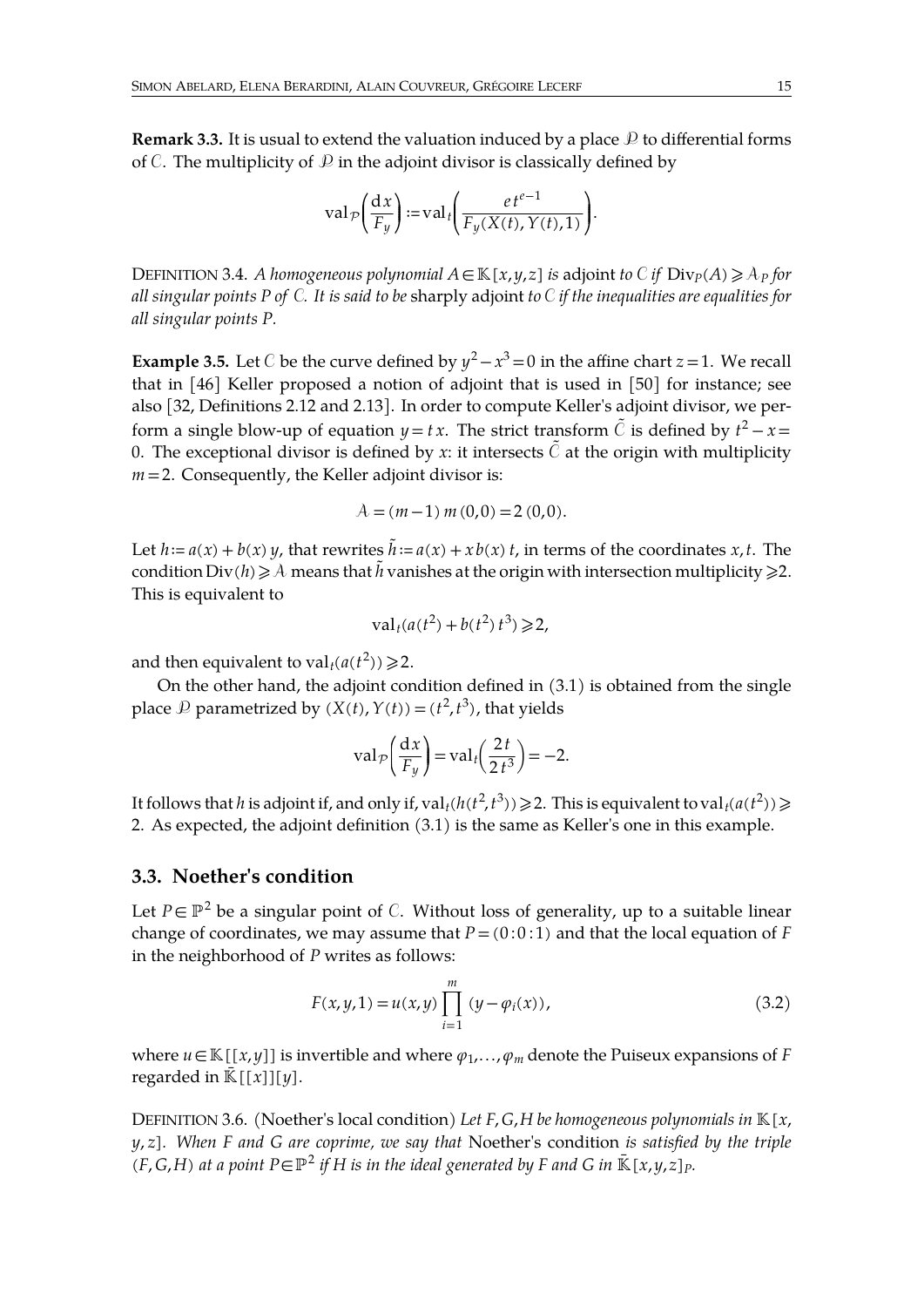<span id="page-15-4"></span>PROPOSITION 3.7. *Let P be a point of , and consider two homogeneous polynomials A and B in*  $K[x, y, z]$  *that are prime to F.* If  $Div_P(B) \geq Div_P(A) + A_P$  *then Noether's condition is satisfied by the triple* (*F*,*A*,*B*) *at P.*

**Proof.** Without loss of generality we may assume that  $P = (0 : 0 : 1)$  as above. Let  $\varphi_1, \ldots,$  $\varphi_m$  denote the Puiseux expansions introduced in [\(3.2\)](#page-14-1). By conjugation, the set { $\varphi_1$ ,..., $\varphi_m$ } is naturally partitioned into places  $\mathcal{P}_1, \dots, \mathcal{P}_s$ , with  $s$   $\leqslant$   $m.$  The ramification index of  $\varphi_i$  is written *ei*. The assumption means that

$$
\mathrm{val}_{\mathcal{P}_i}\!\!\left(\frac{B}{A}\right) \!\geqslant\! -\mathrm{val}_{\mathcal{P}_i}\!\!\left(\frac{\mathrm{d} x}{F_y}\right)\!,
$$

for  $i = 1, \ldots, s$ . For  $i = 1, \ldots, m$ , this rewrites into

$$
\mathrm{val}_x\Big(\frac{B}{A}(x,\varphi_i(x),1)\Big) - \mathrm{val}_x(F_y(x,\varphi_i(x),1)) \geq -\Big(1 - \frac{1}{e_i}\Big) > -1. \tag{3.3}
$$

The Lagrange interpolation formula in

$$
\bar{\mathbb{K}}\langle\langle x\rangle\rangle[y]/\left(\prod_{i=1}^{m} (y - \varphi_i(x))\right)
$$
\n
$$
\left(\frac{B}{A}\right)(x, y, 1) \equiv c(x, y) \mod \prod_{i=1}^{m} (y - \varphi_i(x)),
$$
\n(3.4)

where

gives

$$
c(x,y) := \sum_{i=1}^{m} \frac{B(x,\varphi_i(x),1)}{A(x,\varphi_i(x),1)} \frac{\prod_{j\neq i} (y-\varphi_j(x))}{F_y(x,\varphi_i(x),1)}.
$$
 (3.5)

Using that  $val(a+b) \geq min(val(a),val(b))$ , Equation [\(3.3\)](#page-15-0) implies

$$
\operatorname{val}_x(c(x,y)) \ge \min_i \operatorname{val}_x\left(\frac{B}{A}(x,\varphi_i(x),1)\frac{1}{F_y(x,\varphi_i(x),1)}\right) > -1. \tag{3.6}
$$

<span id="page-15-5"></span><span id="page-15-3"></span><span id="page-15-2"></span><span id="page-15-1"></span><span id="page-15-0"></span>*i*=1

Since interchanging *i* and *j* in the right-hand side of Equation [\(3.5\)](#page-15-1) leaves the expres sion of *c* unchanged, *c* is invariant under the action of transpositions, hence under any permutation of  $\varphi_1, \ldots, \varphi_m$ . Consequently, *c* can be written as a polynomial in terms of elementary symmetric functions of  $\varphi_1$ ,..., $\varphi_m$ ; see [\[49,](#page-46-21) Chapter IV, Section 6, Theorem 6.1] for instance. Since  $\prod_{i=1}^{m} (y - \varphi_i(x)) \in \mathbb{K}[[x]][y]$  it follows that  $c \in \mathbb{K}[[x]][y]$ , hence that the left-hand side of Equation  $(3.6)$  is a nonnegative integer.

Equation [\(3.4\)](#page-15-3) implies that  $B(x,y,1)$  belongs to the ideal  $(F(x,y,1),A(x,y,1))$  regarded in  $\mathbb{K}[[x]][y]$ , that corresponds to Noether's condition at *P*. □

The proof of Proposition [3.7](#page-15-4) turns out to be remarkably elementary compared to other ones in the literature that appeal to desingularization trees or conductor ideals. Proposition [3.7](#page-15-4) can be used in replacement of [\[4,](#page-45-6) Proposition 3.5] so that [4, Section 3] can be straightforwardly revisited into a complete elementary proof of the Brill–Noether method in characteristic zero.

# **3.4. Computation of the adjoint divisor**

We conclude this section with a summary of the main results: the computation of the adjoint divisor and the rephrasing of the adjoint condition for the purpose of our main algorithm. But before it is useful to introduce an ad hoc definition for "generic coordi nates", that will occur several times in the sequel.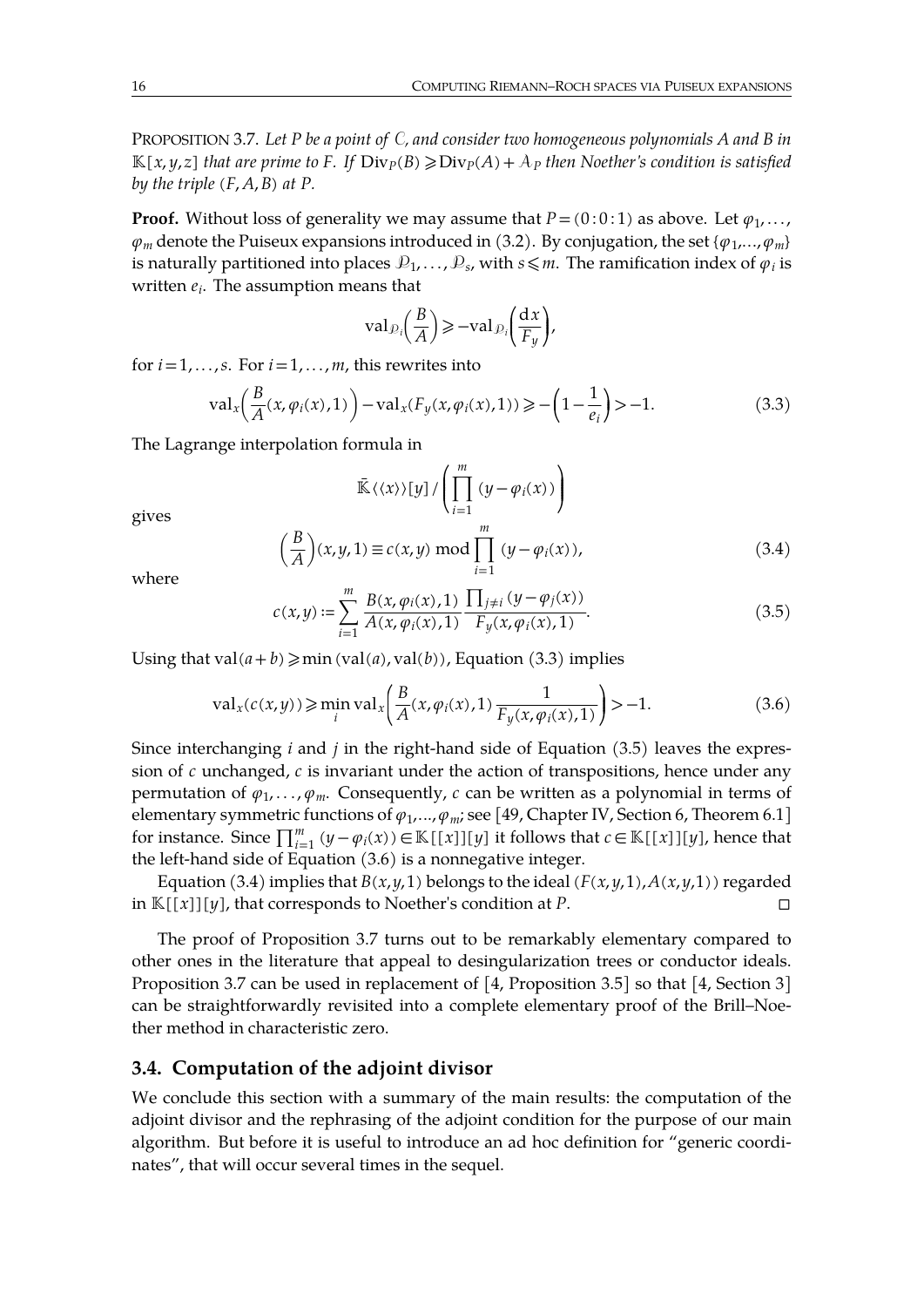<span id="page-16-1"></span>DEFINITION 3.8. Let F and G be two coprime homogeneous polynomials in  $\mathbb{K}[x,y,z]$ . The coor*dinates x*,*y*, *z are said to be* generic *for F and G if the following conditions hold:*

- $\bullet$  deg<sub>*y*</sub>  $F = \deg F$ ,
- $\bullet$  *R*(*x*,*z*) :=  $\text{Res}_{\mathcal{U}}(F(x,y,z), G(x,y,z))$  has degree deg *F* deg *G in x*.

*We say that the coordinates are* generic *for F if they are generic for F and Fy.*

Note that  $R(x, z)$  is always homogeneous of total degree deg  $F$  deg  $G$ . If the coordinates of *F* and *G* are generic, then  $\mathcal{U}_{\mathbb{P}}(F,G)$  belongs to the affine chart  $z=1$ . Let us further recall that a linear form  $\lambda(x,y)$  is said to be  $\emph{primitive}$  for a finite set of points  $\mathscr E$  in  $\mathbb A^2$  if it takes different values at different points of  $\mathcal{E}$ .

From a geometric point of view, *x* is primitive for  $\theta_A(F(x,y,1),F_y(x,y,1))$  if, and only if, the following projection is injective:

<span id="page-16-0"></span>
$$
\mathcal{V}_{\mathbb{A}}(F(x,y,1), F_y(x,y,1)) \longrightarrow \overline{\mathbb{R}}
$$
  
 $(x,y) \longmapsto x.$ 

DEFINITION 3.9. Let  $F \in K[x,y,z]$  *be homogeneous, absolutely irreducible, and of total degree*  $\delta$ , such that the coordinates are generic for F, and that x is primitive for  $\mathcal{V}_{A}(F(x,y,1), F_{\nu}(x,y,1)).$ *Then, the* series expansions *of the adjoint divisor [\(3.1\)](#page-13-1) are made of the following data:*

- $(\Delta_i)_{i=1,\ldots,r}$  in  $\mathbb{K}[b]$ ; we write  $\mathbb{L}_i := \mathbb{K}[b]/(\Delta_i(b))$ , and let  $\beta_i$  represent the class of b in  $\mathbb{L}_i$ ;
- For  $i=1,\ldots,r$ , quadruples  $((\mu_{i,j}(a),X_{i,j}(t),Y_{i,j}(t),\sigma_{i,j}))_{i=1,\ldots,s_i}$  with  $\mu_{i,j}$  of degree  $\geq 1$  in  $\mathbb{L}_i[a]$ *, and*

$$
(X_{i,j}(t), Y_{i,j}(t)) \in (\mathbb{E}_{i,j}[[t]]/(t^{\sigma_{i,j}+1}))^2,
$$

*where*  $\mathbb{E}_{i,j} := \mathbb{L}_i[a]/(\mu_{i,j}(a))$ ; *The class of a in*  $\mathbb{E}_{i,j}$  *will be written*  $\alpha_{i,j}$ ;

*Such that the following properties hold:*

- *The*  $\Delta_i$  *are* pairwise squarefree coprime factors of  $Disc_y(F(x,y,1))$  of multiplicity  $m_i \geq 1$  (the *m*<sub>*i*</sub> are not necessarily distinct), for  $i = 1, \ldots, r$ ;
- $\mathcal{V}_{\mathbb{A}}(\Delta_1 \cdots \Delta_r)$  *is the set of abscissas of the singular locus of*  $\mathcal{V}_{\mathbb{A}}(F(x,y,1))$ *;*
- $\mu_{i,j}$  is monic and separable of degree  $\geq 1$ , and its non-zero coefficients are invertible in  $\mathbb{L}_{i}$ , for  $i = 1, \ldots, r$  and  $j = 1, \ldots, s_i$ ;
- $X_{i,j}$  writes as  $\beta_i + \gamma_{i,j}t^{e_{i,j}}$ , with  $\beta_i$  zero or invertible in  $\mathbb{L}_i$ ,  $\gamma_{i,j}$  invertible in  $\mathbb{E}_{i,j}$  and  $e_{i,j} \geq 1$ , for  $i = 1, \ldots, r$  and  $j = 1, \ldots, s_i$ ;
- The non-zero coefficients of  $Y_{i,j}$  are invertible in  $\mathbb{E}_{i,j}$  for  $i = 1, \ldots, r$  and  $j = 1, \ldots, s_{i}$
- *The initial coefficient of*  $F_v(X_{i,j}(t), Y_{i,j}(t), 1)$  *is invertible and we have*

$$
\sigma_{i,j} = \mathrm{val}_t(F_y(X_{i,j}(t), Y_{i,j}(t), 1)),
$$

*for*  $i = 1, ..., r$  *and*  $j = 1, ..., s$ *i*;

• For  $i=1,\ldots,r$  and all root  $\beta$  of  $\Delta_i$ , let  $\pi_\beta$  stand for the projection  $\mathbb{L}_i \to \mathbb{K}[\beta]$ , but also for its *natural coefficient-wise extensions, then*

$$
((\pi_{\beta}(\mu_{i,j}(a)), \pi_{\beta}(X_{i,j}(t) - \beta_i), \pi_{\beta}(Y_{i,j}(t))))_{j=1,...,s_i}
$$

*are the truncations at precision*  $\sigma_{i,j} + 1$  *of the rational Puiseux expansions of F regarded in* [][[*x*−]][*y*]*, with the meaning of Definition [2.9,](#page-8-1) and centered at the singular point of abscissa .*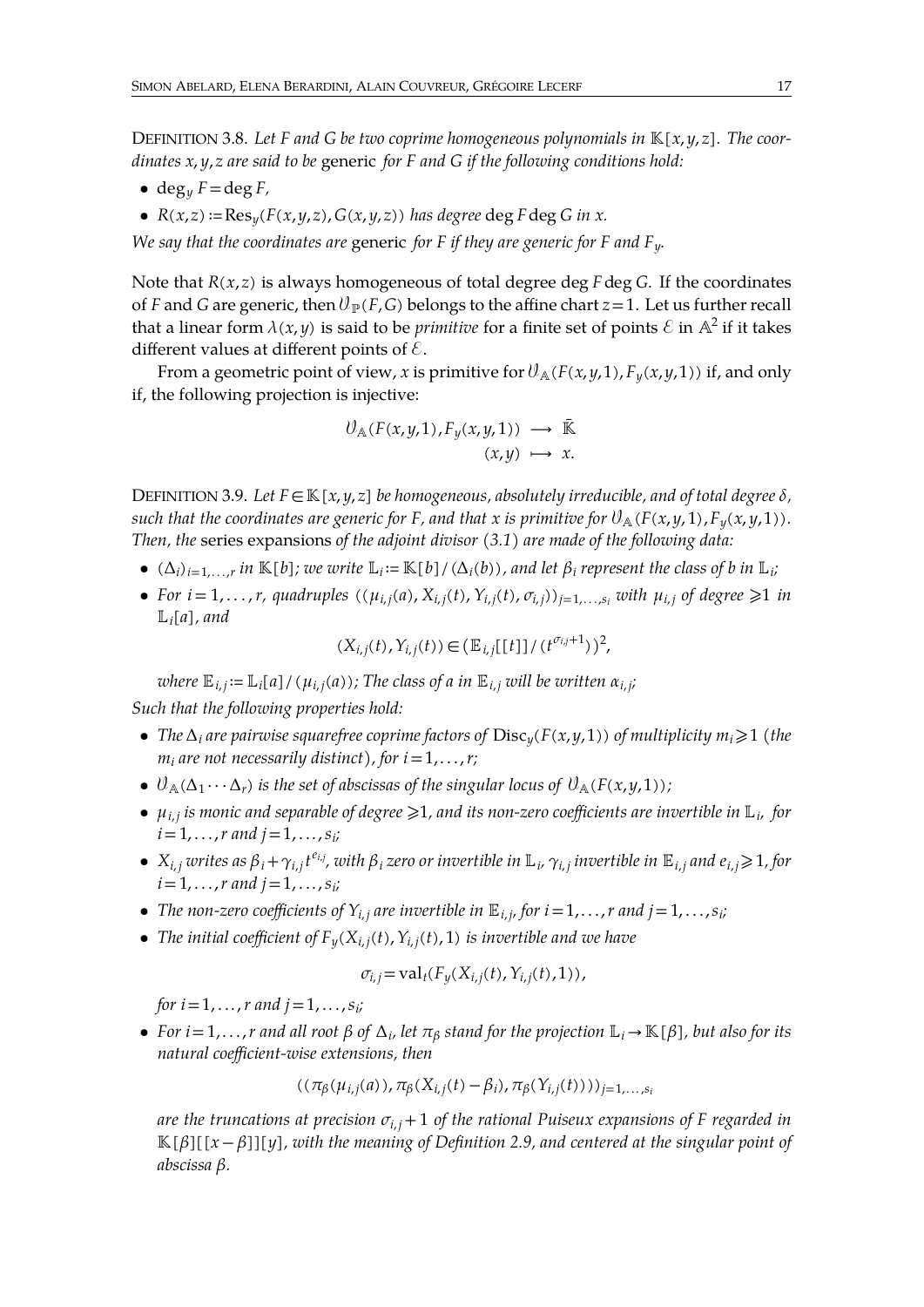In the following proposition, the series expansions of the adjoint divisor [\(3.1\)](#page-13-1) are computed via Proposition [2.12.](#page-9-0) Informally speaking, among all the Puiseux expansions occurring in this proposition, it suffices to keep only those which are centered at singular points of the curve defined by *F*.

<span id="page-17-2"></span>PROPOSITION 3.10. Let  $F \in \mathbb{K}[x, y, z]$  *be homogeneous, absolutely irreducible, and of total degree*  $\delta$ *,* such that the coordinates are generic for F, and that x is primitive for  $\mathcal{V}_{\mathbb{A}}(F(x,y,1), F_y(x,y,$ 1))*. Then, the series expansions of the adjoint divisor, defined in Equation [\(3.1\)](#page-13-1) and represented as in Definition [3.9,](#page-16-0) can be computed by an algorithm of Las Vegas type with an expected number* of  $\tilde{O}(\delta^3)$  operations in  $\mathbb K$ .

**Proof.** Let us first recall a simple criterion to decide if a given point of  $\theta_A(F(x, y, 1))$ is regular from the knowledge of Puiseux expansions. Without loss of generality we can assume this point to be the origin. Regarded in  $\mathbb{K}[[x, y]]$ , the polynomial  $F(x, y, 1)$ factorizes into  $u(x,y) G(x,y)$  where *u* is invertible and  $G \in K[[x]][y]$  is monic. The origin is a regular point if, and only if,  $G_x(0,0) \neq 0$  or  $G_y(0,0) \neq 0$ . Let us assume that  $G_y(0,0) = 0$ . In this case, the condition  $G_x(0,0) \neq 0$  becomes equivalent to the fact that the Newton polygon of *G* starts at the point  $(0, 1)$ . Since this polygon ends at  $(\deg_y G, 0)$ , it admits a single edge. Consequently, the origin is regular if, and only if, *G* has a single rational Puiseux expansion of the form  $X(t) = \gamma t^e$ ,  $Y(t) = \rho t + O(t^2)$ , where  $e := deg_y G$  and  $\gamma$ ,  $\rho$  are non-zero elements of  $K$ . Informally speaking in the neighborhood of the origin  $G(x, y)$ approximates to  $y^e - \rho^e x / \gamma$ .

Then, we consider the data computed by the algorithm underlying Proposition [2.12,](#page-9-0) and we aim at discarding from them the rational Puiseux expansions centered at regular points of the curve  $\theta_{A}(F(x,y,1))$ . First, it is clear that we can discard all the quadruples  $(\mu_{i,j}(a), X_{i,j}(t), Y_{i,j}(t), \sigma_{i,j})$  satisfying  $\sigma_{i,j} = 0$ . Second, following the criterion of the preceding paragraph, and according to the assumptions on the coordinates, the remaining Puiseux expansions centered at regular points are the ones corresponding to indices *i* satisfying the following property: it remains a single quadruple  $(\mu_{i,j}(a), X_{i,j}(t), Y_{i,j}(t), \sigma_{i,j})$ such that deg  $\mu_{i,j}=1$  and  $Y'_{i,j}$  is non-zero in  $\mathbb{E}_{i,j}$  (hence invertible). These expansions are dropped, so the remaining ones are those centered at singular points of  $\theta_A(F(x,y,1))$ .  $\Box$ 

**Example 3.11.** (Continued from Example [2.13\)](#page-10-0) Let us take K := **Q** and

<span id="page-17-1"></span>
$$
F(x, y, z) := y^7 - x(x^3 + y^2z + xyz)^2,
$$

that is absolutely irreducible. The point  $(0:0:1)$  is the only singular point of the curve  $C = \mathcal{V}_P(F)$ . The adjoint divisor is made of the rational Puiseux expansions computed in Example [2.13](#page-10-0) that are centered at  $(0:0:1)$ .

With the notation of Definition [3.9,](#page-16-0) for  $i = 1, \ldots, r$  and  $j = 1, \ldots, s_i$ , we introduce

$$
\tau_{i,j} := \text{val}_t(F_y(X_{i,j}(t), Y_{i,j}(t), 1)) - (e_{i,j} - 1),\tag{3.7}
$$

that corresponds to the common multiplicity of the places represented by  $(\Delta_i(b), \mu_{i,j}(a))$  $X_{i,j}(t)$ ,  $Y_{i,j}(t)$ ,  $\sigma_{i,j}$ ) in the support of the adjoint divisor A. Since A is positive, the  $\tau_{i,j}$  are positive.

PROPOSITION 3.12. *Given* A as *in Definition* [3.9,](#page-16-0) a *homogeneous polynomial*  $A \in K[x, y, z]$  *is adjoint to the curve*  $C$  *defined by*  $F = 0$  *if, and only if,* 

<span id="page-17-0"></span>
$$
\operatorname{val}_t(A(X_{i,j}(t), Y_{i,j}(t), 1)) \ge \tau_{i,j} \tag{3.8}
$$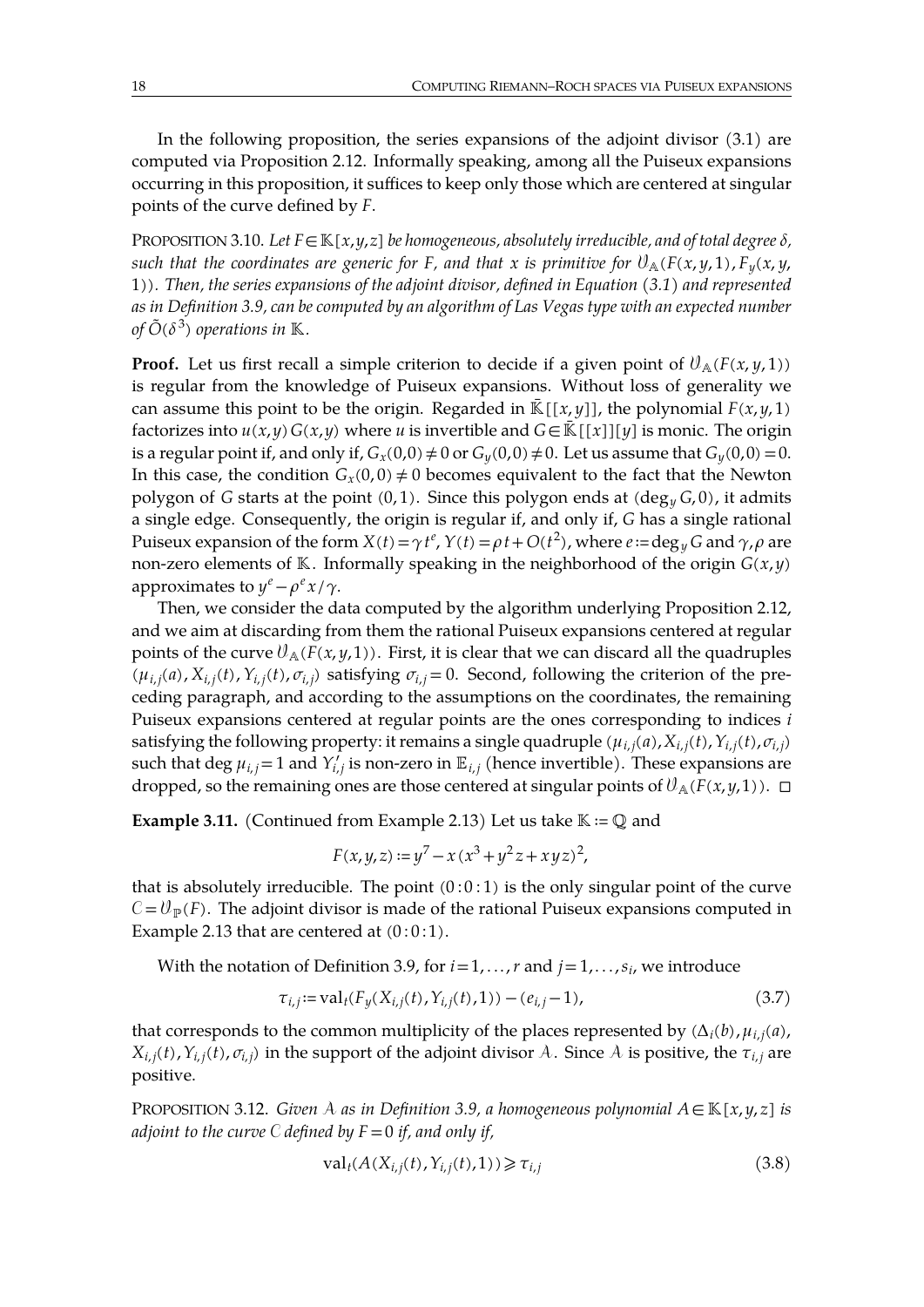*for*  $i = 1, ..., r$  *and*  $j = 1, ..., s_i$ .

*It is sharply adjoint to if, and only if, Inequalities [\(3.8\)](#page-17-0) are equalities and the coefficient of* degree  $\tau_{i,j}$  in  $A(X_{i,j}(t), Y_{i,j}(t), 1)$  is invertible in  $\mathbb{E}_{i,j}$  for  $i = 1, ..., r$  and  $j = 1, ..., s_i$ .

**Proof.** This is a consequence of Definition [3.4](#page-14-2) and the definition of divisors. □

<span id="page-18-1"></span>PROPOSITION 3.13. *Given*  $A$  *as in Definition* [3.9,](#page-16-0) *testing if a homogeneous polynomial*  $A \in K[x,$  $y,z$ ] of degree  $\lt \delta$  in y and total degree  $\leq d$  is sharply adjoint to the curve C defined by  $F=0$  takes  $\tilde{O}(\delta \max{(d,\delta^2)})$  operations in  $\mathbb K$ .

**Proof.** We compute  $A(x,y,1)$  rem  $\Delta_i(x)^{m_i+1}$  for  $i=1,...,r$  thanks to fast multi-remaindering with  $\tilde{O}(\delta \max(\tilde{d}, \delta^2))$  operations in  $\mathbb K$ , by Proposition [2.3.](#page-5-1) For  $i\!=\!1,...,s$ , the image of  $A$  in

$$
(\mathbb{L}_i\big[[x-\beta_i]\big]/(x-\beta_i)^{m_i+1})[y],
$$

written  $A_i$ , can be computed in softly linear time by Proposition [2.6.](#page-7-1) Note that

 $\tau_{i,j}$   $\leq$   $\text{val}_t$   $(F_v(X_{i,j}(t), Y_{i,j}(t), 1)) \leq m_i$ .

Via Horner's method, the evaluation of  $A_i(X_{i,i}(t), Y_{i,i}(t), 1)$  at precision  $\tau_{i,i}$  + 1 takes time

$$
\tilde{O}(\delta \deg \Delta_i \deg \mu_{i,j}(\tau_{i,j}+1)) = \tilde{O}(\delta \deg \Delta_i \deg \mu_{i,j} \operatorname{val}_t(F_y(X_{i,j}(t), Y_{i,j}(t), 1))).
$$

The sum of these costs for  $i = 1, \ldots, s$  and  $j = 1, \ldots, s_i$  yields

$$
\tilde{O}\left(\delta \sum_{i=1}^{s} \deg \Delta_{i} \sum_{j=1}^{s_{i}} \deg \mu_{i,j} \operatorname{val}_{t}(F_{y}(X_{i,j}(t), Y_{i,j}(t), 1))\right) = \tilde{O}\left(\delta \sum_{i=1}^{s} m_{i} \deg \Delta_{i}\right)
$$

$$
= \tilde{O}(\delta^{3})
$$

operations in  $\mathbb{K}$ , thanks to Proposition [2.11.](#page-9-2) Finally, testing if the coefficient of degree  $\tau_{i,j}$ in  $A_i(X_{i,j}(t), Y_{i,j}(t), 1)$  is non-zero takes softly linear time. □

## <span id="page-18-0"></span>**4. DEGREE OF THE DENOMINATOR**

Given a plane projective curve  $C$  and a smooth positive  $K$ -rational divisor  $D$ , this section deals with the existence of homogeneous polynomials  $H \in K[x,y,z]$  that are sharply adjoint to  $C$ , that satisfy  $Div(H) \ge D$ , and that have a total degree *d* as small as possible. Such polynomials will serve as common denominators of Riemann–Roch spaces. Such specific denominators will yield simpler computations of  $Div(H) - A$  in the context of the Brill–Noether method.

## **4.1. Residue Theorem**

In what follows we shall use the well known Residue Theorem in the algebraic frame work, which is the cornerstone of the proof of the Brill–Noether method. In the literature, the Residue Theorem is often stated and proved for ordinary curves, see [\[25,](#page-45-14) Chapter 8], [\[50,](#page-46-10) Section 3], [\[4,](#page-45-6) Theorem 3.7]. A detailed proof in the general setting can be found in Haché's PhD thesis [\[36,](#page-46-12) Théorème 2.6.10]. Here we state this theorem in the general context, without repeating a proof. However, we point out that the proof of [\[4,](#page-45-6) Theorem 3.7] for the ordinary case can be straightforwardly extended to the non-ordinary case, using our Proposition [3.7](#page-15-4) instead of [\[4,](#page-45-6) Proposition 3.6].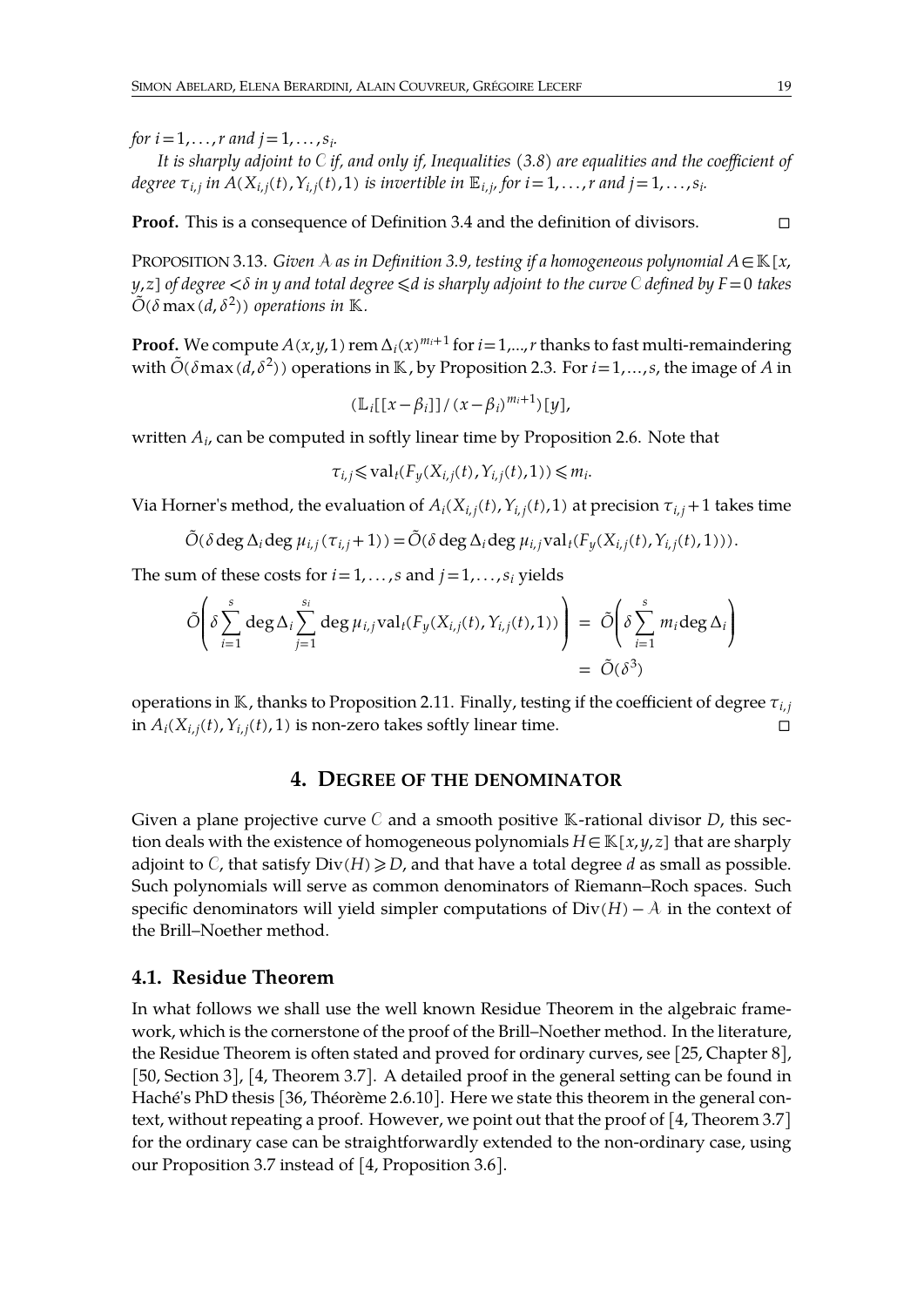We recall that two divisors *D* and *D'* of *C* are said to be *linearly equivalent*, written *D*≡*D*<sup>′</sup>, if there exists a rational function *h*∈K(*C*) such that *D*=*D*<sup>′</sup>+Div(*h*).

<span id="page-19-0"></span>THEOREM 4.1. (Residue Theorem) *Let D and D*′ *be two -rational divisors of the curve* defined by F = 0, such that  $D \equiv D'$  and  $D' \ge 0$ . Suppose that  $H \in \mathbb{K}[x, y, z]$  is a homogeneous *polynomial prime to F such that*  $Div(H) = D + A + R$  *for a positive*  $K$ -*rational divisor R. Then,* there exists a homogeneous polynomial  $H' \in \mathbb{K}[x,y,z]$ , prime to F, of the same degree as H, such *that*  $Div(H') = D' + A + R$ .

We appeal to the Residue Theorem only once in this paper for the following lemma, that gives a condition for a function in  $K(\mathcal{C})$  to be regular in some affine chart.

<span id="page-19-2"></span>**LEMMA 4.2.** Let  $L \in \mathbb{K}[x, y, z]$  be a homogeneous degree one polynomial such that  $Div(L)$  is *smooth. Then, for any positive integer d, any non-zero element of*  $\mathcal{L}(d\mathrm{Div}(L) - A)$  *admits*  $a$  *rational function representation in the form*  $H/L^d$ *, where*  $H \in \mathbb{K}[x,y,z]$  *<i>is a homogeneous polynomial of degree d.*

**Proof.** We set  $D := d$ Div( $L$ )− $\hat{A}$  and consider  $h \neq 0$  in  $\mathcal{L}(D)$  (if  $\mathcal{L}(D) = \{0\}$  then the proof is trivial). By construction, we have

$$
D' := D + \text{Div}(h) \geq 0.
$$

We apply Theorem [4.1](#page-19-0) to *D*′ and the decomposition

$$
Div(L^d) = dDiv(L) = D + A + R,
$$

where *R*≔0. This yields a homogeneous polynomial *H* of degree *d* prime to *F* such that

$$
Div(H) = D' + A = D' - D + dDiv(L).
$$

Consequently, we have

$$
Div(H/L^d) = D' - D = Div(h).
$$

Then  $Div((H/L^d)/h)$  is zero, whence  $(H/L^d)/h$  is a constant, by [\[68,](#page-47-10) Corollary 1.3.4]. Finally, we have shown that *h* is a K-multiple of  $H/L^d$  in  $\mathbb{K}(C)$ .

Let A be the adjoint divisor of C, defined in Equation [\(3.1\)](#page-13-1), and recall that  $\delta$  denotes the degree of the curve  $C$ . The genus  $g$  of  $C$  is

<span id="page-19-1"></span>
$$
g := \frac{(\delta - 1)(\delta - 2) - \deg A}{2}.
$$
 (4.1)

This relation is proved in [\[31,](#page-46-6) Theorem 11] using the definition of the adjoint divisor in terms of conductor ideals. Since this definition is equivalent to the one in Equation [\(3.1\)](#page-13-1) by [\[26,](#page-45-11) Section 4], this relation for the genus of the curve applies here. We also refer the reader to [\[35,](#page-46-11) Remark 4.9], where the same formula is given involving Keller's notion of adjoint, and to [\[59\]](#page-47-11), where the formula is stated in terms of differential forms.

### **4.2. Degree bound**

Our degree bound for sharply adjoint denominators of Riemann–Roch spaces is pre sented in the following proposition.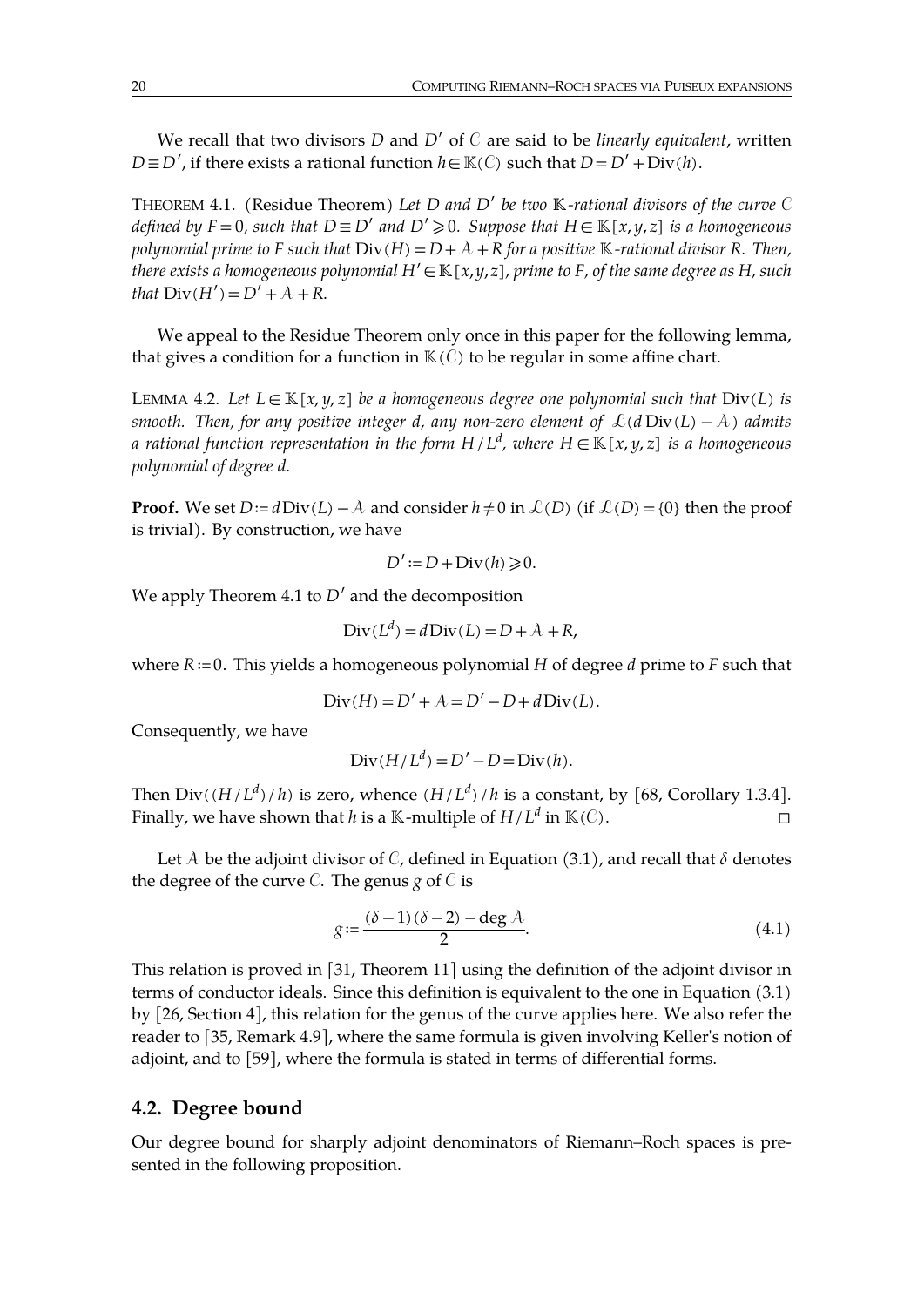PROPOSITION 4.3. *Assume that the cardinality of is infinite. Let D be a positive -rational divisor* of *C*, and let

<span id="page-20-0"></span>
$$
d \geqslant \frac{(\delta-1)\,(\delta-2)+\deg D}{\delta}.
$$

Then, there exists a homogeneous polynomial  $H \in \mathbb{K}[x, y, z]$  prime to F of degree d and such that

$$
Div(H) \geq D + A
$$

*and*  $Div(H) - D - A$  *is smooth.* 

**Proof.** Fix a homogeneous polynomial  $L \in \mathbb{K}[x, y, z]$  of degree 1 such that  $Div(L)$  is smooth. By Bézout's theorem [\[25,](#page-45-14) Section 5.3] we have deg( $Div(L)$ ) =  $\delta$ . We set

 $E := D + A$ .

The assumption on *d* and Equation [\(4.1\)](#page-19-1) lead to

$$
\deg(d\operatorname{Div}(L)-E) = d\,\delta - \deg D - \deg A \geq (\delta - 1)(\delta - 2) - \deg A = 2g.
$$

Let  $P_1, \ldots, P_r$  denote the singular points of C and let  $\mathcal{P}_{i,1}, \ldots, \mathcal{P}_{i,s_i}$  be the places centered at  $P_i$  for  $i = 1, \ldots, r$ . We can apply [\[25,](#page-45-14) Chapter 8, Section 8.6, Corollary 3]: even if this corollary in [\[25\]](#page-45-14) is stated for ordinary curves, it applies without change for curves with arbitrary singularities as explained in [\[26,](#page-45-11) Section 4]. Alternatively, we refer the reader to [\[20,](#page-45-21) Theorem 4.9.7]. We fit in a situation where the Riemann–Roch theorem for  $\bar{K}(C)$ is an equality, that is

$$
\dim_{\bar{\mathbb{K}}}\mathcal{L}_{\bar{\mathbb{K}}}(d\operatorname{Div}(L)-E-\mathcal{D}_{i,j})=\dim_{\bar{\mathbb{K}}}\mathcal{L}_{\bar{\mathbb{K}}}(d\operatorname{Div}(L)-E)-1,
$$

for  $i=1,\ldots,r$  and  $j=1,\ldots,s_i$ . By [\[65,](#page-47-12) Chapter II, Section 5, Proposition 5.8] we have

$$
\mathcal{L}_{\bar{\mathbb{K}}}(d\operatorname{Div}(L)-E) = \bar{\mathbb{K}} \otimes \mathcal{L}(d\operatorname{Div}(L)-E).
$$

Consequently, since  $|\mathbb{K}|$  is infinite, there exist functions  $h \in \mathcal{L}(d \text{Div}(L) - E)$  which are not contained in any of the  $\mathcal{L}_{\bar{k}}(d\text{Div}(L)-E-\mathcal{P}_{i,j})$  for any pair  $(i, j)$ . From Lemma [4.2](#page-19-2) such a function *h* admits a rational function representation of the form  $h = H/L^d$ . By construction of *h*,

$$
Div(H) - D - A = Div(h) + d Div(L) - E
$$

is positive and smooth. □

### **4.3. Probability bound**

If  $D$  is a smooth  $K$ -rational divisor (that will be the case in our main algorithm), then Proposition [4.3](#page-20-0) ensures the existence of polynomials  $H \in \mathbb{K}[x, y, z]$  such that  $Div(H) \geq$  $D + A$  and *H* is sharply adjoint. The next lemma establishes that such polynomials *H* can be found with high probability in a suitable vector space.

<span id="page-20-1"></span>LEMMA 4.4. Let D be a smooth positive K-rational divisor of a curve  $C = U_{\mathbb{P}}(F)$  with F of total *degree and such that the coordinates are generic for F. Let* ℋ *denote the -vector space of homogeneous polynomials*  $H \in K[x, y, z]$  *of total degree* 

$$
d := \left\lceil \frac{(\delta - 1) (\delta - 2) + \deg D}{\delta} \right\rceil,
$$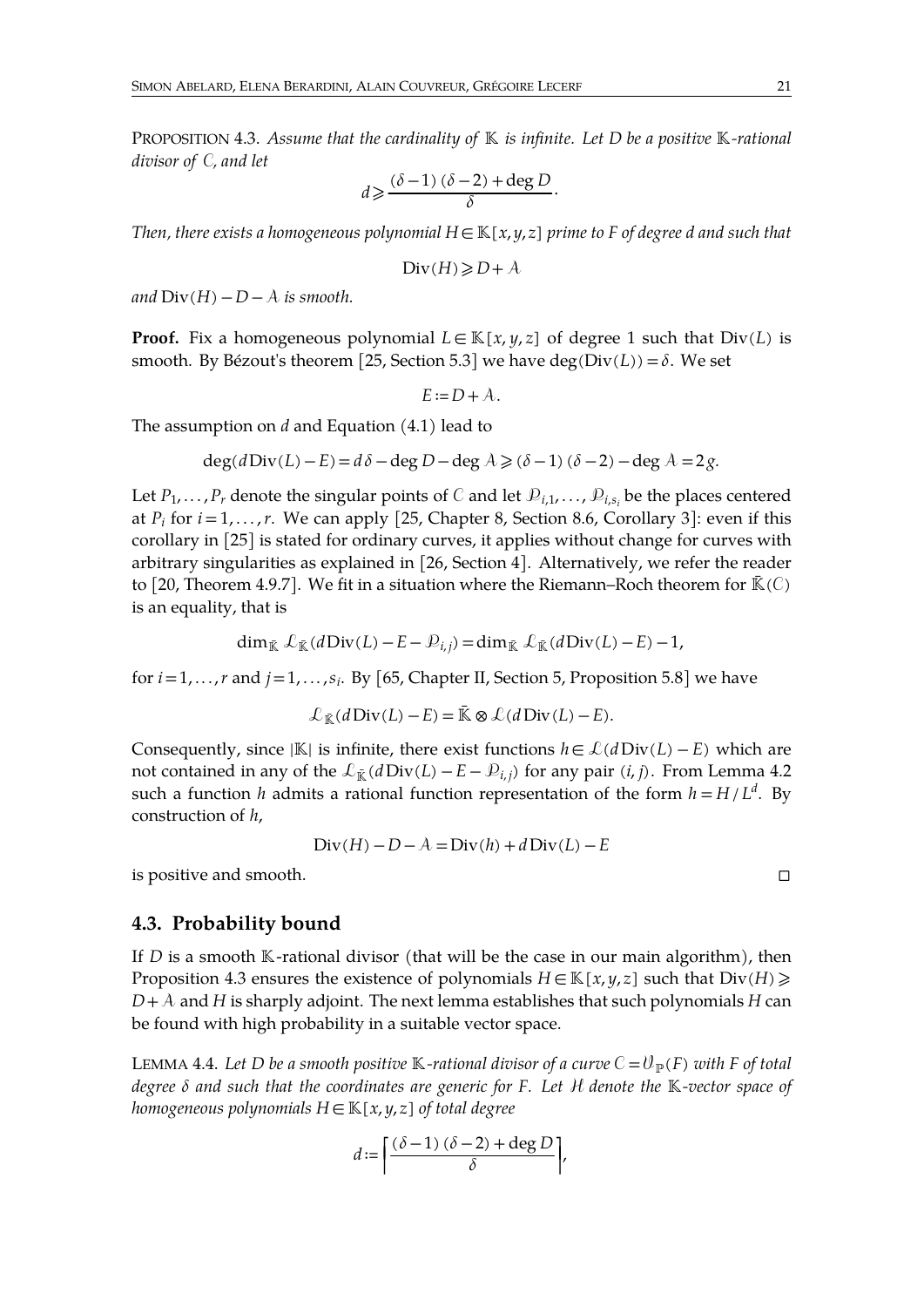*of* degree  $\lt$  $\delta$  *in y*, and such that  $Div(H) \ge D + A$ ; by convention the zero polynomial is included in H. Let  $H_1, \ldots, H_l$  denote a basis of H and let S be a finite subset of K. Then, for  $(a_1, \ldots, a_l)$ taken at random in  $\mathcal{S}^l$ , the probability that  $a_1H_1+\cdots+a_lH_l$  is not sharply adjoint is

$$
\leqslant \frac{(\delta-1)(\delta-2)}{|\mathcal{S}|}.
$$

**Proof.** Set  $H_a := a_1 H_1 + \dots + a_l H_l$ . Let us write  $A = \sum_{i=1}^s \tau_i D_i$  into the sum of pairwise distinct places (with  $\tau_i \geq 1$ ), and let  $(X_i(t), Y_i(t))$  represent the rational Puiseux expansion of  $\mathcal{P}_i$ . If the  $a_i$  are regarded as variables, then  $H_a$  is sharply adjoint by Proposition [4.3,](#page-20-0) so the polynomial

$$
\Sigma(a_1,\ldots,a_l):=\prod_{i=1}^s\mathrm{coeff}(H_a(X_i(t),Y_i(t),1),\tau_i)
$$

is non-zero, where  $\text{coeff}(H_a(X_i(t), Y_i(t), 1), \tau_i)$  represents the coefficient of degree  $\tau_i$  in  $H_a(X_i(t), Y_i(t), 1).$ 

Then, regarding the  $a_i$  as values in  $\mathcal S$ , the polynomial  $H_a$  is sharply adjoint if, and only if,  $\Sigma$ ( $a_1$ , . . . , $a_l$ ) ≠0. The total degree of  $\Sigma$  in the  $a_i$  is

$$
\leq s \leq \deg A \leq (\delta - 1)(\delta - 2).
$$

The conclusion follows from the well known Schwartz–Zippel lemma; see [\[27,](#page-45-8) Lemma 6.44] for instance.  $\Box$ 

# **5. DATA STRUCTURES**

Before presenting the main algorithm, it still remains to describe the data structures for divisors, along with their main properties. We design specific data structures to represent divisors by local expansions and to operate on them efficiently. The present approach differs from the global representation of divisors used in [\[3,](#page-44-0) [4,](#page-45-6) [52\]](#page-46-3); the comparison is addressed at the end of the section. It yields a unified way to represent smooth and non-smooth divisors that will be useful in Section [6.](#page-30-0) As a benefit we can operate faster on the supports of the divisors and perform less multi-remaindering and Chinese remain dering (the inverse task of multi-remaindering).

### **5.1. Primitive elements**

We recall usual terminologies.

<span id="page-21-0"></span>DEFINITION 5.1. *A* primitive element representation *of a finite set*  $\mathcal E$  *of points in*  $\mathbb A^2$  *is the data of:*

- $(\lambda_x, \lambda_y)$  *in*  $\bar{\mathbb{K}}^2$  *such that the linear form*  $\lambda := \lambda_x x + \lambda_y y$  separates *the points of*  $\mathcal{E}$ *. This means that the form takes different values at different points of*  $\mathcal{E}$  (as *in Section 3.4*).
- *A polynomial*  $\theta$  *in*  $\bar{K}$ [*t*] *whose roots are the values of*  $\lambda$  *at the points of*  $\mathcal{E}$ *, that is*

$$
\theta(t) := \prod_{P \in \mathcal{E}} (t - \lambda(P)).
$$

*So*  $\theta$  *is monic and separable of degree*  $|\mathcal{E}|$ *.*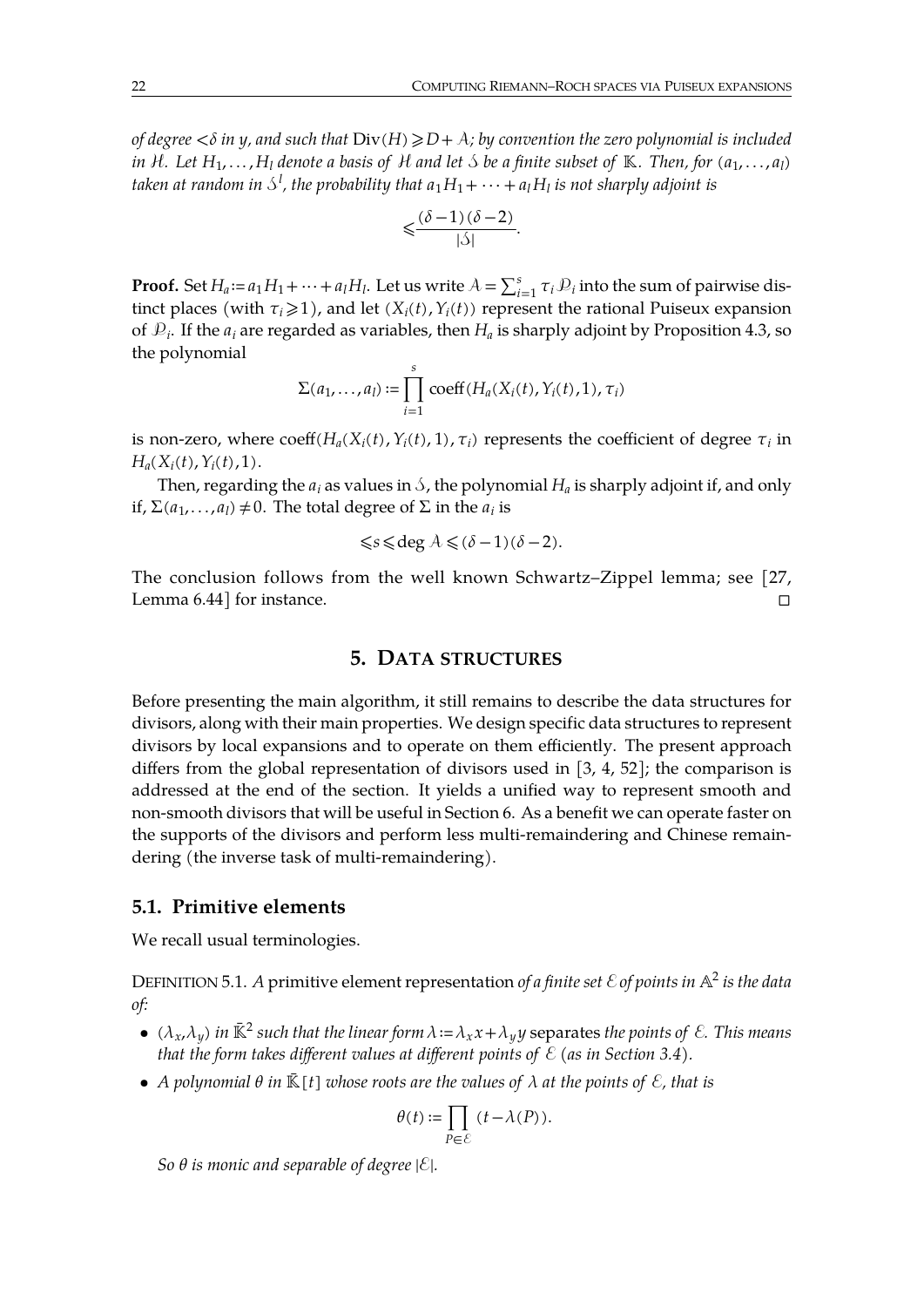• Polynomials *u* and *v* in  $\overline{\mathbb{K}}[t]$  of degree  $\langle |\mathcal{E}|$  such that

$$
\mathcal{E} = \{ (u(\zeta), v(\zeta)) : \theta(\zeta) = 0 \}.
$$

*The* form  $\lambda$  *is said to be* primitive *for*  $\epsilon$ *. Note that such a representation is uniquely determined by*  $\lambda$ . If  $(\lambda_x, \lambda_y) \in \mathbb{K}^2$  and if  $\theta, u, v \in \mathbb{K}$  [t], then the primitive element representation is said to *be* defined over  $K$ *. In the sequel we will also say that*  $\lambda$  parametrizes  $\mathcal{E}$ *.* 

<span id="page-22-1"></span>With the notation of Definition [5.1,](#page-21-0) note that  $\lambda_x u(t) + \lambda_y v(t) = t$  rem  $\theta(t)$  holds.

LEMMA 5.2. Let S be a finite subset of K. The probability that a random matrix  $M = \begin{pmatrix} a & b \\ c & d \end{pmatrix}$  with *entries in*  $\Diamond$  *does not make the linear form*  $x$  *primitive for*  $M(\mathcal{E})$  *<i>is*  $\leqslant \binom{|\varepsilon|}{2}/|\Diamond|.$ 

**Proof.** The proof is rather elementary. For instance, it results from the combination of [\[52,](#page-46-3) Lemma 7] with the aforementioned Schwartz–Zippel lemma; see details in [\[4,](#page-45-6) Lemma 4.1] for instance.  $\Box$ 

**PROPOSITION 5.3.** *Given a primitive element representation of*  $\mathcal E$  *over*  $\mathbb K$  *by*  $\lambda := \lambda_x x + \lambda_y y$ , *and*  $p$ olynomials  $u$ ,  $v$ , and  $\theta$  as above. Let  $(\tilde{\lambda}_x,\tilde{\lambda}_y)\in\mathbb{K}^2$ , let  $M$  denote a 3×3 invertible matrix, and let

<span id="page-22-0"></span>
$$
\mathcal{E}^{\#} := \{ (a:b:1) : (a,b) \in \mathcal{E} \} \subset \mathbb{P}^2.
$$

We can check if  $M(\mathcal{E}^{\#})$  is in the affine chart  $z=1$  and if  $\tilde{\lambda}:=\tilde{\lambda}_x x+\tilde{\lambda}_y y$  is primitive for the set *of points* ℰ ˜ *representing M*(ℰ #) *in* <sup>2</sup> *, and if so compute the corresponding primitive element representation of* ℰ ˜ *with O*(|ℰ|) *field operations, whenever has characteristic zero or* >|ℰ|*.*

**Proof.** We compute

$$
\left(\begin{array}{c} w_x \\ w_y \\ w_z \end{array}\right) = M \left(\begin{array}{c} u \\ v \\ 1 \end{array}\right).
$$

Then,  $M(\mathcal{E}^{\#})$  is in the affine chart  $z\!=\!1$  if, and only if,  $w_{z}$  is invertible modulo  $\theta.$  If so we can compute  $\tilde{u} = w_x/w_z$  rem  $\theta$  and  $\tilde{v} = w_y/w_z$  rem  $\theta$ . Then we appeal to Lemma [2.5](#page-6-0) with  $\mathbb{K}[t]/(\theta(t))$  and  $e(t) := \lambda_x \tilde{u}(t) + \lambda_y \tilde{v}(t)$ .

# **5.2. Smooth divisors**

A smooth divisor will naturally be stored as the pair of the representations of *D*<sup>+</sup> and *D*−, where *D*<sup>+</sup> and *D*<sup>−</sup> are positive divisors with disjoint supports and whose difference is *D*. So we focus on the representation of a positive smooth divisor *D* defined over K. Minimally, *D* can be represented by its centers (in one-to-one correspondence with the places in its support) and the respective multiplicities, that form a multi-set. If *P* is a center of *D* of multiplicity *m*, then the effective version of the implicit function theorem allows the computation of the power series expansions of the germ of curve defined by  $C$  at  $P$ at order *m*. The set of these expansions for each center of *D* constitutes a more detailed representation of *D*.

### **5.2.1. Multi-set primitive representation**

We will represent smooth divisors in a different manner from [\[3,](#page-44-0) [4,](#page-45-6) [52\]](#page-46-3), that turns out to be more flexible and efficient for practice because several computations can be performed independently of the multiplicities. Informally speaking, a smooth divisor *D* will involve a primitive representation of its support, as detailed in the following definition.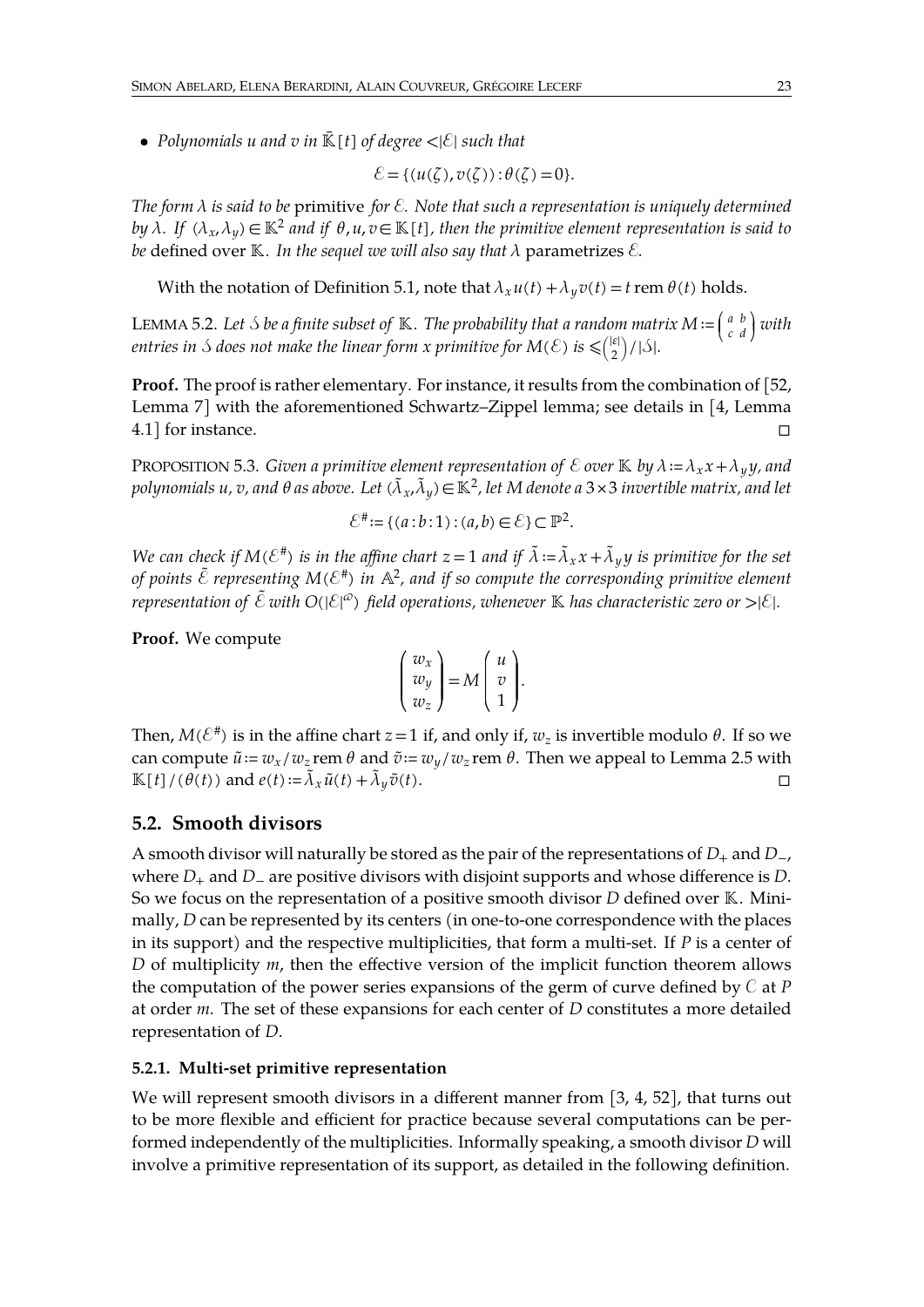<span id="page-23-0"></span>DEFINITION 5.4. Let  $\mathcal{E}_1, \ldots, \mathcal{E}_s$  be pairwise disjoint finite sets in the affine chart  $z = 1$  of  $C$ , defined *over* **K**, parametrized by the same primitive element  $\lambda := \lambda_x x + \lambda_y y$ , and such that

| $\partial F$ | $\partial F$            |  |
|--------------|-------------------------|--|
| $\partial x$ | $\partial y$            |  |
| $\cdot x$    | $\Lambda_{\mathcal{U}}$ |  |

is invertible at all the points of  $\mathscr{E}_1\cup\cdots\cup\mathscr{E}_s.$  Then,  $\lambda$  and the set of pairs  $(\mathscr{E}_i,m_i)$  form a  ${\rm multi\text{-}set}$ primitive representation *of the smooth positive divisor*  $D\!=\!m_1\mathcal{E}_1\!+\dots +m_s\mathcal{E}_s$ *. The form*  $\lambda$  *is said to be an* unramified primitive element *for D.*

Given  $\lambda$  and a pair  $(\mathcal{E}_i, m_i)$  as in Definition [5.4,](#page-23-0) there exists a unique primitive element representation  $\theta_i$ ,  $u_i$ ,  $v_i$  of  $\mathcal{E}_i$ . For convenience, we will write the support of a smooth divisor *D* in terms of its centers, that is as

$$
supp D := \mathcal{E}_1 \cup \cdots \cup \mathcal{E}_s.
$$

<span id="page-23-2"></span>LEMMA 5.5. Let  $\Diamond$  *be a finite subset of*  $\mathbb{K}$ . Let  $D$  *be a smooth positive divisor, let*  $M$  *be a*  $3 \times 3$ matrix with random entries in S. If M is invertible then the probability that  $M^{-1}(D)$  is not in the affine chart  $z = 1$  or that x is not an unramified primitive element for the affine part of  $M^{-1}(D)$  is

$$
\leqslant \frac{3|\text{supp }D|^2}{|\mathcal{S}|}.
$$

**Proof.** Let  $P_1, \ldots, P_s$  represent the support of *D*. Let  $(M_{i,j})_{1 \leq i,j \leq 3}$  denote the entries of *M*, and let  $(N_{i,j})_{1\leqslant i,j\leqslant 3}$  denote the entries of  $N$  := det $(M) M^{-1}$ . The  $N_{i,j}$  are polynomials of total degree 2 in the entries of *M*. If

$$
\prod_{i=1}^{s} (N_{3,1}x(P_i) + N_{3,2}y(P_i) + N_{3,3}z(P_i)) \neq 0,
$$

where  $x(P_i)$ ,  $y(P_i)$  and  $z(P_i)$  represent the coordinates of  $P_i$ , then  $M^{-1}(D)$  is in the affine chart *z* = 1. As a straightforward application of the Schwartz–Zippel lemma, the probability that  $M^{-1}(D)$  is not in this affine chart is  $\leq 2s/|\mathcal{S}|$ . If

$$
\prod_{1 \le i < j \le s} (N_{1,1}(x(P_i) - x(P_j)) + N_{1,2}(y(P_i) - y(P_j)) + N_{1,3}(z(P_i) - z(P_j))) \neq 0
$$

then *x* is primitive for the support of  $M^{-1}(D)$ . So the probability that *x* is not primitive for the support of  $M^{-1}(D)$  is  $\leqslant 2{s \choose 2}/|\mathcal{S}|$ . Then we verify that

$$
\frac{\partial (F \circ M)}{\partial y}(M^{-1}(P_i)) = M_{1,2} \frac{\partial F}{\partial x}(P_i) + M_{2,2} \frac{\partial F}{\partial y}(P_i) + M_{3,2} \frac{\partial F}{\partial z}(P_i).
$$

Therefore, the probability that the support of  $M^{-1}(D)$  intersects  $\mathcal{V}_{\mathbb{P}}\left(\frac{\partial (F \circ M)}{\partial y}\right)$  is  $\leqslant$  s/|3|, again by the Schwartz–Zippel lemma.

<span id="page-23-1"></span>*LEMMA* 5.6. *Let f* ∈  $\mathbb{K}[x, y]$  *be of total degree δ, let* ( $\lambda_x, \lambda_y$ ) ∈  $\mathbb{K}^2$ , and let  $\chi_i$  ∈  $\mathbb{K}[t]$  and  $u_i$ ,  $v_i \in \mathbb{K}[t]_{\leq \deg x_i}$  for  $i = 1, \ldots, s$  be such that  $\lambda_x u_i(t) + \lambda_y v_i(t) = t$  rem  $\chi_i(t)$  holds and that the  $\chi_i$ *are pairwise coprime.* Then,  $f(u_i(t), v_i(t))$  **rem**  $\chi_i(t)$  *can be computed with* 

$$
\tilde{O}\left(\delta^{\frac{\omega}{2}+1}+\delta^{\frac{\omega-1}{2}}\sum_{i=1}^s \deg \chi_i\right)
$$

*operations in .*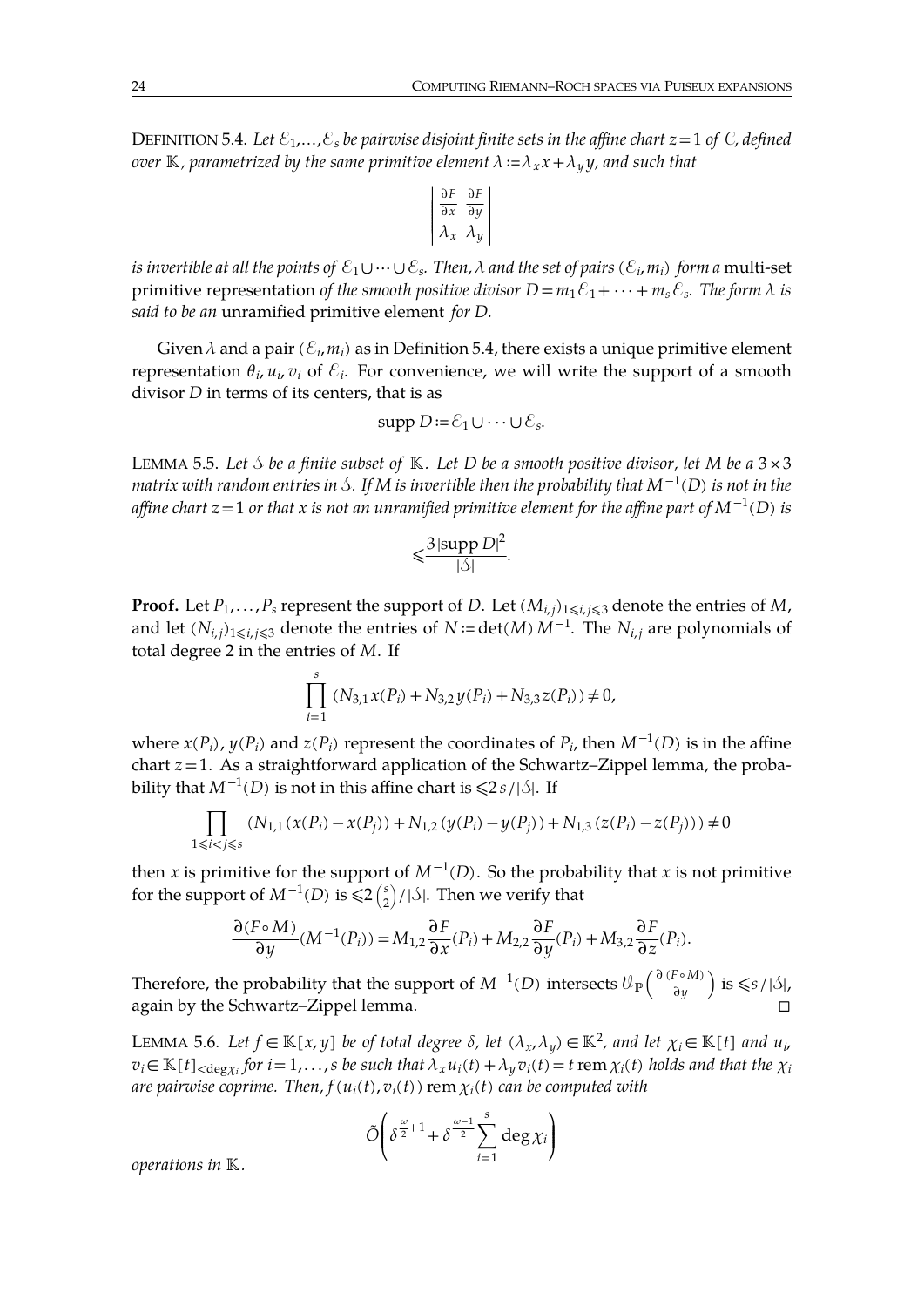**Proof.** By Proposition [2.4](#page-5-2) the polynomials  $\chi := \chi_1 \cdots \chi_s$  and  $u, v \in \mathbb{K}[t]_{\text{edge} \chi}$  such that *u* rem  $\chi_i = u_i$  and *v* rem  $\chi_i = v_i$  for  $i = 1, \ldots, s$ , can be computed with  $O(\deg \chi)$  operations in  $K$ . Then  $f(u,v)$  rem  $\chi$  is obtained with

$$
\tilde{O}\left(\delta^{\frac{\omega}{2}+1} + \delta^{\frac{\omega-1}{2}} \deg \chi\right)
$$

further operations in K by Lemma [2.2.](#page-5-3) Proposition [2.3](#page-5-1) then yields  $f(u, v)$  rem  $\chi_i$  for  $i =$  $1, \ldots, s$  with  $O(\deg \chi)$  further operations in K.

PROPOSITION 5.7. Let D be a smooth positive K-rational divisor of C represented as in Defin-ition [5.4,](#page-23-0) let M denote an invertible 3  $\times$  3 matrix over  $\mathbb K$ , and let  $(\tilde\lambda_x, \tilde\lambda_y)\in\mathbb K^2.$  We can test if  $M(D)$  has its support in the affine chart  $z=1$ , if  $\tilde{\lambda}_x x + \tilde{\lambda}_y y$  is an unramified primitive element for *the affine part of M*(*D*)*, and if so compute the corresponding multi-set primitive representation with*

<span id="page-24-1"></span>
$$
\tilde{O}\left(\delta^{\frac{\omega}{2}+1} + \delta^{\frac{\omega-1}{2}}|\text{supp } D| + |\text{supp } D|^{\omega}\right)
$$

*operations in , whenever has characteristic zero or* >|supp *D*|*.*

**Proof.** With the notation of Definition [5.4,](#page-23-0) for  $i = 1, \ldots, s$  let  $\mathcal{E}_i$  be the sets of the centers of *D*, represented by  $\lambda_x x + \lambda_y y$ ,  $u_i$ ,  $v_i$ , and  $\theta_i$ . In the context of Proposition [5.3,](#page-22-0) let  $\mathcal{E}_i^{\#}$ denote the canonical image of  $\tilde{\cal E}_i$  in  $\mathbb{P}^2$ , and let  $\tilde{\cal E}_i$  denote the affine part of  $M(\cal E_i^{\#})$ : we can check if  $M(\mathcal{E}_i^{\#})$  is in the affine chart  $z\!=\!1$ , test if  $\tilde{\lambda}\!=\!\tilde{\lambda}_xx\!+\!\tilde{\lambda}_yy$  is primitive for  $\tilde{\mathcal{E}}_i$ , and if so, compute the corresponding representation  $\tilde{u}_i$ ,  $\tilde{v}_i$ , and  $\tilde{\theta}_i$  with  $O((\deg\theta_i)^{\varpi})$  operations by Proposition [5.3.](#page-22-0)

In order to check if  $\tilde{\lambda}$  is primitive for  $\bigcup_{i=1}^s \tilde{\mathcal{E}}_i$ , it suffices to verify that  $\tilde{\theta} := \prod_{i=1}^s \tilde{\theta}_i$  is separable, that takes softly linear time. Then, we evaluate  $\lambda_y \frac{\partial F}{\partial x}(x,y,1) - \lambda_x \frac{\partial F}{\partial y}(x,y,1)$  at  $(\tilde{u}_i, \tilde{v}_i)$  modulo  $\tilde{\theta}_i$  for  $i = 1, \ldots, s$ , and test if the result is prime to  $\tilde{\theta}_i$ , with

$$
\tilde{O}\left(\delta^{\frac{\omega}{2}+1} + \delta^{\frac{\omega-1}{2}}|\text{supp } D|\right)
$$

further operations in  $\mathbb{K}$ , by Lemma [5.6.](#page-23-1) □

#### **5.2.2. Expansions of multi-set primitive representations**

Given a regular point  $P$  of  $C$ , via the implicit function theorem, Newton's operator is a classical way to compute power series expansions of the germ of curve centered at *P* for any arbitrary truncation order. In the following paragraphs we analyze the complexity for computing *D* in terms of a list of series expansions.

**DEFINITION 5.8.** Given a subset of regular points  $\mathcal{E}$  of  $\mathcal{C}$  defined over  $\mathbb{K}$  and represented by a *primitive element*  $\lambda := \lambda_x x + \lambda_y y$  *and polynomials*  $\theta, u, v$ . *The series expansion of the divisor*  $D = m \mathcal{E}$  *is the data of* 

<span id="page-24-0"></span>
$$
(X(t), Y(t)) \in (\mathbb{L}[[t]]/(t^m))^2,
$$

*where*

$$
\mathbb{L} \coloneqq \mathbb{K}[b]/(\theta(b)),
$$

and such that  $F(X(t), Y(t), 1) = O(t^m), X(t) = u(\beta) + t, Y(0) = v(\beta)$ , where F is the defining *polynomial of the curve*  $C$  *and*  $\beta$  *denotes the class of b in*  $\mathbb{L}$ *.*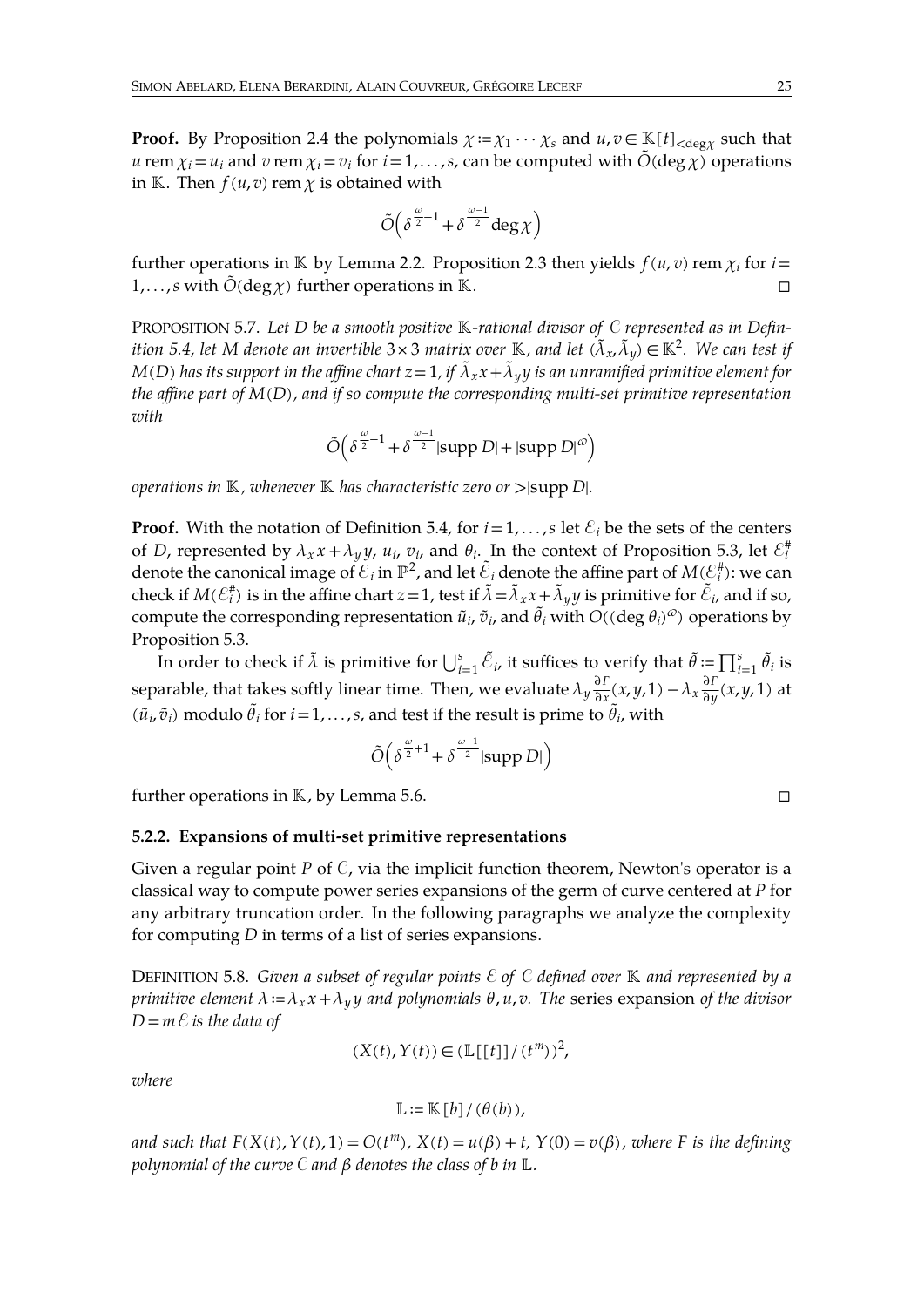*For a general positive smooth*  $K$ -rational divisor *D* of the form  $m_1 \mathcal{E}_1 + \cdots + m_s \mathcal{E}_s$  represented *as in Definition [5.4,](#page-23-0) its corresponding* series expansions *are the set of the series expansions of*  $m_i \mathcal{E}_i$  for  $i = 1, \ldots, s$ .

<span id="page-25-0"></span>*LEMMA* 5.9. *Let f* ∈  $K[x, y]$  *be of total degree δ*. *Let*  $m_i ∈ N_{>0}$ *,*  $\theta_i ∈ K[b]$ *,*  $L_i := K[b]/(\theta_i(b))$ *,* 

$$
(X_i(t), Y_i(t)) \in (\mathbb{L}_i[[t]]/(t^{m_i}))^2
$$
,

for  $i = 1,...,s$  represent the series expansions of a positive smooth divisor D (as in Definition [5.8\)](#page-24-0). *Then,*  $f(X_i(t), Y_i(t))$  *for*  $i = 1, \ldots, s$  *can be computed with* 

$$
\tilde{O}\Big(\delta^{\frac{\omega}{2}+1} + \delta^{\frac{\omega-1}{2}}\text{deg}\,D\Big)
$$

*operations in .*

**Proof.** We follow the notation of Proposition [2.6,](#page-7-1) and compute  $u_i(t) := \Gamma_{\theta_i, m_i}(X_i(t))$ ,  $v_i(t) :=$  $\Gamma_{\theta_i,m_i}(Y_i(t))$  and  $\chi_i := \theta_i^{m_i}$ . Thanks to Lemma [5.6](#page-23-1) we obtain  $f(u_i(t), v_i(t))$  rem  $\chi_i$ , for  $i = 1,...,s$ , with

$$
\tilde{O}\left(\delta^{\frac{\omega}{2}+1} + \delta^{\frac{\omega-1}{2}}\sum_{i=1}^{s} \deg \chi_{i}\right) = \tilde{O}\left(\delta^{\frac{\omega}{2}+1} + \delta^{\frac{\omega-1}{2}} \deg D\right)
$$

operations in  $K$ . Then, we obtain  $f(X_i(t), Y_i(t))$  as  $\Gamma_{\theta_i,m_i}^{-1}(f(u_i(t), v_i(t))$  rem  $\chi_i$ ). Evaluating  $\Gamma_{\theta_i, m_i}$  and its inverse takes softly linear time by Proposition [2.6.](#page-7-1)  $\Box$ 

<span id="page-25-1"></span>LEMMA 5.10. *Let D be a smooth positive -rational divisor given by series expansions. Series expansions of* 2*D canbe computed with*

$$
\tilde{O}\Big(\delta^{\frac{\omega}{2}+1} + \delta^{\frac{\omega-1}{2}} \deg D\Big)
$$

*operations in .*

**Proof.** Let  $D = m_1 \mathcal{E}_1 + \dots + m_s \mathcal{E}_s$  be as above. Let  $u_i, v_i, \theta_i$  denote the parametrization of  $\mathcal{E}_i$ , and let  $(X_i(t), Y_i(t)) \in (\mathbb{L}_i[[t]]/(t^{m_i}))^2$  with  $\mathbb{L}_i := \mathbb{K}[b]/(\theta_i(b))$  stand for the expansion of  $m_i \mathcal{E}_i$ , for  $i = 1, \ldots, s$ . Let  $\lambda_x x + \lambda_y y$  denote the common primitive element of the  $\mathcal{E}_i$ .

The usual Newton iteration

$$
\begin{pmatrix} \hat{X}_i \\ \hat{Y}_i \end{pmatrix} := \begin{pmatrix} X_i \\ Y_i \end{pmatrix} - \begin{pmatrix} \frac{\partial F}{\partial x}(X_i, Y_i) & \frac{\partial F}{\partial y}(X_i, Y_i) \\ \lambda_x & \lambda_y \end{pmatrix}^{-1} \begin{pmatrix} F(X_i, Y_i) \\ \lambda_x X_i + \lambda_y Y_i - t \end{pmatrix} + O(t^{2m_i})
$$

yields the expansion of  $2m_i\mathcal{E}_i$ . The evaluations of  $F$ ,  $\frac{\partial F}{\partial x'}$ , and  $\frac{\partial F}{\partial y}$  at  $(X_i(\theta))$  $\frac{\partial I}{\partial y}$  at  $(X_i(t), Y_i(t))$  at precision  $2m_i$ , for  $i = 1, \ldots, s$ , amount to

$$
\tilde{O}\Big(\delta^{\frac{\omega}{2}+1} + \delta^{\frac{\omega-1}{2}} \deg D\Big)
$$

operations in  $K$  by Lemma [5.9.](#page-25-0) □

PROPOSITION 5.11. *Given a multi-set primitive representation of a positive smooth -rational divisor D, the corresponding series expansions can be computed with*

<span id="page-25-2"></span>
$$
\tilde{O}\left(\delta^{\frac{\omega}{2}+1} + \delta^{\frac{\omega-1}{2}} \deg D\right)
$$

*operations in .*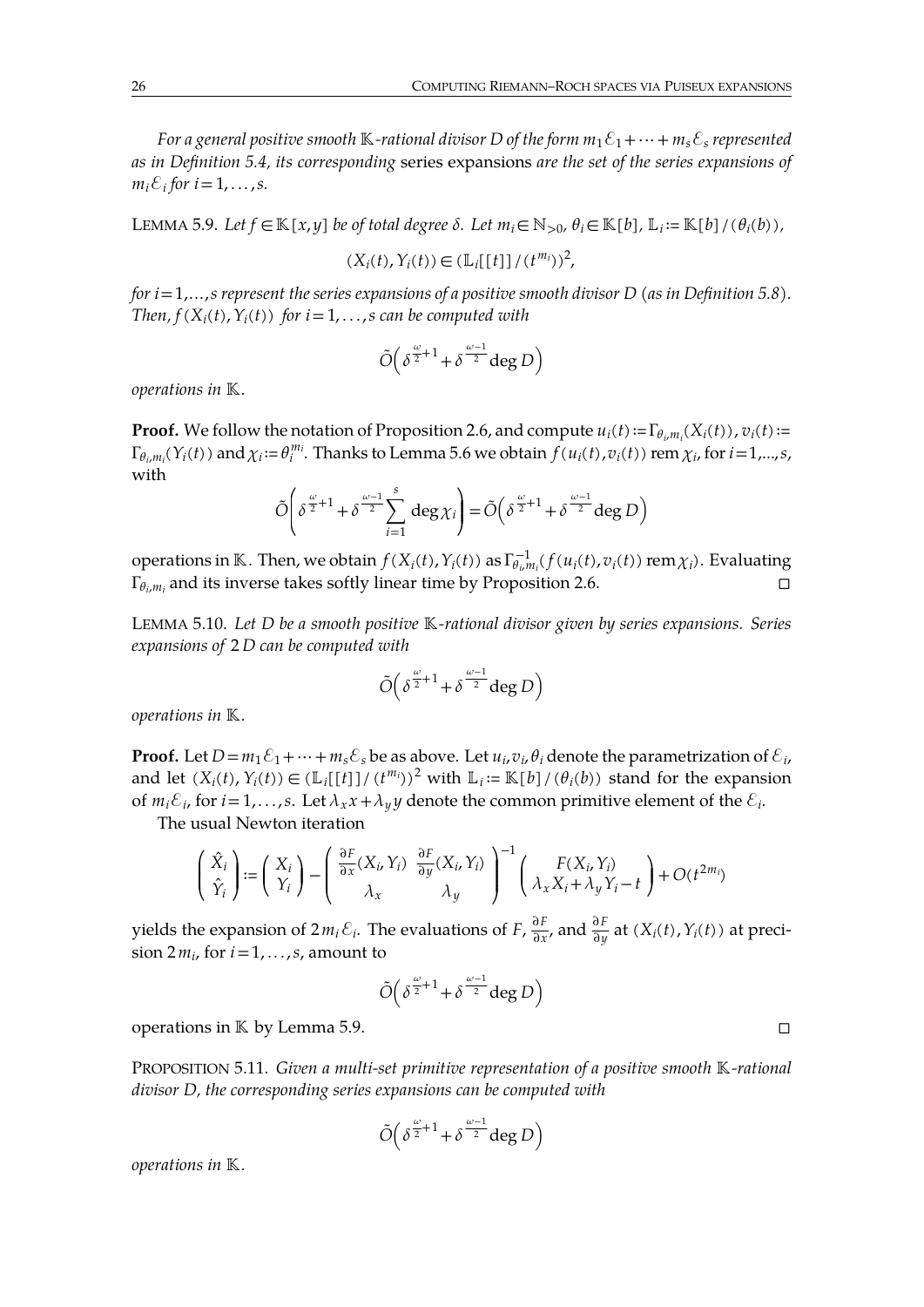**Proof.** We still write  $D = m_1 \mathcal{E}_1 + \cdots + m_s \mathcal{E}_s$  as above. Let *K* be the first integer such that  $m_i$   $\lt$  2<sup>*K*+1</sup> for *i* = 1, . . . , *s*. For *k* = 1, . . . , *K*, we introduce

$$
D_k := \sum_{\substack{i=1 \ 2^k \le m_i < 2^{k+1}}}^s m_i \mathcal{E}_i.
$$

The representation of the  $\mathcal{E}_i$  straightforwardly yields the series expansions of the smooth divisor

$$
E_k := \sum_{\substack{i=1 \ 2^k \le m_i < 2^{k+1}}}^s \mathcal{E}_i.
$$

Then, we compute  $2E_k$ , $4E_k, \ldots, 2^{k+1}E_k$  via Lemma [5.10.](#page-25-1) The series expansions of  $D_k$  are deduced from those of  $2^{k+1}E_k$  by truncating the series at the precisions prescribed by the *mi*. The total cost amounts to

$$
\tilde{O}\Big(\delta^{\frac{\omega}{2}+1} + \delta^{\frac{\omega-1}{2}}\deg D\Big)
$$

because  $k = O(\log(\deg D))$ . The sum of these costs for  $k = 1, ..., K$  yields the claimed bound since  $K = O(\log(\deg D))$ .

# **5.3. Addition and subtraction**

In this subsection we consider two smooth positive divisors  $D_1$  and  $D_2$  represented by  $((\theta_{1,i},u_{1,i},v_{1,i},m_{1,i}))_{i=1,\ldots,s_1}$  and  $((\theta_{2,i},u_{2,i},v_{2,i},m_{2,i}))_{i=1,\ldots,s_2}$ , as in Definition [5.4.](#page-23-0) In order to compute  $D_1 + D_2$  and the positive part  $[D_1 - D_2]_+$  of  $D_1 - D_2$ , we first treat separately the common points of the supports of  $D_1$  and  $D_2$ , and then the remaining points.

<span id="page-26-0"></span>LEMMA 5.12. *Given two smooth positive divisors D*<sup>1</sup> *and D*<sup>2</sup> *in multi-set primitive representation, parametrized by the same unramified primitive element*  $\lambda := \lambda_x x + \lambda_y y$ , and such that

$$
\prod_{i=1}^{s_1} \theta_{1,i} = \prod_{i=1}^{s_2} \theta_{2,i},
$$

*we* can check if  $\lambda$  is an unramified primitive element for  $D := D_1 + D_2$ , and, if so, compute the *corresponding multi-set primitive representation with*

$$
\tilde{O}(|\text{supp } D|)
$$

*operations in .*

**Proof.** The form  $\lambda$  is an unramified primitive element for  $D := D_1 + D_2$  if, and only if,  $D_1$ and *D*<sup>2</sup> have the same support. In this case the multi-set primitive representation of *D* is obtained by computing a common factor basis for  $(\theta_{1,i})_{i=1,\ldots,s_1}$  and  $(\theta_{2,i})_{i=1,\ldots,s_2}$ .

More precisely we proceed by induction on  $s_1$ . If  $s_1 = 1$ , then we compute  $u_{1,1}$  rem  $\theta_{2,i}$ and  $v_{1,1}$  rem  $\theta_{2,i}$  for  $i=1,\ldots,s_2$  in softly linear time by Proposition [2.3.](#page-5-1) The sum *D* can be parametrized by  $\lambda$  if, and only if,  $(u_{1,1} - u_{2,i})$  rem  $\theta_{2,i} = 0$  and  $(v_{1,1} - v_{2,i})$  rem  $\theta_{2,i} = 0$ . A multi-set primitive representation of *D* is obtained as

$$
((\theta_{2,i}, u_{2,i}, v_{2,i}, m_{2,i} + m_{1,1}))_{i=1,...,s_2}.
$$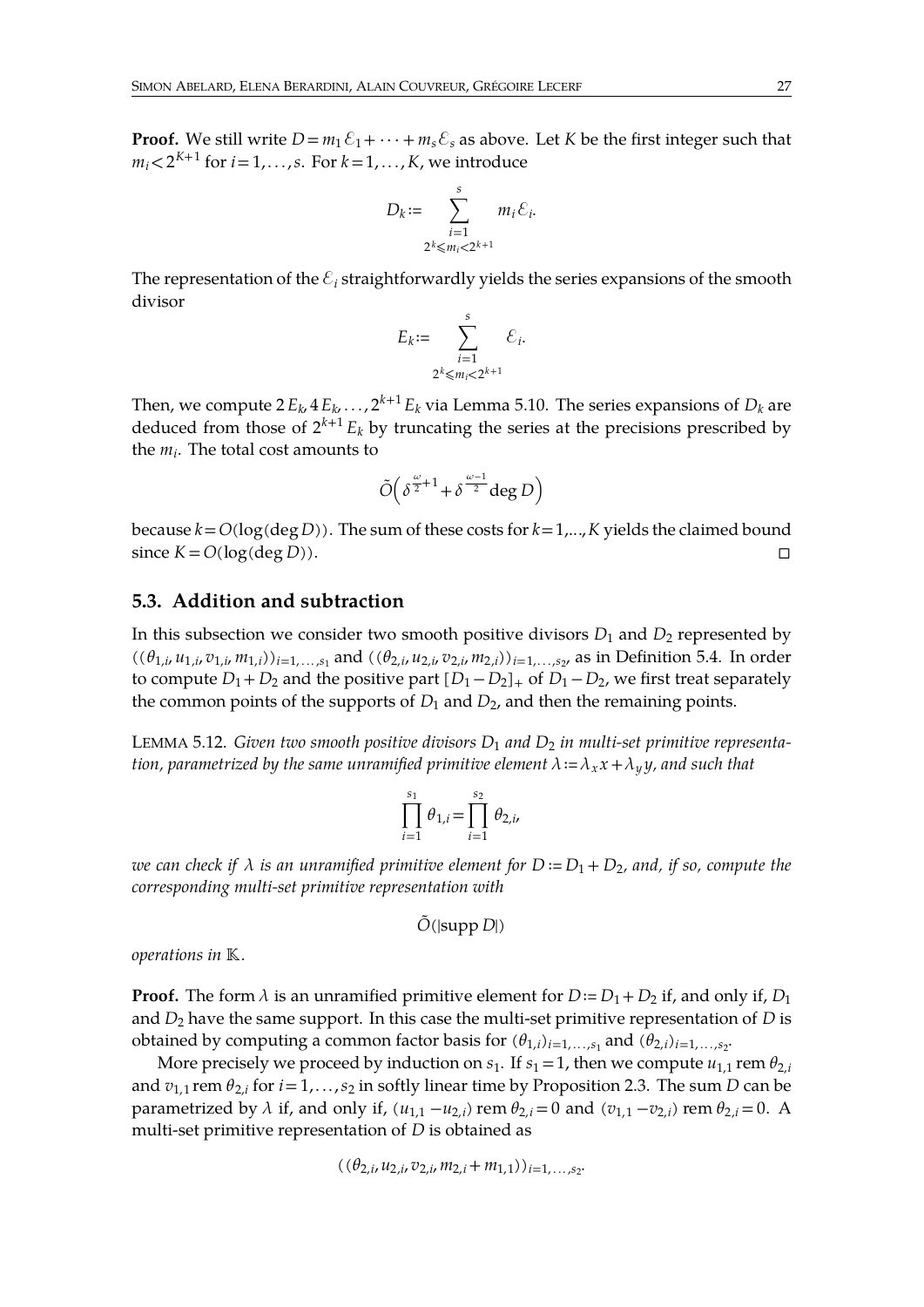If *s*<sub>1</sub> ≥ 2 then we set *h* ≔ [*s*<sub>1</sub>/2]. We define  $D_1^{\text{lo}}$  from  $((θ_{1,i}, u_{1,i}, v_{1,i}, m_{1,i}))_{i=1,...,h}$  and  $D_1^{\text{hi}}$ from  $((\theta_{1,i}, u_{1,i}, v_{1,i}, m_{1,i}))_{i=h+1,...,s_1}$ . We compute  $\chi_1^{\text{lo}} := \prod_{i=1}^h \theta_{1,i}$  and  $\chi_1^{\text{hi}} := \prod_{i=h+1}^{s_1} \theta_{1,i}$  in softly linear time.

Then  $\theta_{2,i}^{lo} := \gcd(\chi_1^{lo}, \theta_{2,i})$  and  $\theta_{2,i}^{hi} := \theta_{2,i}/\theta_{2,i}^{lo}$  for  $i = 1, ..., s_2$  can be computed in softly linear time via Proposition [2.3.](#page-5-1) We define  $D_2^{\rm lo}$  to be

$$
((\theta_{2,i}^{lo}, u_{2,i} \text{ rem } \theta_{2,i}^{lo}, v_{2,i} \text{ rem } \theta_{2,i}^{lo}, m_{2,i}))_{i=1,...,s_2}
$$

and  $D_2^{\text{hi}}$  to be

<span id="page-27-0"></span>
$$
((\theta_{2,i}^{hi}, u_{2,i} \text{ rem }\theta_{2,i}^{hi}, v_{2,i} \text{ rem }\theta_{2,i}^{hi}, m_{2,i}))_{i=1,...,s_2}.
$$

Of course we discard tuples that represent empty sets. Finally, we compute  $D_1^{\text{lo}} + D_2^{\text{lo}}$ and  $D_1^{\text{hi}} + D_2^{\text{hi}}$  recursively, and concatenate the results. The claimed complexity bound follows from a classical induction. □

PROPOSITION 5.13. *Given two smooth positive divisors D*<sup>1</sup> *and D*<sup>2</sup> *in multi-set primitive rep resentation as in Definition* [5.4,](#page-23-0) *sharing the same unramified primitive element*  $\lambda := \lambda_x x + \lambda_y y$ , one can check if  $\lambda$  is an unramified primitive element for  $D := D_1 + D_2$ , and, if so, compute the *corresponding multi-set primitive representation with*

$$
\tilde{O}(|\text{supp } D_1| + |\text{supp } D_2|)
$$

*operations in .*

**Proof.** We compute  $\chi_2$ :=  $\prod_{i=1}^{s_2} \theta_{2,i}$  and then  $\chi_2$  rem  $\theta_{1,i}$  for  $i=1,\ldots,s_1$  with  $\tilde{O}(|\text{supp } D_1| +$ |supp  $D_2$ |) operations in  $K$  by Proposition [2.3.](#page-5-1) Then we deduce

$$
\gamma_i := \gcd(\chi_2 \text{ rem } \theta_{1,i}, \theta_{1,i})
$$

for  $i=1,\ldots,s_1$  in softly linear time. For  $i=1,\ldots,s_1$  we set  $\check{\theta}_{1,i}:=\theta_{1,i}/\gamma_i$ ,  $\check{u}_{1,i}:=u_{1,i}$  rem  $\check{\theta}_{1,i}$ , and  $\check{v}_{1,i}\!:=\!v_{1,i}$  rem  $\check{\theta}_{1,i}.$  The tuples

$$
((\check{\theta}_{1,i}, \check{u}_{1,i}, \check{v}_{1,i}, m_{1,i}))_{i=1,...,s_1}
$$

represent a smooth positive divisor written  $\check{D}_1 \leq D_1$ . The tuples

$$
((\gamma_i, u_{1,i} \text{ rem } \gamma_i, v_{1,i} \text{ rem } \gamma_i, m_{1,i}))_{i=1,\ldots,s_1}
$$

represent another smooth positive divisor written  $\hat{D}_1 \leq D_1$ . Note that  $\hat{D}_1$  and  $\hat{D}_1$  have disjoint support and that  $D_1 = \hat{D}_1 + \hat{D}_1$  holds. The total cost for computing this decomposition is  $O(|\text{supp } D_1| + |\text{supp } D_2|)$ .

Then, we compute  $\gamma := \prod_{i=1}^{s_1} \gamma_i = \gcd(\chi_1, \chi_2)$  and  $\delta_i := \gcd(\gamma, \theta_{2,i})$  for  $i = 1,...,s_2$ , in softly linear time, again via Proposition [2.3.](#page-5-1) For  $i\!=\!1,...,s_2$  we set  $\check{\theta}_{2,i}\!:=\!\theta_{2,i}/\delta_i$ ,  $\check{u}_{2,i}\!:=\!u_{2,i}$ rem  $\check{\theta}_{2,i}$ , and  $\check{v}_{2,i}\!:=\!v_{2,i}$  rem  $\check{\theta}_{2,i}.$  The tuples

$$
((\check{\theta}_{2,i},\check{u}_{2,i},\check{v}_{2,i},m_{2,i}))_{i=1,\ldots,s_2}
$$

represent a smooth positive divisor written  $\check{D}_2 \leq D_2$ . The tuples

$$
((\delta_i, u_{2,i} \text{ rem } \delta_i, v_{2,i} \text{ rem } \delta_i, m_{2,i}))_{i=1,\ldots,s_2}
$$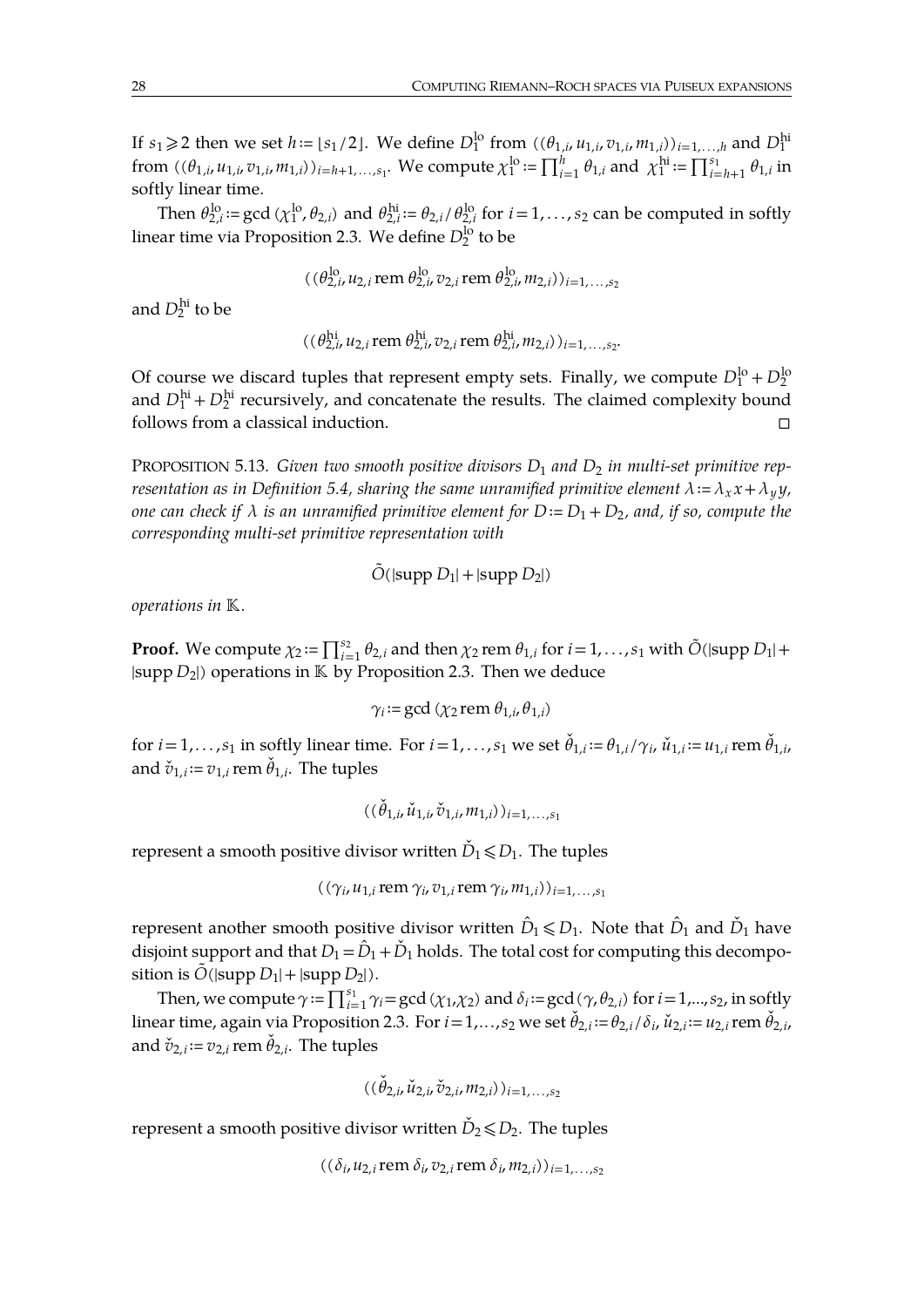represent a smooth positive divisor written  $\hat{D}_2 \leq D_2$ . Note that  $\hat{D}_2$  and  $\hat{D}_2$  have disjoint support and that  $D_2 = \hat{D}_2 + \hat{D}_2$  holds.

Since  $\hat{D}_1$  and  $\hat{D}_2$  have the same product of defining polynomials, namely  $\gamma$ , Lemma [5.12](#page-26-0) ensures that  $\hat{D}_1 + \hat{D}_2$  can be computed with  $\tilde{O}(|\text{supp }\hat{D}_1| + |\text{supp }\hat{D}_2|)$  operations in  $K$ , unless  $\lambda$  is not an unramified primitive element. Finally, the multi-set primitive representation of *D* is the union of the representations of  $\check{D}_1$ ,  $\hat{D}_1 + \hat{D}_2$ , and  $\check{D}_2$ .  $\square$ 

<span id="page-28-0"></span>LEMMA 5.14. *Given two smooth positive divisors D*<sup>1</sup> *and D*<sup>2</sup> *in multi-set primitive representation as in Definition* [5.4,](#page-23-0) *sharing the same unramified primitive element*  $\lambda := \lambda_x x + \lambda_y y$ , *and such that*

$$
\prod_{i=1}^{s_1} \theta_{1,i} = \prod_{i=1}^{s_2} \theta_{2,i},
$$

*we* can compute a multi-set primitive representation  $D := [D_1 - D_2]_+$  in terms of  $\lambda$  with

$$
\tilde{O}(|\text{supp } D_1| + |\text{supp } D_2|)
$$

*operations in .*

**Proof.** We proceed by induction on  $s_1$  as in the proof of Lemma [5.12,](#page-26-0) from which we borrow the notation. If  $s_1 = 1$ , then we compute

$$
\delta_i
$$
 := gcd  $(\theta_{2,i}, u_{1,1} - u_{2,i}, v_{1,1} - v_{2,i})$  for  $i = 1, ..., s_2$ 

via Proposition [2.3.](#page-5-1) We set

$$
\breve{\theta}_1 := \frac{\theta_{1,1}}{\prod_{i=1}^{s_2} \delta_i}.
$$

A multi-set primitive representation of *D* is made of  $\lambda$  and the tuples

$$
(\check{\theta}_1, u_{1,1} \text{ rem } \check{\theta}_1, v_{1,1} \text{ rem } \check{\theta}_1, m_{1,1})
$$

and

$$
(\delta_i, u_{2,i} \text{ rem } \delta_i, v_{2,i} \text{ rem } \delta_i, m_{1,1} - m_{2,i})
$$

such that  $m_{1,1} - m_{2,i} > 0$ , for  $i = 1, ..., s_2$ .

If  $s_1$  $\geqslant$  2, then we compute  $D_1^{\rm lo}$ ,  $D_1^{\rm hi}$ ,  $D_2^{\rm lo}$ , and  $D_2^{\rm hi}$  as in the proof of Lemma [5.12.](#page-26-0) Finally, we obtain  $[D_1^{\text{lo}} - D_2^{\text{lo}}]_+$  and  $[D_1^{\text{hi}} - D_2^{\text{hi}}]_+$  recursively, and merge the results. □

PROPOSITION 5.15. *Given two smooth positive divisors D*<sup>1</sup> *and D*<sup>2</sup> *in multi-set primitive repre sentation, sharing the same unramified primitive element*  $\lambda := \lambda_x x + \lambda_y y$ , *the multi-set primitive representation of*  $[D_1 - D_2]_+$  *in terms of*  $\lambda$  *can be computed with* 

<span id="page-28-1"></span>
$$
\tilde{O}(|\text{supp } D_1| + |\text{supp } D_2|)
$$

*operations in .*

**Proof.** As in the proof of Proposition [5.13](#page-27-0) we compute  $\dot{D}_1$ ,  $\dot{D}_1$ , and  $\dot{D}_2$ . We have

$$
[D_1 - D_2]_+ = \check{D}_1 + [\hat{D}_1 - \hat{D}_2]_+,
$$

so the conclusion follows from Lemma [5.14](#page-28-0) used with  $\hat{D}_1$  and  $\hat{D}_2$ .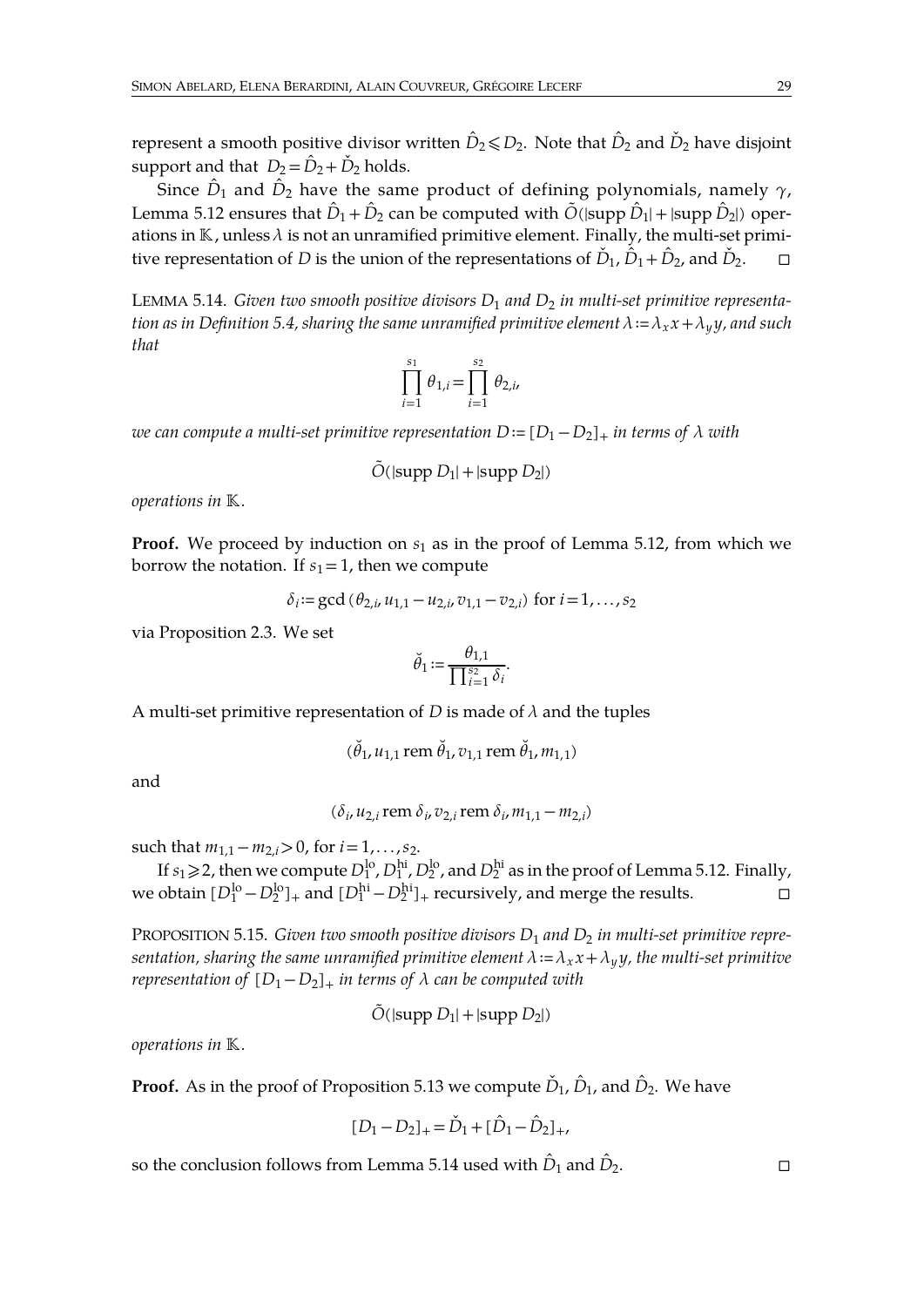# **5.4. Equivalence with global representation**

For the sake of comparison with previous work, for smooth divisors, we prove the equivalence between the series expansion representation and the "global representation" used in  $[3, 4, 52]$  $[3, 4, 52]$  $[3, 4, 52]$  $[3, 4, 52]$  $[3, 4, 52]$ . This equivalence is not necessary to the rest of the paper. As a benefit, multiset primitive representations are cheaper for sums and partial subtractions since Hensel lifting is not needed. We recall that the ambient curve  $\mathcal C$  in  $\mathbb P^2$  is defined by the equation  $F=0$ .

<span id="page-29-0"></span>PROPOSITION 5.16. *Given a smooth positive divisor*  $D = m_1 P_1 + \cdots + m_s P_s$  *whose support is* in the affine chart  $z = 1$ , and given an unramified primitive element  $\lambda_x x + \lambda_y y$  for D, there exist *unique* polynomials  $\chi$ ,  $u$ , and  $v$  *in*  $\bar{k}$ [t] with the following properties:

 $Div-H_0$ *.*  $\chi$  *is monic of degree* deg *D*, *and*  $u$ *,*  $v$  *have degree*  $\langle$  deg *D*,

 $Div-H_1$ *.*  $F(u(t), v(t), 1)$  rem  $\chi(t) = 0$ *,* 

*Div*- $H_2$ *.*  $\lambda_x u(t) + \lambda_y v(t) = t$ *,* 

**Div-H<sub>3</sub>.**  $\lambda_y \frac{\partial F}{\partial x}(u(t), v(t), 1) - \lambda_x \frac{\partial F}{\partial y}(u(t), v(t), 1)$  is coprime with  $\chi(t)$ ,

**Div-H4.** The roots of  $\chi$  are  $\lambda(P_1),...,\lambda(P_s)$ , with respective multiplicities  $m_1,...,m_s$ , and {(u(ζ),  $v(\zeta)$  :  $\chi(\zeta) = 0$  = { $P_1, \ldots, P_s$ } *holds.* 

**Proof.** The proof can be found in [\[52,](#page-46-3) Section 3] or in [\[3,](#page-44-0) Proposition 3.1]. □

A *global representation* of a smooth K-rational divisor *D* is the data of  $\lambda_x x + \lambda_y y \in K[x,$ *y*] and  $\chi$ , *u*, and *v* in  $\mathbb{K}[t]$ , as occurring in Proposition [5.16.](#page-29-0)

PROPOSITION 5.17. *Given a smooth positive -rational divisor D for which x is an unramified primitive element, the conversions between the series expansions and the global representation of D in terms of x take softly linear time.*

**Proof.** Let  $D = m_1 \mathcal{E}_1 + \cdots + m_s \mathcal{E}_s$  be given by series expansions: we write  $\theta_i$ ,  $u_i$ ,  $v_i$  for the parametrization of  $\varepsilon_i$ , and

$$
(X_i(t) = \beta_i + \gamma_i t, Y_i(t)) \in (\mathbb{L}_i[[t]]/(t^{m_i}))^2
$$

for the series expansion of  $m_i \mathcal{E}_i$ , where  $\mathbb{L}_i := \mathbb{K}[b]/(\theta_i(b))$ ,  $\beta_i$  represents the class of *b* in  $\mathbb{L}_i$ , and  $\gamma_i$  is invertible in  $\mathbb{L}_i$ . Up to replacing *t* by  $t/\gamma_i$  (that incurs linear time), we may assume that  $\gamma_i=1$ . We introduce

$$
\Gamma_{\theta_i, m_i}: \mathbb{K}[t]/(\theta_i^{m_i}(t)) \cong \mathbb{L}_i[[t]]/(t^{m_i})
$$
  

$$
t \mapsto \beta_i + t,
$$

and verify that

$$
\Gamma_{\theta_i, m_i}^{-1}(X_i(t)) = \Gamma_{\theta_i, m_i}^{-1}(\beta_i + t) = t.
$$

Then,  $\theta_i^{m_i}$ ,  $\Gamma_{\theta_i,m_i}^{-1}(X_i(t))$ ,  $\Gamma_{\theta_i,m_i}^{-1}(Y_i(t))$  is the global representation of  $m_i \mathcal{E}_i$  for the primitive element *x*. It can be obtained in softly linear time via Proposition [2.6.](#page-7-1) By Proposition [2.4](#page-5-2) we recover the global representation of *D* in softly linear time by Chinese remaindering.

Conversely, let  $\chi(t)$ ,  $u(t) = t$ ,  $v(t)$  denote the global representation of *D* in terms of *x*. In softly linear time we compute the squarefree factorization of  $\chi = \theta_1^{m_1} \cdots \theta_s^{m_s}$  where the  $m_i$  are pairwise distinct and the  $\theta_i$  are squarefree and pairwise coprime. By Proposi-tion [2.3,](#page-5-1) we obtain *u* rem  $\theta_i^{m_i}$  and *v* rem  $\theta_i^{m_i}$  for  $i = 1, \ldots, s$  with  $\tilde{O}(\deg D)$  operations in K. Then

$$
\Gamma_{\theta_i, m_i}(u \text{ rem } \theta_i^{m_i}) = \Gamma_{\theta_i, m_i}(t \text{ rem } \theta_i^{m_i}) = \beta_i + t
$$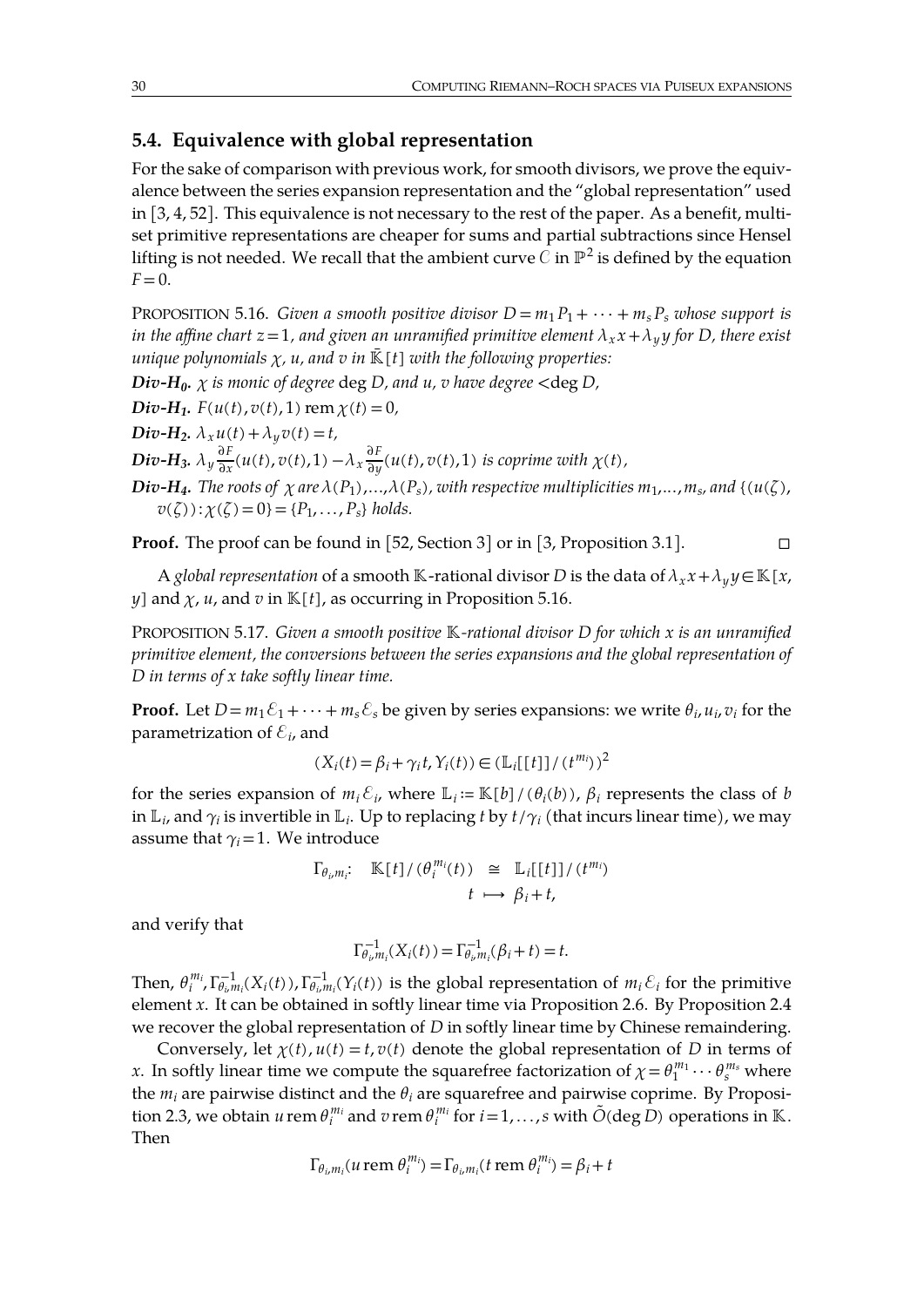and  $\Gamma_{\theta_i,m_i}(v \text{ rem } \theta_i^{m_i})$  represent the series expansion of  $m_i \mathcal{E}_i$ ; this also incurs softly linear time thanks to Proposition [2.6.](#page-7-1) □

# <span id="page-30-2"></span><span id="page-30-0"></span>**6. VANISHING POLYNOMIALS**

This section is devoted to computing homogeneous polynomials that vanish at a divisor of a curve C defined by a homogeneous polynomial  $F \in K[x, y, z]$  of degree  $\delta$ . We assume that *F* has degree  $\delta$  in *y* and that the centers of this divisor are in the affine chart  $z = 1$ . The set of polynomials of total degree *d* that vanish at this divisor forms a vector space, that can be computed straightforwardly by Gaussian elimination. This approach is detailed in the first subsection. Then, we focus on a more promising method that yields "compressed representations" of bases of Riemann–Roch spaces.

## **6.1. Vanishing conditions**

So far, places occurring in the Brill–Noether algorithm have been separated into two families: those centered at singular points of the curve and those at regular points. However the representations of these places have been designed to be consistent in terms of families of series expansions parametrized by algebraic numbers. This motivates the following ad hoc definition.

<span id="page-30-1"></span>DEFINITION 6.1. *A* vanishing condition *defined over*  $K$  *is a quintuple*  $(\Delta(b), \mu(a), X(t), Y(t))$ *m*) *such that:*

- $\Delta \in \mathbb{K}[b]$  *is monic and separable;*  $\beta$  *will represent the class of b in*  $\mathbb{L} := \mathbb{K}[b]/(\Delta(b))$ *;*
- $\mu \in \mathbb{L}[a]$  *is monic and separable; here separable means that the discriminant of*  $\mu$  *is invertible in*  $\mathbb{L}$ *;*  $\alpha$  *will represent the class of a in*  $\mathbb{E} := \mathbb{L}[a]/(\Delta(a))$ *;*
- $\bullet$   $m \in \mathbb{N}_{>0}$ ;
- $(X(t), Y(t)) \in (\mathbb{E}[[t]]/(t^m))^2$ , with  $X(t) = \beta + \gamma t^e$ ,  $\gamma$  invertible in  $\mathbb{E}$ , and e a positive integer. *We* say that a polynomial  $g \in K[x, y]$  satisfies this vanishing condition when

$$
\mathrm{val}_t(g(X(t), Y(t))) \geq m.
$$

With the representation of Definition [3.9](#page-16-0) of the adjoint divisor  $A$  of  $C$ , and according to Definition [3.4,](#page-14-2) the adjoint condition can be regarded as a conjunction of vanishing conditions whose representations are

$$
((\Delta_i(b), \mu_{i,j}(a), X_{i,j}(t)) = \beta_{i,j} + \gamma_{i,j} t^{e_{i,j}}, Y_{i,j}(t), \tau_{i,j})_{i=1,\ldots,r, j=1,\ldots,s_i}
$$

where the  $\tau_{i,j}$  are defined in Equation [\(3.7\)](#page-17-1), and the  $e_{i,j}$  are the ramification indices. In other words, a homogeneous polynomial  $G \in K[x, y, z]$  is adjoint to  $C$  if, and only if,

$$
val_t(G(X_{i,j}(t), Y_{i,j}(t), 1)) \ge \tau_{i,j}
$$
 for  $i = 1, ..., r, j = 1, ..., s_i$ .

On the other hand, if  $D = m \mathcal{E}$  is a smooth divisor given by series expansions as in Defini-tion [5.8](#page-24-0) and parametrized by *x*, its representation by  $\theta$ (*b*),  $u$ (*b*) = *b*,  $v$ (*b*),  $X$ (*t*) =  $\beta$  + *t*,  $Y$ (*t*) gives rise to the following vanishing condition:

$$
(\Delta(b) = \theta(b), \mu(a) = a, X(t), Y(t), m).
$$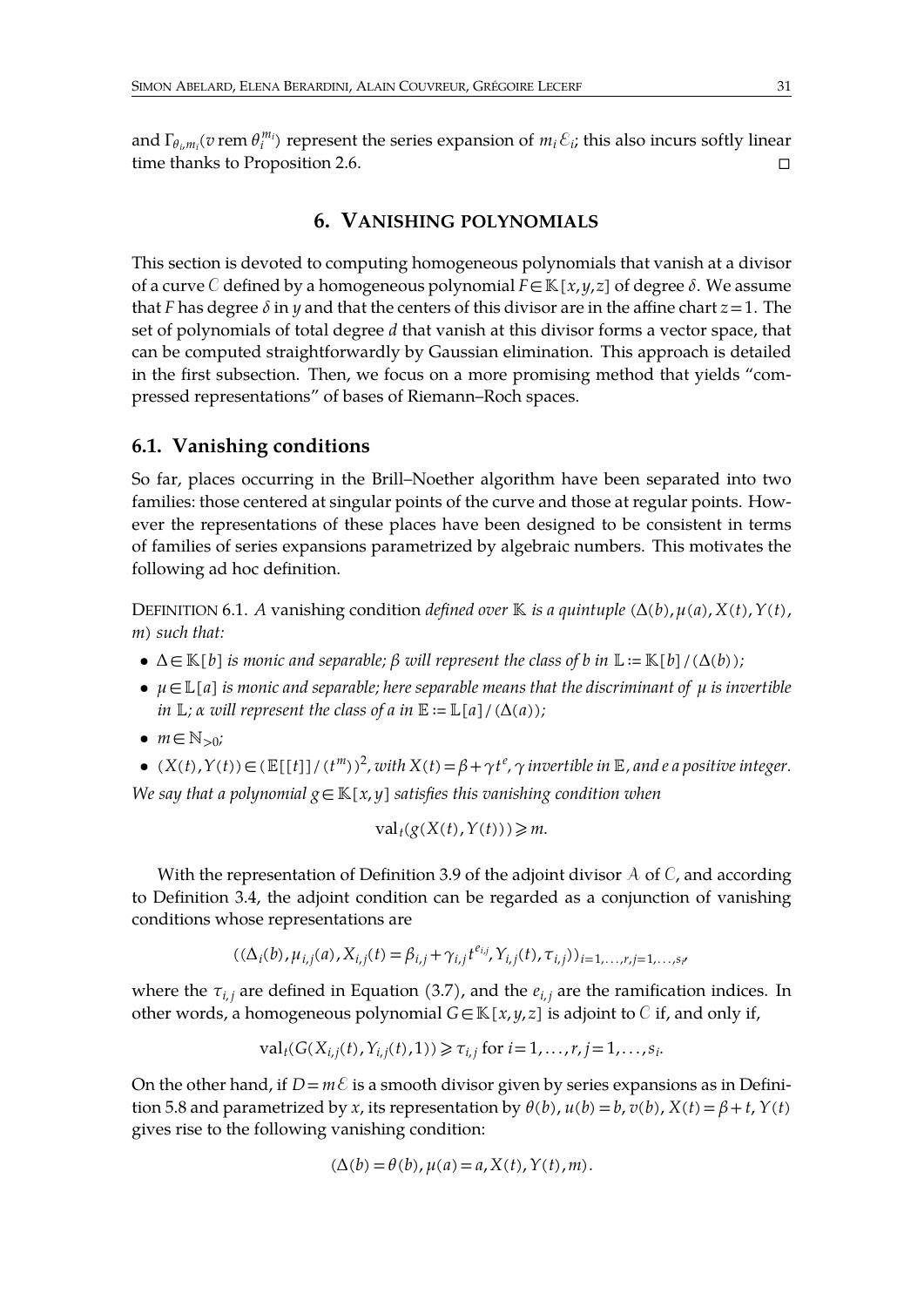For a homogeneous polynomial  $G \in K[x,y,z]$ , the condition  $Div(G) \ge D$  is satisfied if, and only if,

 $val_t(G(X(t), Y(t),1)) \geq m$ .

# **6.2. Straightforward linear solving**

In this subsection we propose a solution based on classical linear algebra to the following problem: given vanishing conditions

$$
((\Delta_i(b),\mu_i(a),X_i(t),Y_i(t),m_i))_{i=1,\ldots,r}
$$

as in Definition [6.1,](#page-30-1) find polynomials *g*∈ $K[x, y]$  of total degree  $\le d$ , degree  $\lt \delta$  in *y* and vanishing at all these conditions simultaneously. Vanishing conditions can be translated into a homogeneous  $K$ -linear system, where the unknowns are the coefficients of  $g$  and the number of equations is

<span id="page-31-1"></span>
$$
\sigma := \sum_{i=1}^{r} m_i \deg \Delta_i \deg \mu_i.
$$
 (6.1)

**Algorithm 6.1**

- <span id="page-31-0"></span>**Input.** A sequence of vanishing conditions  $((\Delta_i(b), \mu_i(a), X_i(t), Y_i(t), m_i))_{i=1,\dots,r}$  as in Definition [6.1](#page-30-1) and integers  $\delta, d \ge 1$ .
- **Output.** A  $K$ -basis of the polynomials  $g \in K[x, y]$  of total degree  $\le d$  and degree  $\le \delta$ in *y* that vanish simultaneously at all the input conditions.
- 1. Construct the matrix representing the  $K$ -linear map  $\Phi$ :

$$
\{g \in \mathbb{K}[x,y]: \deg g \leq d, \deg_y g < \delta\} \longrightarrow \prod_{i=1}^r \mathbb{E}_i[[t]]/(t^{m_i})
$$
\n
$$
g(x,y) \longmapsto (g(X_i(t), Y_i(t)) \text{ rem } t^{m_i}: i = 1, \dots, r).
$$

<span id="page-31-2"></span>2. Compute and return a basis  $g_1, \ldots, g_l$  of ker  $\Phi$ .

PROPOSITION 6.2. *Algorithm [6.1](#page-31-0) is correct and takes*

 $\tilde{O}((d\,\delta+\sigma)^{\omega})$ 

*operations in*  $K$ *, where*  $\sigma$  *has been defined in Equation* [\(6.1\)](#page-31-1)*.* 

**Proof.** For each  $i = 1, ..., r$  computing  $X_i(t)^k Y_i(t)^l$  at precision  $m_i$  for  $l = 0, ..., \delta - 1$  and *k*=0, . . .,*d*−*l* takes

$$
\tilde{O}(d\,\delta\deg\Delta_i\deg\mu_im_i)
$$

operations in K. Taking the sum of these costs for  $i = 1, \ldots, r$ , we deduce that  $\tilde{O}(d \delta \sigma)$ operations in  $K$  suffice to build the matrix of  $\Phi$ . For the basis of the source space we take the monomials  $x^k y^l$  for  $l = 0, \ldots, \delta - 1$  and  $k = 0, \ldots, d - l$ . The basis of  $\mathbb{E}_i[[t]]/(t^{m_i})$  in the target space is set to  $\alpha_i^k \beta_i^l t^m$  for  $k = 0, \ldots$ , deg  $\mu_i - 1$ ,  $l = 0, \ldots$ , deg  $\Delta_i - 1$ , and  $m = 0, \ldots$ ,  $m_i-1$ . Consequently, the matrix of  $\Phi$  has  $O(d\delta)$  columns and  $\sigma$  rows. Computing a basis of ker Φ costs

$$
\tilde{O}((d\,\delta + \sigma)^{\omega})
$$

operations in K; see [\[10,](#page-45-22) Chapter 2], [\[69,](#page-47-13) Theorem 2.10], or [\[13,](#page-45-23) Chapitre 8, Théorème 8.4], for instance.  $\Box$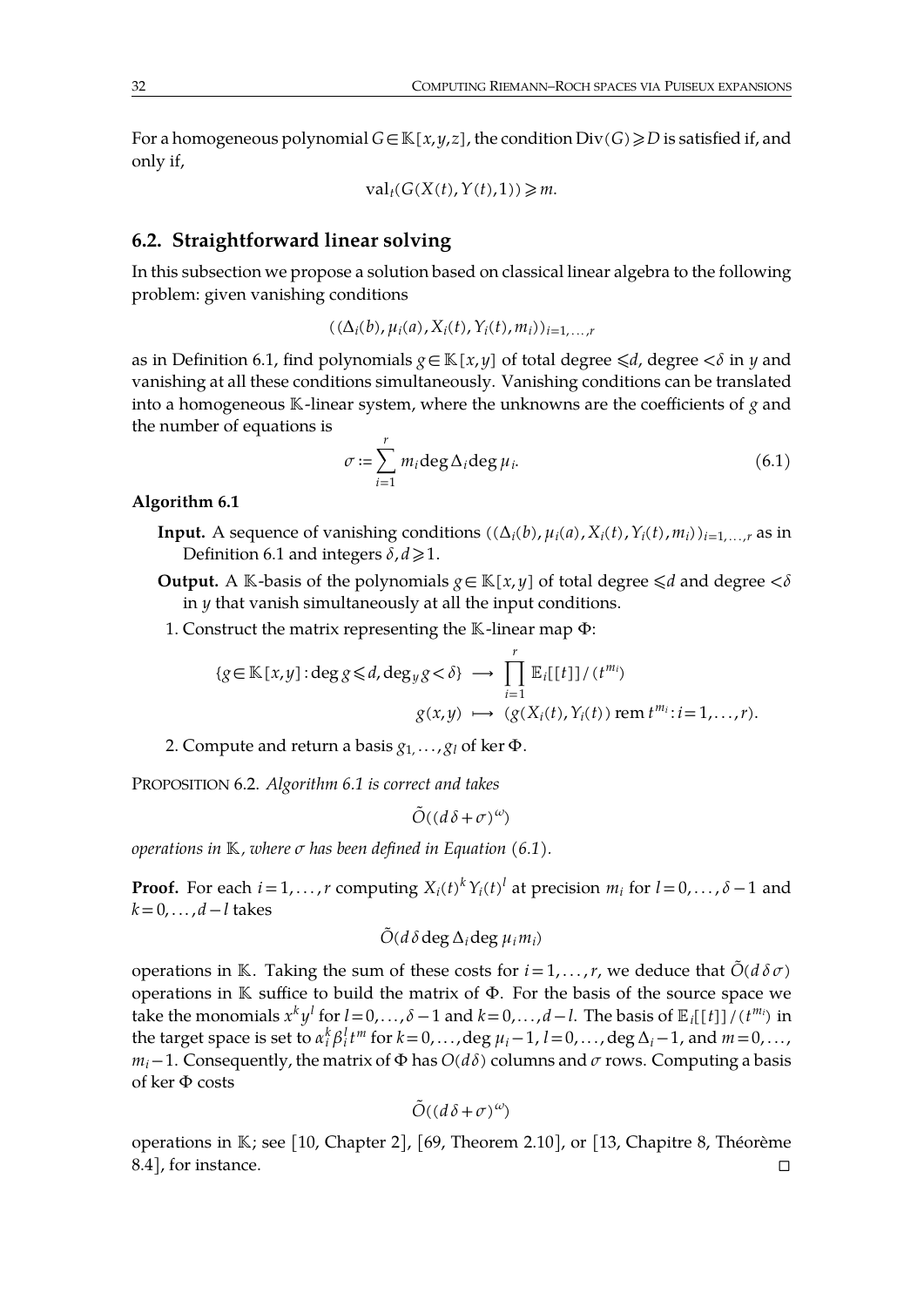The straightforward approach developed in Algorithm [6.1](#page-31-0) turns out to be sufficient to achieve the complexity bound of Theorem [7.8.](#page-42-0) Yet we believe that it is worth adapting the point of view previously introduced in [\[3,](#page-44-0)[4\]](#page-45-6), because it yields more compact rep resentations of Riemann–Roch spaces (see Section [7.4\)](#page-38-0), and it could benefit from future improvements for computing the kernel of  $\Phi$ . In fact, in the special case where  $\mathbb K$  is algebraically closed we will precisely achieve a lower complexity exponent in Section [7.7.](#page-43-0)

# **6.3. Popov form**

Let  $b_1,\ldots,b_\delta$  be a basis of a free  $\mathbb{K}[x]$ -submodule of rank  $\delta$  of  $\mathbb{K}[x]^\delta$ , let  $s\!\in\!\mathbb{N}^\delta$  be a *shift vector*, we define

$$
\deg_s b_i := \max (\deg b_{i,1} + s_1, \ldots, \deg b_{i,\delta} + s_\delta),
$$

this is called the *s*-degree of  $b_i$ . The *pivot index* of  $b_j$  is the largest index *j* such that

$$
\deg b_{i,j} + s_j = \deg_s b_i.
$$

The basis  $b_1, \ldots, b_\delta$  is said to be in *s*-*Popov form* if the matrix made of the rows  $b_1, \ldots, b_\delta$  is in s-Popov form. In the present case this means that:

- the pivot index of  $b_i$  equals *i* for  $i = 1, \ldots, \delta$ ,
- $b_{i,i}$  is monic for  $i = 1, \ldots, \delta$ ,
- deg  $b_{i,i}$  < deg  $b_{i,i}$  for  $i = 1, \ldots, \delta$ , and  $j \neq i$ .

Given any basis, it is always possible to compute its  $s$ -Popov form. The Popov form will be needed for the following purpose.

<span id="page-32-1"></span>PROPOSITION 6.3. [\[3,](#page-44-0) Proposition 4.2] *Let*  $\mathbf{b}_1, \ldots, \mathbf{b}_\delta$  *be a basis of a free*  $\mathbb{K}[x]$ *-module* M of *rank*  $\delta$  *in s*-Popov form. Given an *integer*  $d \ge 0$ *, the elements in*  $M$  *of s*-degree  $\le d$  *form* a  $K$ - $\alpha$  *vector space of basis*  $x^j$   $\bm{b}_i$  *for*   $i$  = 1, . . . ,  $\delta$  *such that*  $\deg_s \bm{b}_i$  $\leqslant$  *d and*  $j$  *= 0, . . . , d* −  $\deg_s \bm{b}_i$ .

Computing Popov forms of  $m \times n$  matrices can be done by means of row operations only, with  $\tilde{O}(m \, n \, r (\deg M)^2)$  operations in  $\mathbb K$ , where  $r$  is the rank of  $M$  and when  $s$  is zero [\[54,](#page-46-22) Theorem 7.1]. The current best known bound  $\tilde{O}(m^{\omega-1}n\deg M)$  holds whenever  $m \le n$  [\[56,](#page-46-23) [57\]](#page-47-14). For more information about Popov forms we refer the reader to [\[55\]](#page-46-24).

# **6.4. Syzygy module**

Let  $\mathfrak E$  be a  $\sigma$ -dimensional  $\mathbb K$ -vector space, whose elements are regarded as column vectors. By choosing an endomorphism of  $\mathfrak{E}$ , represented by a  $\sigma \times \sigma$  matrix *J* with entries in  $K$ , we endow  $\mathfrak E$  with a structure of a  $K[x]$ -module defined by

<span id="page-32-2"></span><span id="page-32-0"></span>
$$
p \cdot e := p(J) e,
$$

where  $p \in \mathbb{K}[x]$  and  $e \in \mathfrak{E}$ . In other words, *J* represents the matrix of the multiplication by  $x$  in  $E$ .

Given a vector  $E \coloneqq (e_1, \ldots, e_\delta)$  in  $\mathfrak{E}^\delta$ , we consider the map

$$
\begin{aligned} E_j: \quad & \mathbb{K}[x]^\delta \longrightarrow \mathfrak{E} \\ p &:= (p_1, \dots, p_\delta) \longrightarrow p \cdot \mathbf{E} := p_1 \cdot e_1 + \dots + p_\delta \cdot e_\delta. \end{aligned} \tag{6.2}
$$

The kernel of  $E_J$  forms a submodule of  $\mathbb{K}[x]^\delta$  which is free of rank  $\delta$  because it contains  $\mu_J(x) \, \mathbb{K}\left[ x \right]^{\delta}$ , where  $\mu_J$  stands for the minimal polynomial of *J*. The kernel ker  $E_J$  is usually called the (first) *syzygy* module of E.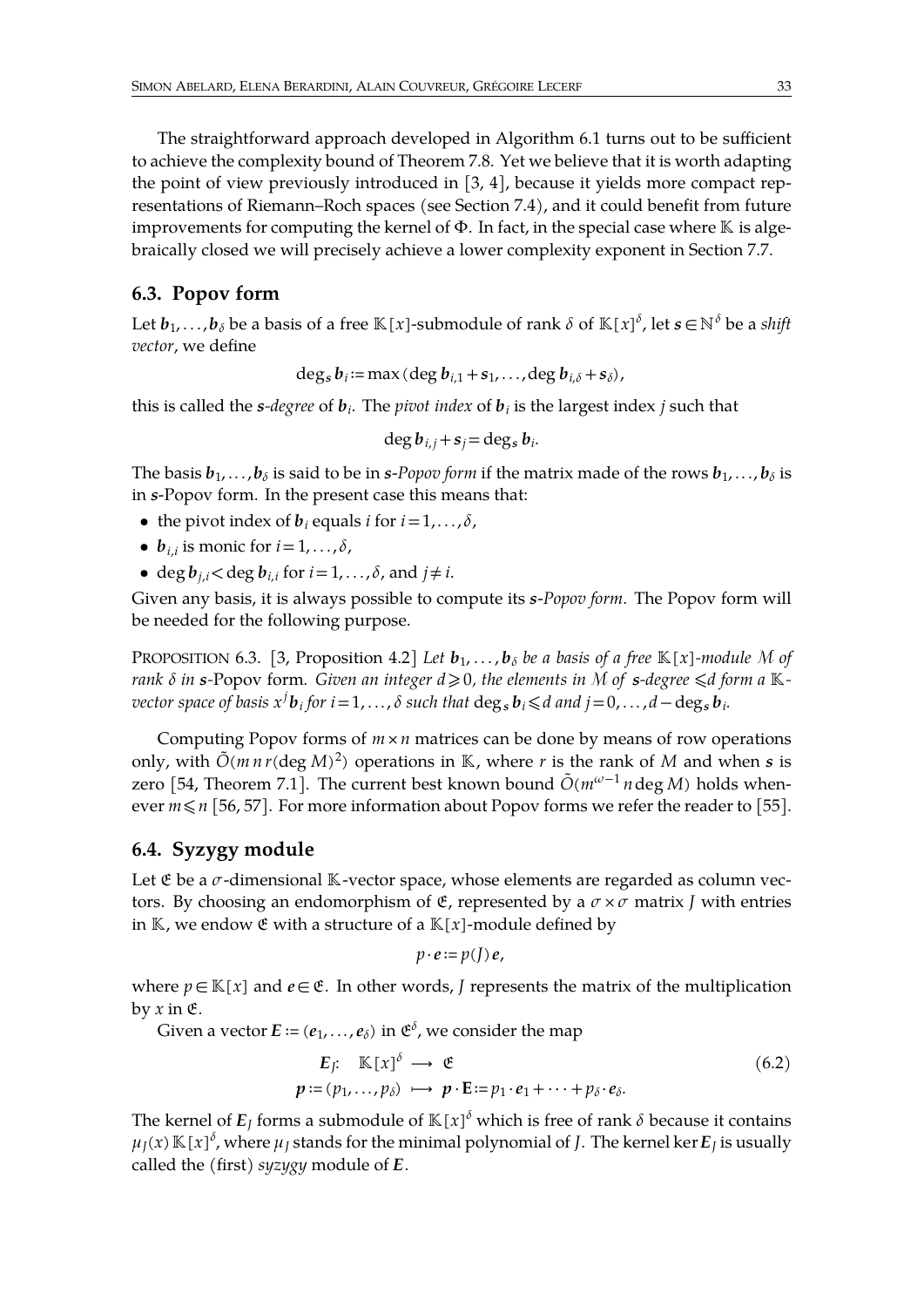For the sake of efficiency, it is important to compute bases of ker  $E_l$  with small shifted degrees, for a shift vector  $s \in \mathbb{N}^{\delta}$  as above. The natural candidate bases are those in Popov form.

<span id="page-33-0"></span>THEOREM 6.4. [\[45,](#page-46-25) simplified from Theorem 1.4] *With the notation asabove, the basis in*  $s$ -Popov form of  $\ker E_J$  can be computed with  $\tilde{O}(\sigma^\omega \lceil \delta / \sigma \rceil)$  operations in  $\mathbb K.$ 

### **6.5. Compressed bases**

We come back to Algorithm [6.1:](#page-31-0) we will replace the straightforward kernel basis computa-tion by Theorem [6.4.](#page-33-0) The complexity exponent will remain the same as in Proposition [6.2,](#page-31-2) but we will obtain special bases having a representation size in general smaller.

In this subsection, we are given vanishing conditions

<span id="page-33-2"></span>
$$
((\Delta_i(b), \mu_i(a), X_i(t), Y_i(t), m_i))_{i=1,...,r}
$$

as in Definition [6.1,](#page-30-1) an integer  $\delta \geq 1$ , and we search for polynomials  $g \in K[x,y]$  of degree  $\lt \delta$ in *y* such that

$$
\mathrm{val}_t(g(X_i(t), Y_i(t))) \geq m_i \text{ for } i = 1, \ldots, r.
$$

We let

$$
\mathfrak{E}:=\bigoplus_{i=1}^r\, \mathbb{E}_i[[t]]/(t^{m_i}).
$$

The basis considered for  $\mathbb{E}_i[[t]]/(t^{m_i})$  is the set of the  $\alpha_i^k \beta_i^l t^m$  for  $k = 0, \ldots$ , deg  $\mu_i - 1$ ,  $l=0,\ldots$ , deg  $\Delta_i-1$ ,  $m=0,\ldots,m_i-1$ . With  $\sigma$  defined by Equation [\(6.1\)](#page-31-1), we have

$$
\sigma = \dim_{\mathbb{K}} \mathfrak{E}.
$$

Let *J*<sub>*i*</sub> denote the matrix of the multiplication endomorphism by  $X_i(t) = \beta_i + \gamma_i t^{e_i}$  in  $\mathbb{E}_i[[t]]/i$  $(t^{m_i})$ . Let *J* be the block diagonal matrix made of the blocks  $J_1, \ldots, J_r$ . Let  $e_k$  denote the vector  $(Y_1(t)^{k-1}, \ldots, Y_r(t)^{k-1})$  regarded in  $\mathfrak{E}$ ; precisely the projection of  $e_k$  onto  $\mathbb{E}_i[[t]]/i$  $(t^{m_i})$  is  $Y_i(t)^{k-1}$ .

<span id="page-33-1"></span>LEMMA 6.5. *The matrices*  $J_1, \ldots, J_r$  *and the vectors*  $e_1, \ldots, e_r$  *can be computed with* 

 $\tilde{O}((\delta+\sigma)\sigma)$ 

*operations in .*

**Proof.** Fix *i* in {1,...,*r*}. Building the vector representation of  $\alpha^k_i\beta^{deg\Delta_i}_i$  for  $k\!=\!0,...$ , deg  $\mu_i\!-\!1$ does not require any operation in  $\mathbb K.$  Second, we compute  $\alpha_i^k\beta_i^l\gamma_i$  for  $k\!=\!0,\ldots$  , deg  $\mu_i\!-\!1$ and  $l\!=\!0,\dots$ , deg  $\Delta_i\!-\!1$ . This amounts to  $\tilde{O}((\deg \Delta_i \deg \mu_i)^2)$  operations in  $\mathbb K.$ 

Then, we note that

$$
X_i(t) \alpha_i^k \beta_i^l t^m = \alpha_i^k \beta_i^{l+1} t^m + \alpha_i^k \beta_i^l \gamma_i t^{m+e_i},
$$

so the coordinates of  $X_i(t)\,\alpha^k_i\beta^l_i t^m$  are obtained without any further arithmetic operations. Computing  $Y_i(t)^k$  for  $k\!=\!0,...,\delta\!-\!1$  takes  $\tilde{O}(m_i\!\deg\Delta_i\!\deg\mu_i\delta)$  operations in  $\mathbb K.$  Summing these costs for  $i = 1, \ldots, r$  yields

$$
\tilde{O}\left(\sum_{i=1}^r ((\deg \Delta_i \deg \mu_i)^2 + m_i \deg \Delta_i \deg \mu_i \delta)\right) = \tilde{O}((\delta + \sigma) \sigma).
$$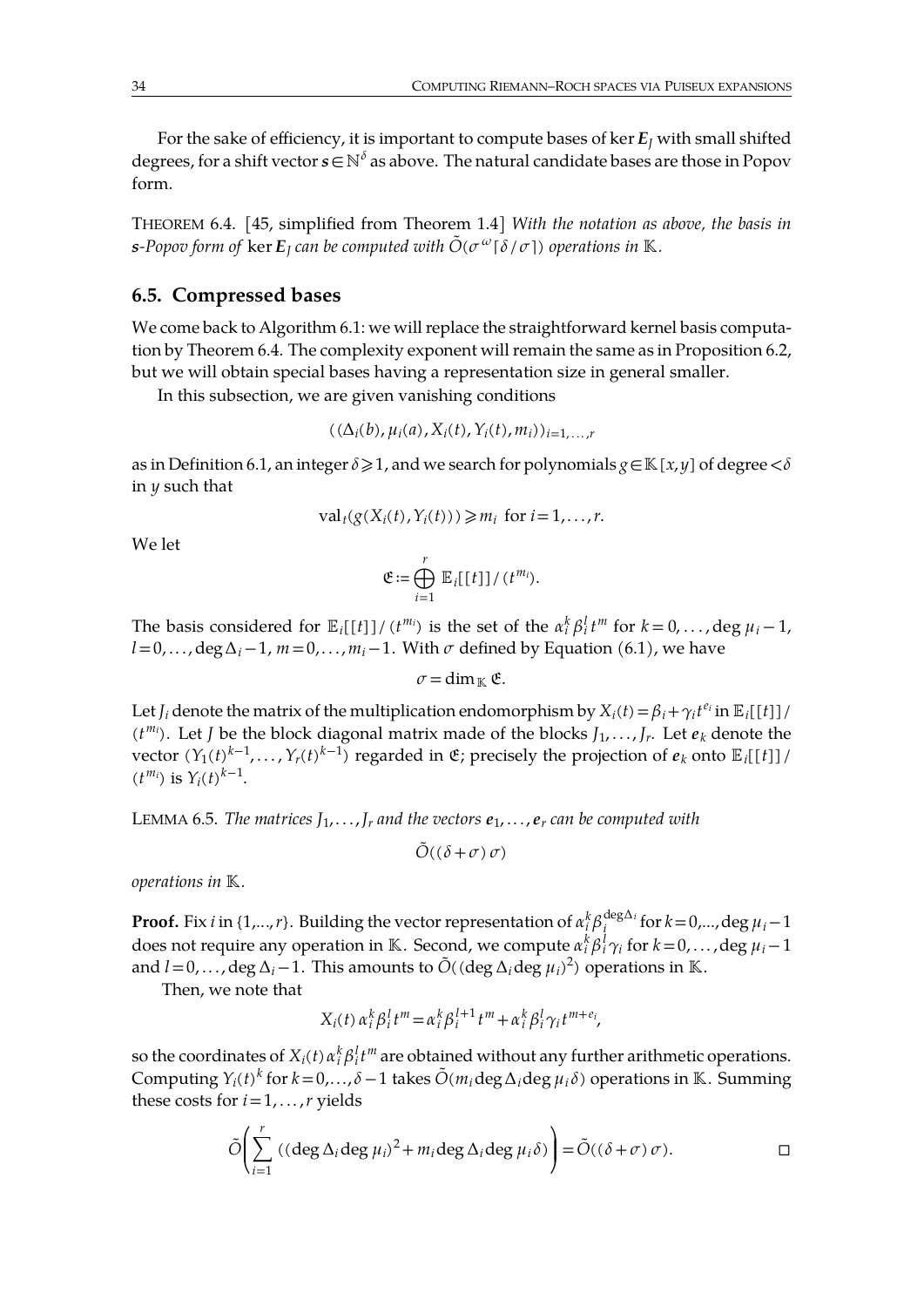PROPOSITION 6.6. *Let*

<span id="page-34-0"></span>
$$
((\Delta_i(b), \mu_i(a), X_i(t), Y_i(t), m_i))_{i=1,...,r}
$$

*represent vanishing conditions as in Definition* [6.1,](#page-30-1) let  $\delta \ge 1$ , and set  $s := (\delta - 1, \delta - 2, ..., 1, 0)$  for the shift vector. Let  $q$  be the space of polynomials  $q$  of  $K[x,y]$  that vanish at all these conditions and such that  $\deg_{\nu} g < \delta$ . Then, q is a free  $\mathbb{K}[x]$ -module of rank  $\delta$ , for which a basis in s-Popov *form canbe computed with*

$$
\tilde{O}(\sigma^\omega\lceil\delta/\sigma\rceil)
$$

*operations in*  $K$ *, where*  $\sigma$  *has been defined in Equation* [\(6.1\)](#page-31-1)*.* 

Proof. In this context, the map  $(6.2)$  is

$$
E_j: \quad \mathbb{K}[x]^{\delta} \longrightarrow \mathfrak{E} = \bigoplus_{i=1}^r \mathbb{E}_i[[t]]/(t^{m_i})
$$

 $p := (p_1, ..., p_\delta) \rightarrow p \cdot \mathbf{E} = (p_1(X_i(t)) + p_2(X_i(t)) Y_i(t) + \cdots + p_\delta(X_i(t)) Y_i(t)^{\delta-1})_{i=1,...,r}.$ 

Consequently, ker  $E_l$  can be regarded as the  $K[x]$ -module of the polynomials *p* in  $\mathbb{K}[x][y]_{< \delta}$  such that

 $val_t(p(X_i(t), Y_i(t))) \geq m_i$  for  $i = 1, \ldots, r$ ,

that is exactly the definition of  $q$ . The combination of Lemma [6.5](#page-33-1) with Theorem [6.4](#page-33-0) yields the claimed cost. □

### **6.6. Application to divisors**

To conclude this section, we revisit Proposition [6.6](#page-34-0) in terms of divisors.

PROPOSITION 6.7. Let  $C$  *be a projective curve of degree*  $\delta$  *defined by*  $F = 0$ *. We assume that the adjoint divisor of isrepresented as in Definition [3.9.](#page-16-0) Let D be a smooth positive -rational divisor represented by series expansions as in Definition* [5.8](#page-24-0) *and let*  $s := (\delta - 1, \delta - 2, \ldots, 1, 0)$ stand for a shift vector. Let  $G$  be the space of homogeneous polynomials G of  $K[x,y,z]$  such that

<span id="page-34-1"></span>
$$
deg_y G < \delta \text{ and } Div(G) \ge D + A.
$$

Then,  $G(x, y, 1)$  is a free  $K[x]$ -module of rank  $\delta$ , for which a basis in s-Popov form can be com*puted with*

$$
\tilde{O}((\delta^2 + \deg D)^{\omega})
$$

*operations in .*

**Proof.** Since *D* is smooth, the condition  $Div(G) \ge D + A$  is equivalent to  $Div(G) \ge D$  and  $Div(G) \geq \lambda$ . As explained at the end of Section [6.1,](#page-30-2) these inequalities can straightforwardly be rephrased into vanishing conditions in the affine chart  $z = 1$ . The inequality  $Div(G) \ge D$  yields deg *D* linear equations in the coefficients of  $G(x, y, 1)$ , while the other inequality  $\text{Div}(G) \geqslant \mathcal{A}$  yields deg  $\mathcal{A} = O(\delta^2)$  linear equations. Proposition [6.6](#page-34-0) gives the claimed complexity bound since  $\sigma = O(\delta^2 + \text{deg } D)$ .

# **7. COMPUTATION OF RIEMANN–ROCH SPACES**

We are now ready to present our top level algorithm for computing Riemann–Roch spaces. For efficiency reasons, our method relies on random changes of coordinates. So we begin this section with studying the complexities related to this task.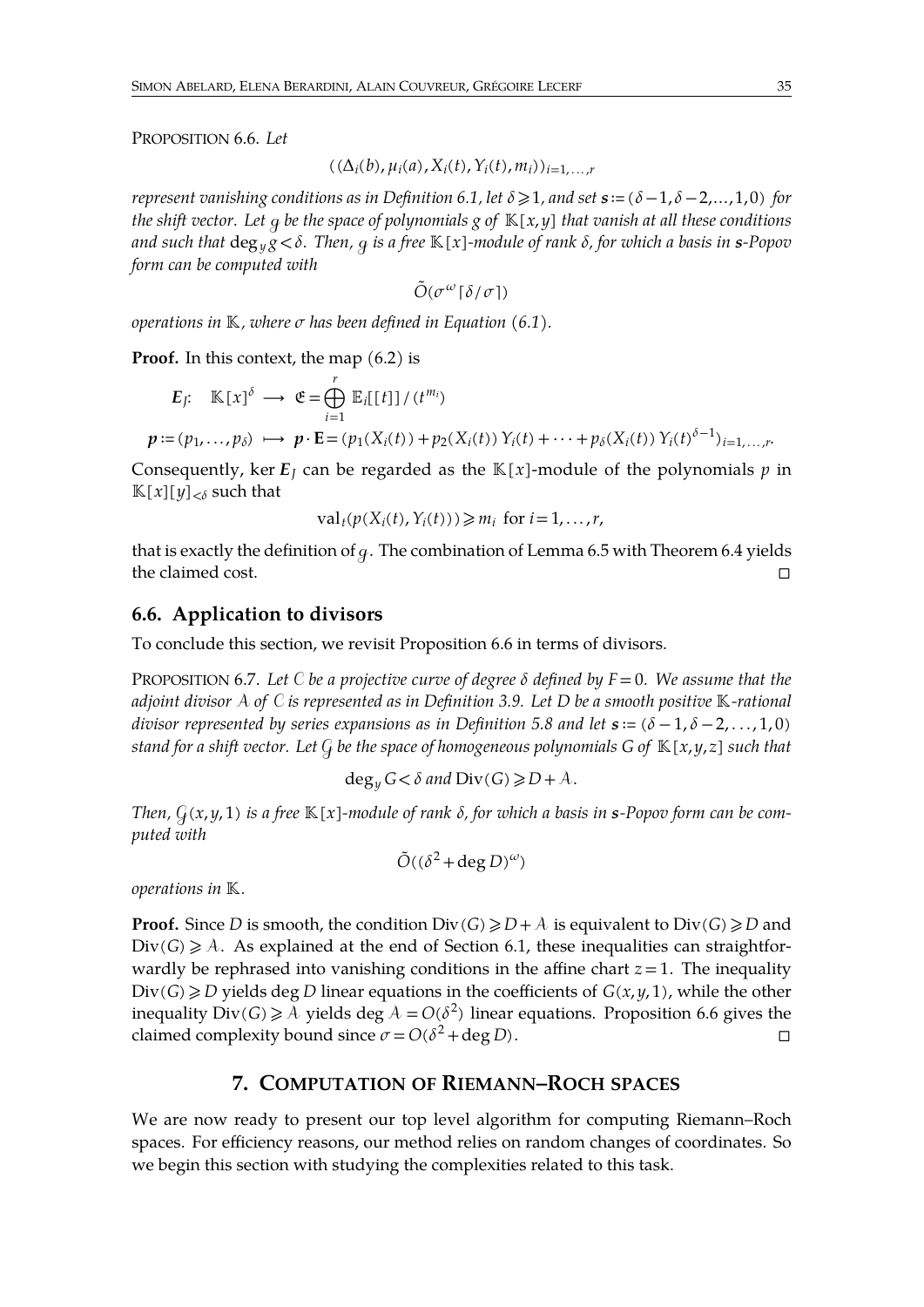# **7.1. Changes of coordinates**

We first recall that generic coordinates (with the meaning of Definition [3.8\)](#page-16-1) can be achieved after a random linear change of the variables with high probability.

<span id="page-35-0"></span>LEMMA 7.1. Let F and G be two coprime homogeneous polynomials in  $\mathbb{K}[x, y, z]$ , and let S be a *finite* subset of  $K$ . If M is an invertible  $3 \times 3$  matrix taken at random with entries in  $\delta$ , then the *coordinates are not generic for F*∘*M and G*∘*M with probability*

$$
\leqslant \frac{2\deg F \deg G + \deg F}{|\mathcal{S}|}.
$$

*Testing if the coordinates are generic for F* and *G takes*  $\tilde{O}$  (deg  $F + deg G$ ) *operations in*  $K$ .

**Proof.** Let (*Mi*,*j*)1⩽*i*,*j*⩽3 denote the entries of *M*. The coefficient of *y* deg *F* in *F*∘*M* is *F*(*M*1,2, *M*2,2,*M*3,2), so it is generically non-zero and has degree deg *F* in the entries of *M*. Let *C* be the coefficient of *x* deg*F*deg *G* in the determinant *R* of the Sylvester matrix of *F* ∘*M* and *G* ∘*M* in *y*, where *F* ∘*M* (resp. *G*∘*M*) is regarded as a polynomial of degree deg *F* in *y* (resp. deg *G* in *y*).

The degree of *C* in the entries of *M* is  $\leq 2$  deg *F* deg *G*. Once *F* is ensured to have degree deg *F* in *y*, then  $R(x, z + cx)$  has degree deg *F* deg *G* in *x* whenever  $R(1, c) \neq 0$ . This proves that *C* is not identically zero as a polynomial in the entries of *M*. The bound on the probability then follows directly from the aforementioned Schwartz–Zippel lemma.

Testing if the coordinates are generic involves determining the degree of *F* in *y* and computing  $R(x, 0)$ , that incur  $O(\deg F + \deg G)$  arithmetic operations in  $K$ .

<span id="page-35-1"></span>LEMMA 7.2. Let  $\Delta$  be a finite subset of K and let F be a squarefree polynomial in  $\mathbb{K}[x,y,z]$ . If *M is an invertible* 3×3 *matrix taken at random with entries in , then the coordinates are not generic for F*∘*M with probability*

$$
\leqslant \frac{2(\deg F)^2}{|\mathcal{S}|}.
$$

*Testing if the coordinates are generic for*  $F$  *takes*  $\tilde{O}$  (deg  $F$ ) *operations in*  $K$ .

**Proof.** Let  $\delta$  := deg *F*. The proof is very similar to the one of Lemma [7.1](#page-35-0) but we need to take into account that the change of variables does not commute with the differentiation in *y*. Let  $(M_{i,j})_{1\leqslant i,j\leqslant 3}$  denote the entries of  $M.$  The coefficient of  $y^δ$  in  $F ∘ M$  is  $F(M_{1,2},$  $M_{2,2}$ ,  $M_{3,2}$ ), so it is generically non-zero and has degree  $\delta$  in the entries of *M*. Let *C* be the coefficient of  $x^{\delta(\delta-1)}$  in the determinant *R* of the Sylvester matrix of *F* ∘ *M* and  $\frac{\partial (F \circ M)}{\partial y}$  in  $\frac{\partial^2 y}{\partial y}$  in *y*, where *F* ∘*M* is regarded as a polynomial of degree  $\delta$  in *y*.

The degree of *C* in the entries of *M* is  $\leq \delta (2\delta - 1)$ . Once *F* is ensured to have degree  $\delta$ in *y*, then  $R(x, z + c x)$  has degree  $\delta(\delta - 1)$  in *x* whenever  $R(1, c) \neq 0$ . This proves that *C* is not identically zero as a polynomial in the entries of *M*. The rest of the proof is the same as for Lemma [7.1.](#page-35-0)  $\Box$ 

### **7.2. Modular change of coordinates**

Next, we address the cost of the division by *F* with respect to the variable *y*. We write *G* rem<sub>*y*</sub> *F* for the remainder in the division of *G* by *F* in  $\mathbb{K}[x, z][y]$ . This division is well defined whenever  $F$  is monic in  $\psi$ .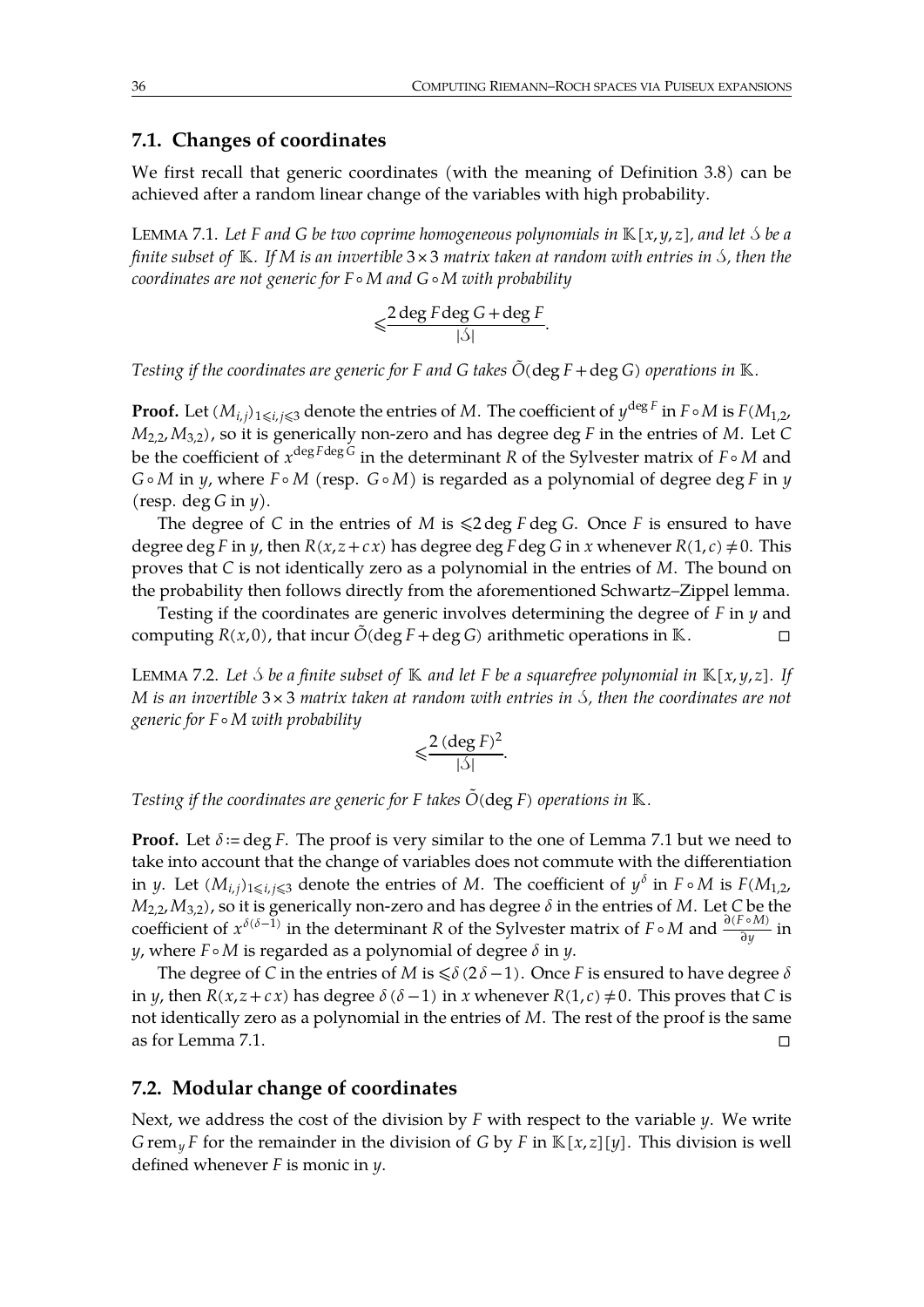<span id="page-36-0"></span>**LEMMA 7.3.** Let  $F \in \mathbb{K}[x, y, z]$  be homogeneous of degree  $\delta \ge 1$  and of degree  $\delta$  in y. Let  $G_1$  and  $G_2$  *be homogeneous* polynomials in  $\mathbb{K}[x, y, z]$  *of total degree*  $d_1$  *and*  $d_2$  *and* degree  $\lt \delta$  *in y*. Then,  $G_1G_2$  rem<sub>*y*</sub> *F can be computed with*  $\tilde{O}((d_1+d_2)\delta)$  *operations in*  $K$ .

**Proof.** The product  $P(x,y) := G_1(x,y,1) G_2(x,y,1)$  can be computed with  $\tilde{O}((d_1+d_2)\delta)$  by means of the Kronecker substitution method; see [\[27,](#page-45-8) Chapter 8, Section 4] for instance. If  $d_1 + d_2 < \delta$  then no division by *F* in *y* is needed. Otherwise  $P(x, y)$  rem<sub>*y*</sub>  $F(x, y, 1)$  can be computed in  $(\mathbb{K}[[x]]/(x^{d_1+d_2+1}))[y]$  with  $\tilde{O}((d_1+d_2)\delta)$  operations in  $\mathbb{K}$ . It remains to homogenize the latter remainder in degree  $d_1 + d_2$ , unless it is zero.  $\Box$ 

<span id="page-36-1"></span>LEMMA 7.4. Let  $F \in \mathbb{K}[x, y, z]$  *be homogeneous of degree*  $\delta \geq 1$  *and of degree*  $\delta$  *in y.* Let  $G \in \mathbb{K}[x,$ y,z] be homogeneous of total degree d and degree  $<$   $\delta$  in y. Then,  $G^n$   $\mathrm{rem}_y$  F can be computed with  $\tilde{O}(n d \delta)$  operations in  $\mathbb{K}$ .

**Proof.** This bound follows from the usual modular binary powering algorithm and Lemma [7.3;](#page-36-0) see [\[27,](#page-45-8) Chapter 4, Section 3] for instance.  $□$ 

<span id="page-36-2"></span>LEMMA 7.5. Let  $F ∈ \mathbb{K} [x, y, z]$  *be homogeneous of degree*  $\delta \geq 1$  *and of degree*  $\delta$  *in*  $y$ . Let  $H ∈ \mathbb{K} [x,$  $y, z$ ] be homogeneous of total degree d and degree  $\lt \delta$  in y, and let M be a 3  $\times$  3 matrix over K. *Then, H* ∘ *M* rem<sub>y</sub> *F can be computed with*  $\tilde{O}$ ( $\delta$ <sup>2</sup> + *d* $\delta$ ) *operations in*  $\mathbb{K}$ .

**Proof.** If  $d$ ≤2δ then  $H \circ M$  can be computed with  $\tilde{O}(\delta^2)$  operations in K, by Lemma [2.1.](#page-5-0) Then, (H∘M)(*x,y,*1) rem<sub>*y</sub>F(x,y)* can be computed with  $\tilde{O}(\delta^2)$  operations in  $\mathbb K$  by means</sub> of a fast division algorithm in  $\mathbb{K}[[x]]/(x^{d+1})[y].$  The corresponding remainder can then be homogenized in degree *d*, unless it is zero.

If  $d > 2 \delta$ , then we use the "divide and conquer" paradigm. We set  $d_0 := \lfloor d/2 \rfloor$  and *d*<sub>1</sub> := *d*−*d*<sub>0</sub>, and we note that *d*<sub>0</sub> ≥  $\delta$  and *d*<sub>1</sub> ≥  $\delta$ . We decompose *H* into

$$
H = z^{d_0} H_1 + G + x^{d_1} H_0,
$$

where  $deg_{z}(G + x^{d_1}H_0) < d_0$ ,  $deg_{x} G < d_1$ , and such that the supports of  $z^{d_0}H_1$ ,  $G$ , and  $x^{d_1} H_0$  are pairwise disjoint. Such a decomposition of  $H$  is uniquely determined by these conditions. The supports of these polynomials specialized at  $z = 1$  can be sketched as follows:



In particular, we have

 $\deg H_0 = d_0$ ,  $\deg_u H_0 < \delta$ ,  $\deg H_1 = d_1$ ,  $\deg_u H_1 < \delta$ .

Then, we verify that

$$
deg_x(G + x^{d_1}H_0) \ge d - deg_z(G + x^{d_1}H_0) - deg_y(G + x^{d_1}H_0)
$$
  
\n
$$
\ge d - (d_0 - 1) - (\delta - 1)
$$
  
\n
$$
= d_1 - \delta + 2,
$$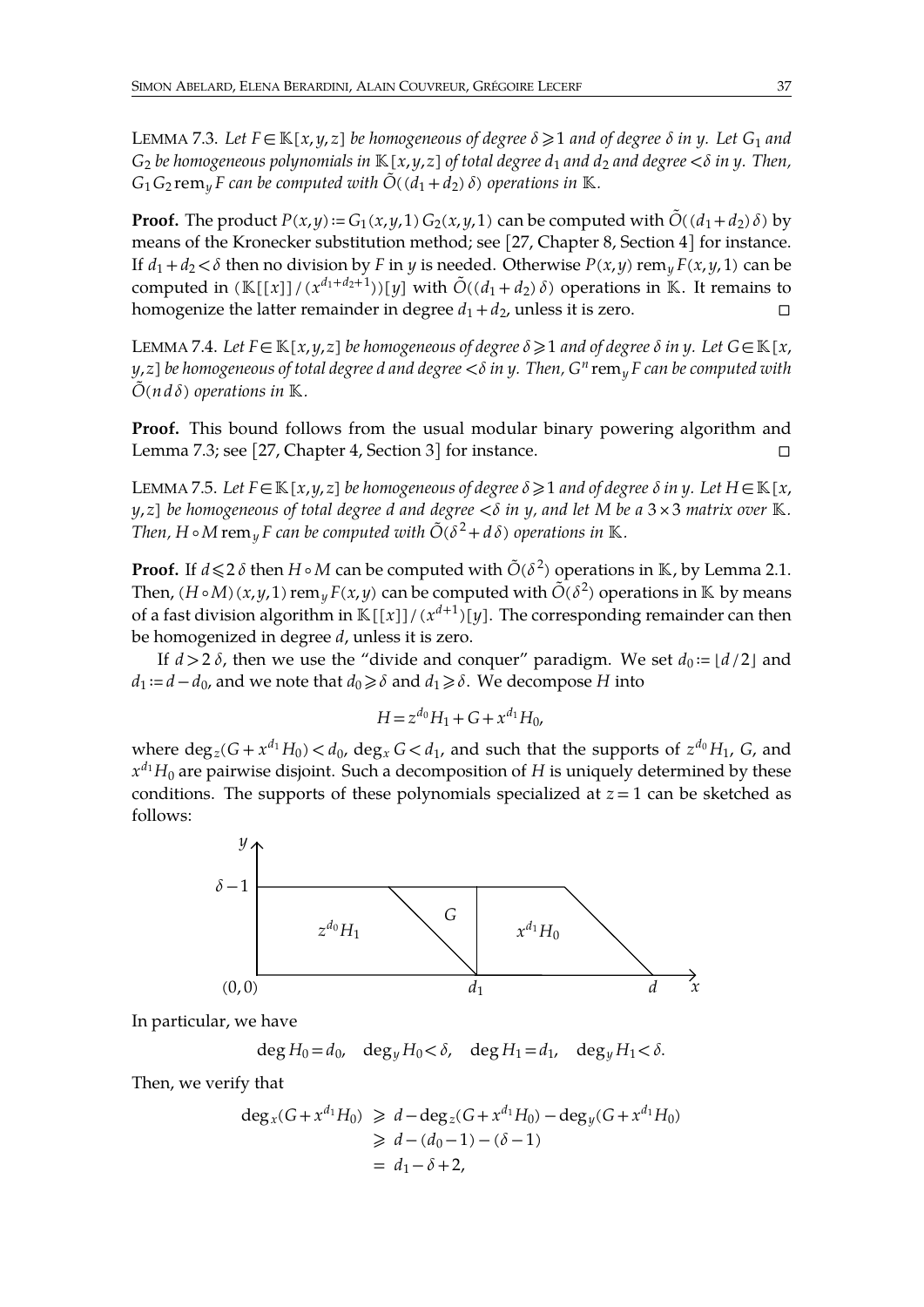and that

$$
deg_z G \geq d - deg_x G - deg_y G
$$
  
\n
$$
\geq d - (d_1 - 1) - (\delta - 1)
$$
  
\n
$$
= d_0 - \delta + 2.
$$

We set  $\tilde{G}$  :=  $G/$  ( $x^{d_1-\delta+2}z^{d_0-\delta+2}$ ), and deduce that

$$
\deg_x \tilde{G} \leq d_1 - 1 - (d_1 - \delta + 2) = \delta - 3
$$
  
\n
$$
\deg_z \tilde{G} \leq d_0 - 1 - (d_0 - \delta + 2) = \delta - 3
$$
  
\n
$$
\deg_y \tilde{G} \leq \delta - 1,
$$

so the decomposition of *H* rewrites as

$$
H = z^{d_0} H_1 + x^{d_1 - \delta + 2} z^{d_0 - \delta + 2} \tilde{G} + x^{d_1} H_0.
$$

By Lemma [7.4,](#page-36-1) the polynomials  $(z \circ M)^{d_0}$  rem $_y$  *F*,  $(x \circ M)^{d_1-\delta+2}$  ( $z \circ M)^{d_0-\delta+2}$  rem $_y$  *F*, and (*x*∘*M*) *<sup>d</sup>*<sup>1</sup> rem*<sup>y</sup> F*, can be computed with *O*˜ (*d*) operations in . In addition, *G*˜ ∘*M* rem*<sup>y</sup> F* can be computed with  $\tilde{O}(\delta^2)$  operations in  $\mathbb K$  by Lemma [2.1.](#page-5-0) Thanks to Lemma [7.3,](#page-36-0) we obtain *H* ∘ *M* rem<sub>*y*</sub> *F* from *H*<sub>0</sub> ∘ *M* rem<sub>*y*</sub> *F* and *H*<sub>1</sub> ∘ *M* rem<sub>*y*</sub> *F* with  $\tilde{O}(d\delta)$  operations in K.

Let  $\mathsf{T}(d)$  represent the cost for computing *H*∘*M* rem<sub>*y*</sub> *F* with deg *H* = *d*. For *d* > 2 $\delta$ , we have shown that

$$
\mathsf{T}(d) = \mathsf{T}(d_0) + \mathsf{T}(d_1) + \tilde{O}(d\,\delta).
$$

This "divide and conquer" strategy ends when  $d \leq 2\delta$ , for which we have seen that  $T(d)$  =  $\tilde{O}(\delta^2)$ .

The successive recursive calls of the algorithm are regarded as a tree. The sum of the total degree of the polynomials *H* occurring at depth *h* is  $\le d$ . So the total cost of the computation nodes at depth *h* is  $\tilde{O}(d\delta)$ . The depth of the tree is  $O(log(d/\delta))$ . The number of leaves is  $O(d/\delta)$ , and the contribution of each leaf is  $\tilde O(\delta^2)$ . Consequently, the computation of *H* ∘ *M* rem<sub>*y*</sub> *F* amounts to  $\tilde{O}(\delta^2 + d\delta)$ . □

#### **7.3. Computation of a common denominator**

As recalled in Section [1.1,](#page-1-1) the first part of the Brill–Noether method is the computation of a common denominator of a basis of  $\mathcal{L}(D)$ . We are looking for homogeneous polynomials  $H \in \mathbb{K}[x, y, z]$  of degree

<span id="page-37-0"></span>
$$
d := \left[ \frac{(\delta - 1)(\delta - 2) + \deg D_+}{\delta} \right],\tag{7.1}
$$

such that  $Div(H) \geq D_+ + A$ . Note that  $d\delta = O(\delta^2 + \deg D_+)$ . For the sake of complexity, we require that  $Div(H)$  is sharply adjoint, which means that  $Div(H) - A$  is smooth. The computation is summarized in the following algorithm.

#### **Algorithm 7.1**

- <span id="page-37-1"></span>**Input.** An absolutely irreducible plane projective curve  $C$  of degree  $\delta$ , defined by the equation  $F=0$ , and a smooth  $K$ -rational divisor *D* of *C* in multi-set primitive representation.
- **Output.** A homogeneous polynomial  $H \in K[x,y,z]$ , of total degree *d* defined in [\(7.1\)](#page-37-0), and degree  $\langle \delta$  in *y*, such that  $Div(H) \ge D_+ + A$  and  $Div(H)$  is sharply adjoint, where  $A$  represents the adjoint divisor of  $C$ .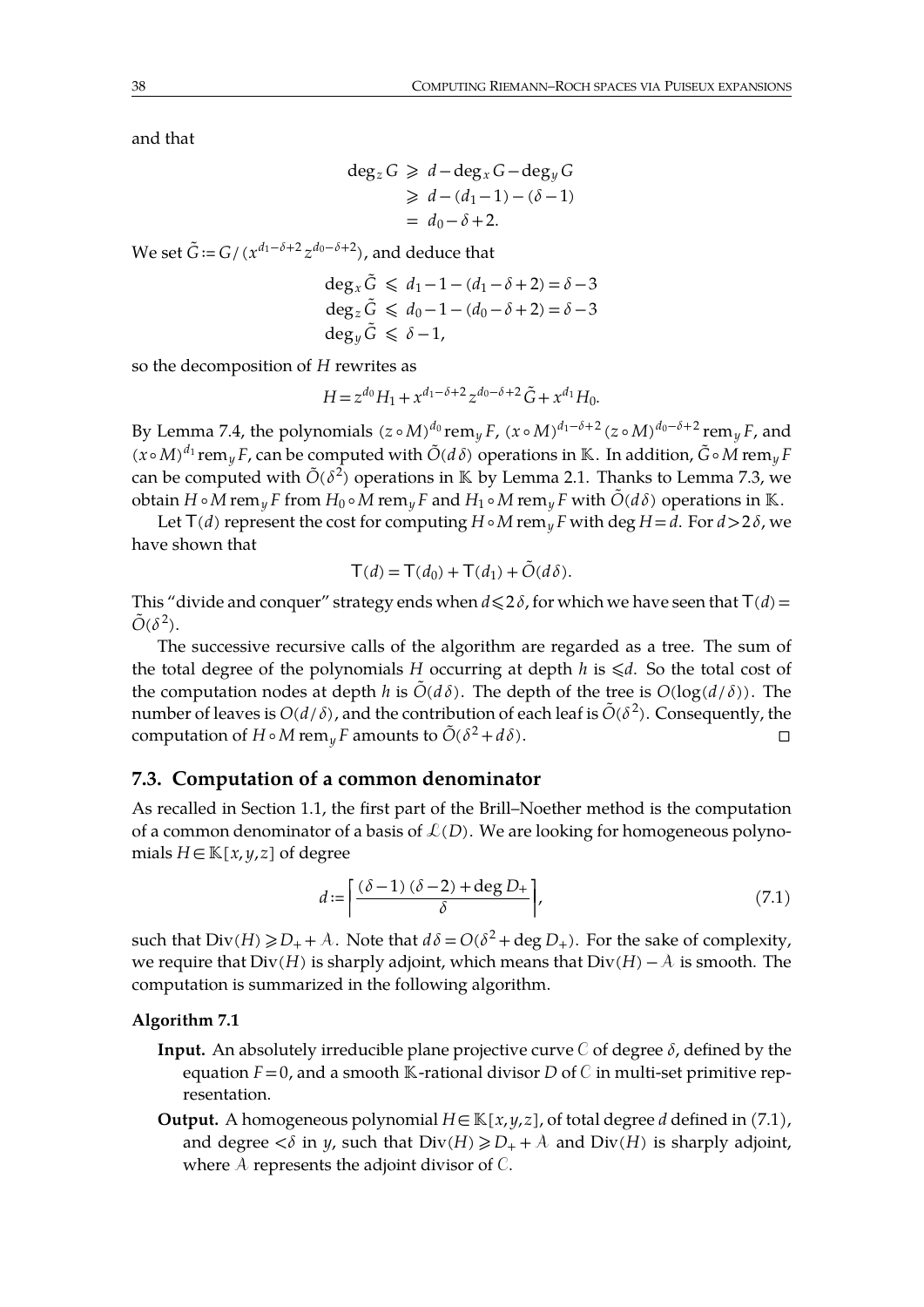*Assumption.* has characteristic zero. The coordinates are generic for *F*.The centers of *D* are in the affine chart  $z = 1$ . The variable *x* is primitive for the union of the centers of *D* and  $\mathcal{V}_A(F(x,y,1), F_y(x,y,1))$ .

- 1. Compute the series expansions of  $A$  using Proposition [3.10.](#page-17-2)
- 2. Expand the representation of  $D_{+}$  using Proposition [5.11.](#page-25-2)
- 3. Let *H* denote the space of homogeneous polynomials *H* of  $\mathbb{K}[x, y, z]$  such that  $deg_y H \leq \delta$  and  $Div(H) \geq D_+ + A$ . Use Proposition [6.7](#page-34-1) with  $D_+$  in order to obtain a  $\mathbb{K}[x]$ -module basis  $h_1, \ldots, h_\delta$  of  $\mathcal{H}(x, y, 1)$ .
- 4. Set  $H(x,y,z) \coloneqq z^d \sum_{i=1}^{\delta} a_i(x/z) h_i(x/z, y/z)$  with  $a_i(x) \in \mathbb{K}[x]_{\leq d-\deg h_i}$  taken at random with coefficients in {1,...,2  $\delta^2$ }. Repeat this step until  $H$  is sharply adjoint.
- <span id="page-38-1"></span>5. Return *H*.

PROPOSITION 7.6. *Algorithm [7.1](#page-37-1) is correct and takes an expected number of*

$$
\tilde{O}((\delta^2 + \deg D_+)^\omega)
$$

*operations in .*

**Proof.** The assumptions are gathered in order to be able to apply Propositions [3.10,](#page-17-2) [5.11,](#page-25-2) and [6.7.](#page-34-1) By Proposition [4.3](#page-20-0) the  $K$ -vector subspace *V* of  $H$  of homogeneous polynomials of degree *d* has positive dimension. Then, Proposition [6.3](#page-32-1) ensures that the polynomials *H* generated in Step 4 are uniformly random elements of *V*. By Lemma [4.4,](#page-20-1) the expected number of iterations of this step is *O*(1). Consequently, the algorithm finishes with a correct result.

Step 1 costs  $\tilde{O}(\delta^3)$  operations in  $\mathbb K$  by Proposition [3.10.](#page-17-2) Step 2 contributes to

$$
\tilde{O}\left(\delta^{\frac{\omega}{2}+1} + \delta^{\frac{\omega-1}{2}} \deg D_+\right)
$$

by Proposition [5.11.](#page-25-2) Then, Step 3 incurs  $\tilde{O}((\delta^2 + \deg D_+)^{\omega})$  by Proposition [6.7.](#page-34-1) Finally, the construction of *H* in Step 4 takes  $\tilde{O}(\delta d) = \tilde{O}(\delta^2 + \text{deg } D_+)$  operations in K. Testing if *H* is sharply adjoint further incurs

<span id="page-38-0"></span>
$$
\tilde{O}(\delta \max{(d,\delta^2)}) = \tilde{O}(\delta^3 + \deg{D_+})
$$

by Proposition [3.13.](#page-18-1)  $\Box$ 

## **7.4. Representation of Riemann–Roch bases**

The  $K[x]$ -module approach of Section [6.5](#page-33-2) naturally leads to the following representation of a Riemann–Roch space  $\mathcal{L}(D)$  by:

- $M \in GL_3(\mathbb{K})$ ,
- a homogeneous polynomial *H* in  $\mathbb{K}[x,y,z]$ ,
- a sequence of homogeneous polynomials  $G_1, \ldots, G_l$  in  $\mathbb{K}[x, y, z]$  of respective degree  $d_1, \ldots, d_l$

such that

- *F*∘*M* has generic coordinates,
- deg<sub>*y</sub>*  $H < \delta$ , deg<sub>*y*</sub>  $G_i < \delta$  for  $i = 1, ..., l$ ,</sub>
- the support of  $M^{-1}(D)$  is in the affine chart  $z=1$ ,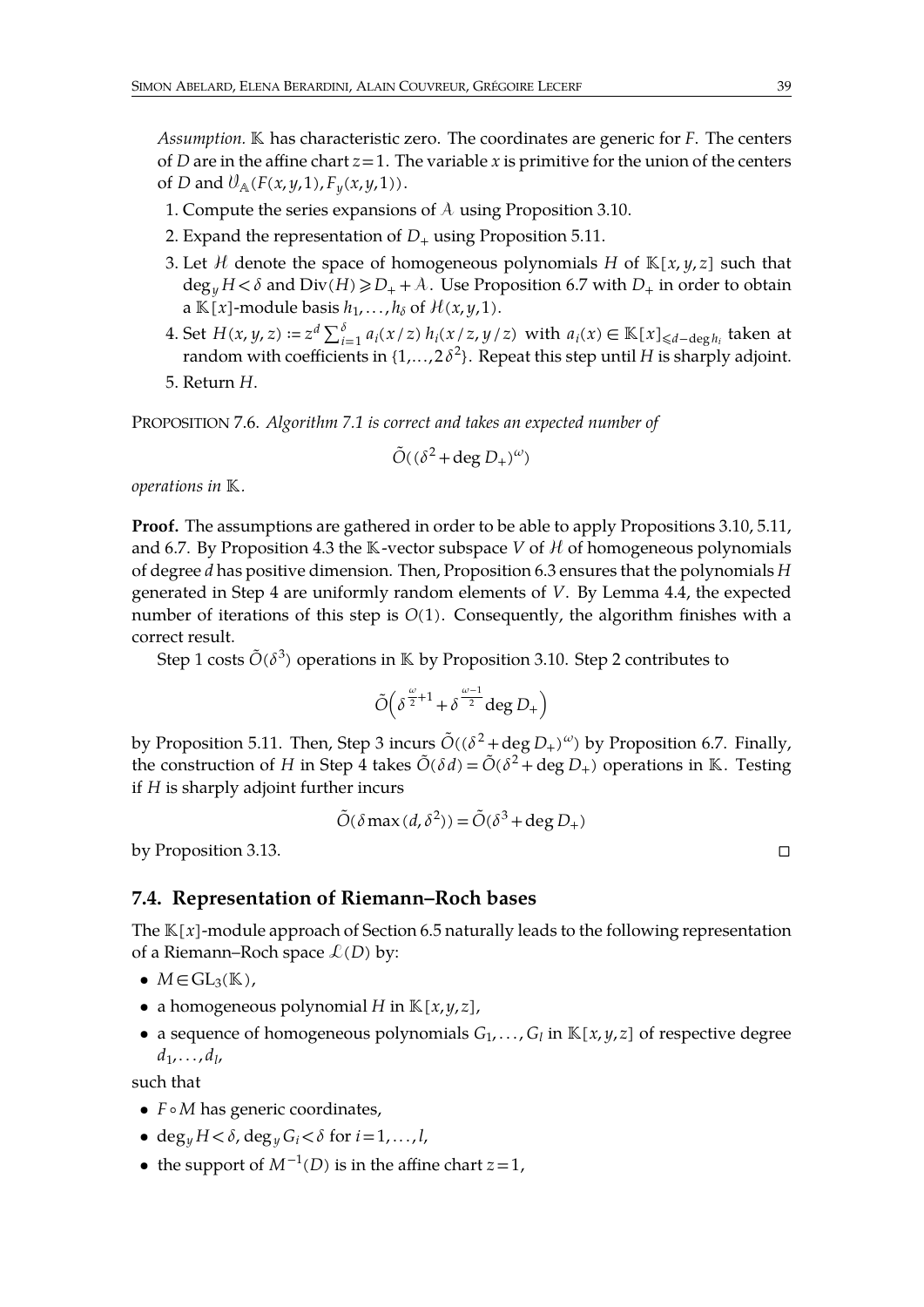- $\mathcal{U}_\mathbb{P}(F \circ M, H)$  is in the affine chart  $z = 1$ ,
- $\left(\frac{x^j z^{d-d_i-j} G_i}{H}\right) \circ$ *H*  $\left(\frac{G_i}{H}\right)$  ∘ *M*<sup>−1</sup> with  $0 \le j \le d - d_i$  and  $1 \le i \le l$  form a basis of  $L(D)$ .

# **7.5. Computation of a numerator basis**

We are now ready to detail the second step of the Brill–Noether method: a common denominator *H* of  $\mathcal{L}(D)$  has been computed and it remains to obtain a basis of numerators. The way *H* has been determined does not a priori guarantee that the current coordinates will be sufficiently generic for  $Div(H)$  and for the subsequent computation of Div(*H*)− −*D*. Consequently, the first part of the following algorithm is dedicated to finding sufficiently generic coordinates with high probability. Although this part of the algorithm seems technical, its correctness will be proved routinely. Nevertheless, it would be further interesting to show that a single random change of the coordinates from the outset is sufficient to ensure all the needed genericity conditions with high prob ability. In fact, we previously developed this strategy in [\[4\]](#page-45-6) for curves with ordinary singularities.

#### **Algorithm 7.2**

<span id="page-39-0"></span>**Input.** An absolutely irreducible plane projective curve C defined by  $F = 0$ , a smooth  $K$ -rational divisor *D* of *C* in multi-set primitive representation, a common denominator *H* ∈  $\mathbb{K}[x, y, z]$  of  $\mathcal{L}(D)$  of total degree *d* and degree  $\langle \delta$  in *y*.

**Output.** A representation of  $\mathcal{L}(D)$  as defined in Section [7.4.](#page-38-0)

*Assumption.* has characteristic zero. The coordinates are generic for *F*.The centers of *D* are in the affine chart  $z = 1$ . The variable *x* is primitive for the union of the centers of *D* and the singular locus of *C*. Div(*H*) is sharply adjoint and satisfies  $Div(H) \ge$  $D_+ + A$ .

1. Take a 3×3 matrix *M* at random with entries in

$$
\mathcal{S} := \{1, \dots, 60 \, (\delta^2 + \deg D_+)^2\}
$$

until *M* is invertible.

- 2. Compute *F*∘*M*. If the coordinates are not generic for *F*∘*M*, then go to Step 1.
- 3. Compute *H* ∘*M* rem*<sup>y</sup> F* using Lemma [7.5.](#page-36-2)
- 4. Compute

$$
\mathcal{E} := \mathcal{V}_{A}(F \circ M(x, y, 1), (H \circ M \operatorname{rem}_{y} F)(x, y, 1))
$$

by using [\[3,](#page-44-0) Lemma 2.4]. If the number of solutions counted with multiplicities is not *d*  $\delta$  or if *x* is not primitive for  $\mathcal{E}$ , then go to Step 1.

Otherwise, write  $\theta_i^H(t) = 0$ ,  $x = u_i^H(t) = t$  rem  $\theta_i^H(t)$  and  $y = v_i^H(t)$  for the parametrization of the points of  $\mathcal E$  having intersection multiplicity *i*, for  $i = 1, \ldots, d \delta$ .

- 5. Compute *M*−1(*D*) using Proposition [5.7.](#page-24-1) If the centers of *M*−1(*D*) are not in the affine chart *z* = 1, or if *x* is not an unramified primitive element for  $M^{-1}(D)$ , then go to Step 1.
- 6. If *x* is not primitive for the union of the centers of  $M^{-1}(D)$  and  $\mathcal{E}$ , then go to Step 1. If *x* is not primitive for  $\theta_A(F \circ M(x,y,1), \frac{\partial (F \circ M)}{\partial y}(x,y,1))$ , then go to Step 1.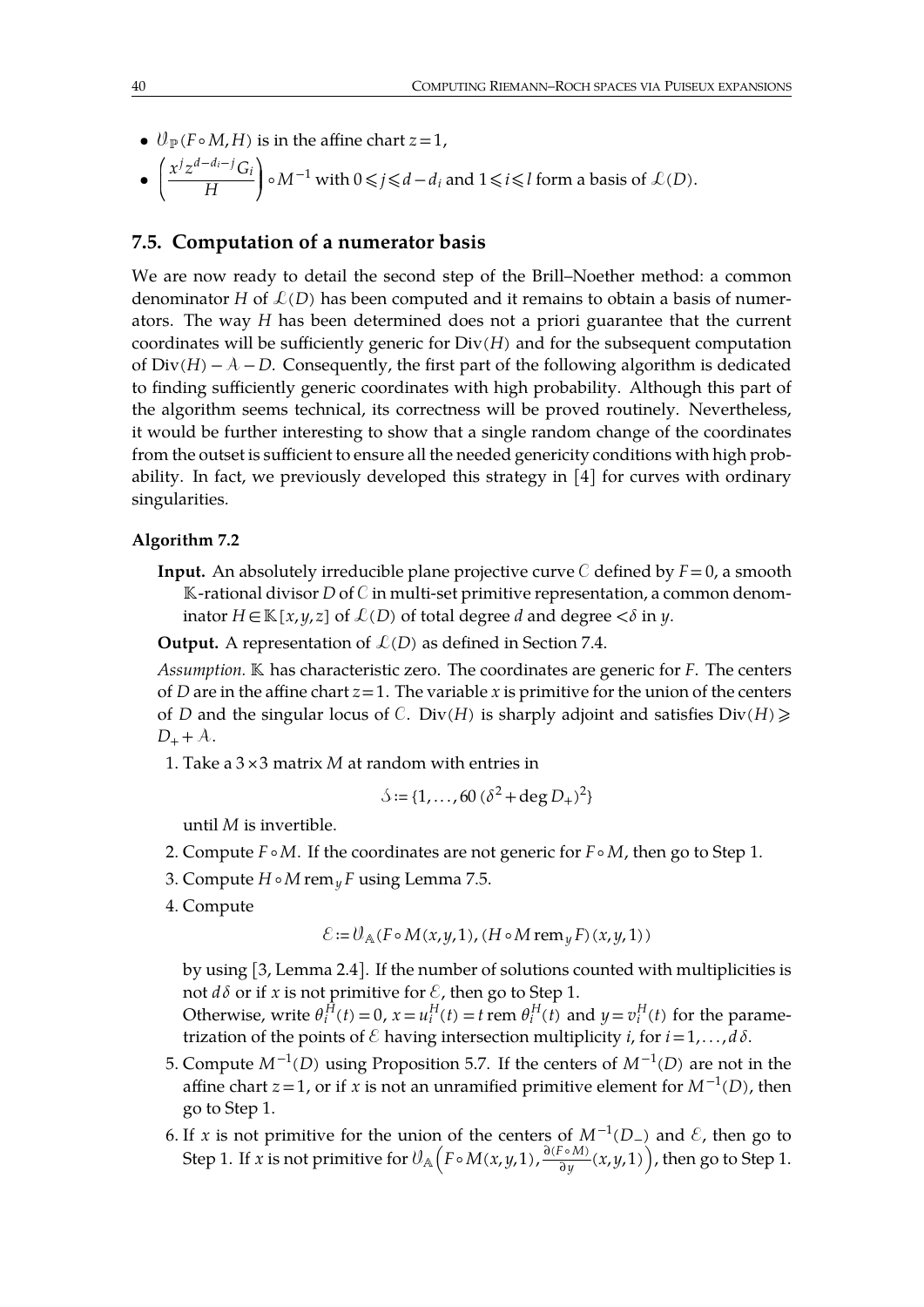- 7. Replace *F* by *F*∘*M*, *H* by *H*∘*M* rem*<sup>y</sup> F* and *D* by *M*−1(*D*), and compute the adjoint divisor  $A$  of  $C$  in the new coordinates, by using Proposition [3.10.](#page-17-2)
- 8. Compute the product Δ of the Δ*<sup>i</sup>* of Definition [3.9.](#page-16-0) Compute

$$
\theta := \prod_{i=1}^{d\delta} \theta_i^H \text{ and } \tilde{\theta} := \theta / \Delta.
$$

Then compute  $\tilde{\theta}_i:=\tilde{\theta}$  rem  $\theta_i^H$ ,  $\tilde{\theta}_i:=$  gcd ( $\tilde{\theta}_i$ ,  $\theta_i^H$ ),  $\tilde{u}_i:=$  t rem  $\tilde{\theta}_i(t)$ ,  $\tilde{v}_i:=v_i^H$  rem  $\tilde{\theta}_i$ , for  $i=1,\ldots,d\delta$ .

If some of the  $F_y(x,\tilde{v}_i(x),1)$  are not invertible modulo  $\tilde{\theta}_i(x)$  then go to Step 1. Otherwise the  $(\tilde{\theta}_i, \tilde{u}_i, \tilde{v}_i, i)$  for  $i \! = \! 1, \! ... , \! d$   $\delta$  constitute a multi-set primitive representation of the smooth divisor Div(*H*) −  $\hat{A}$  in terms of *x*.

9. Compute the multi-set primitive representation of

$$
R := ((Div(H) - A) - D_+) + D_-
$$

in terms of *x* by using Propositions [5.15](#page-28-1) and [5.13](#page-27-0) successively.

- 10. Expand the representation of *R* by means of Proposition [5.11.](#page-25-2)
- 11. Let  $\mathcal{G}$  denote the space of homogeneous polynomials  $G$  of  $\mathbb{K}[x, y, z]$  such that  $\deg_y G < \delta$  and  $Div(G) \ge R + A$ . Compute a basis  $g_1, \ldots, g_\delta$  of the  $\mathbb{K}[x]$ -module  $G(x, y, 1)$  by means of Proposition [6.7](#page-34-1) used with *R*. Sort the  $g_i$  by increasing total degrees and let *l* be maximal such that deg  $g_l \le d$ .
- <span id="page-40-2"></span>12. Return *M*, *H*,  $z^{d_i}g_i(x/z, y/z)$ , and  $d_i$  for  $i = 1, ..., l$ .

PROPOSITION 7.7. *Algorithm [7.2](#page-39-0) is correct and takes an expected number of*

$$
\tilde{O}((\delta^2 + \deg D_+)^{\omega}).
$$

*operations in .*

**Proof.** If the algorithm reaches Step 7, then the conditions of Proposition [3.10](#page-17-2) are satisfied, so the adjoint divisor  $A$  can actually be computed. When entering Step 8 the variable *x* separates the centers of  $Div(H)$  and  $Div(H)$  is sharply adjoint. Since  $Div(H) \geq$  $D_{+} + A$ , the variable *x* also separates the centers of A (i.e. the singular points of C). Consequently  $\Delta$  divides  $\theta$  in Step 8. Therefore if Step 8 does not return to Step 1, then it actually computes a multi-set primitive representation of  $Div(H) - A$ . From Step 6 it is ensured that *x* is an unramified primitive element for *R* so Step 9works properly.

From the Brill–Noether theory, briefly recalled in Section [1.1,](#page-1-1) it is known that a poly nomial *H* satisfying  $Div(H) \ge D_+ + \lambda$  is a suitable denominator for  $\mathcal{L}(D)$ . This means that a numerator basis is a basis of the space of polynomials *G* modulo *F*, of total degree *d*= deg *H*, and such that  $Div(G)$ ≥Div(*H*) − *D*; see [\[36,](#page-46-12) Chapitre 2, Théorème 2.7.1], or [\[37,](#page-46-13) Théorème 2.5], or [\[50,](#page-46-10) Section 4], for instance. Consequently, when Step 11 is reached, Propositions [6.3](#page-32-1) and [6.7](#page-34-1) ensure the correctness of the output.

Before analyzing probabilities, from the definition of *d* in [\(7.1\)](#page-37-0), we note that

$$
d\,\delta \leq \delta^2 + \deg D_+ - 2\,\delta. \tag{7.2}
$$

The probability that a  $3\times3$  matrix *M* taken with random entries in  $\delta$  is not invertible is

<span id="page-40-1"></span><span id="page-40-0"></span>
$$
\leqslant \frac{3}{|\mathcal{S}|} \tag{7.3}
$$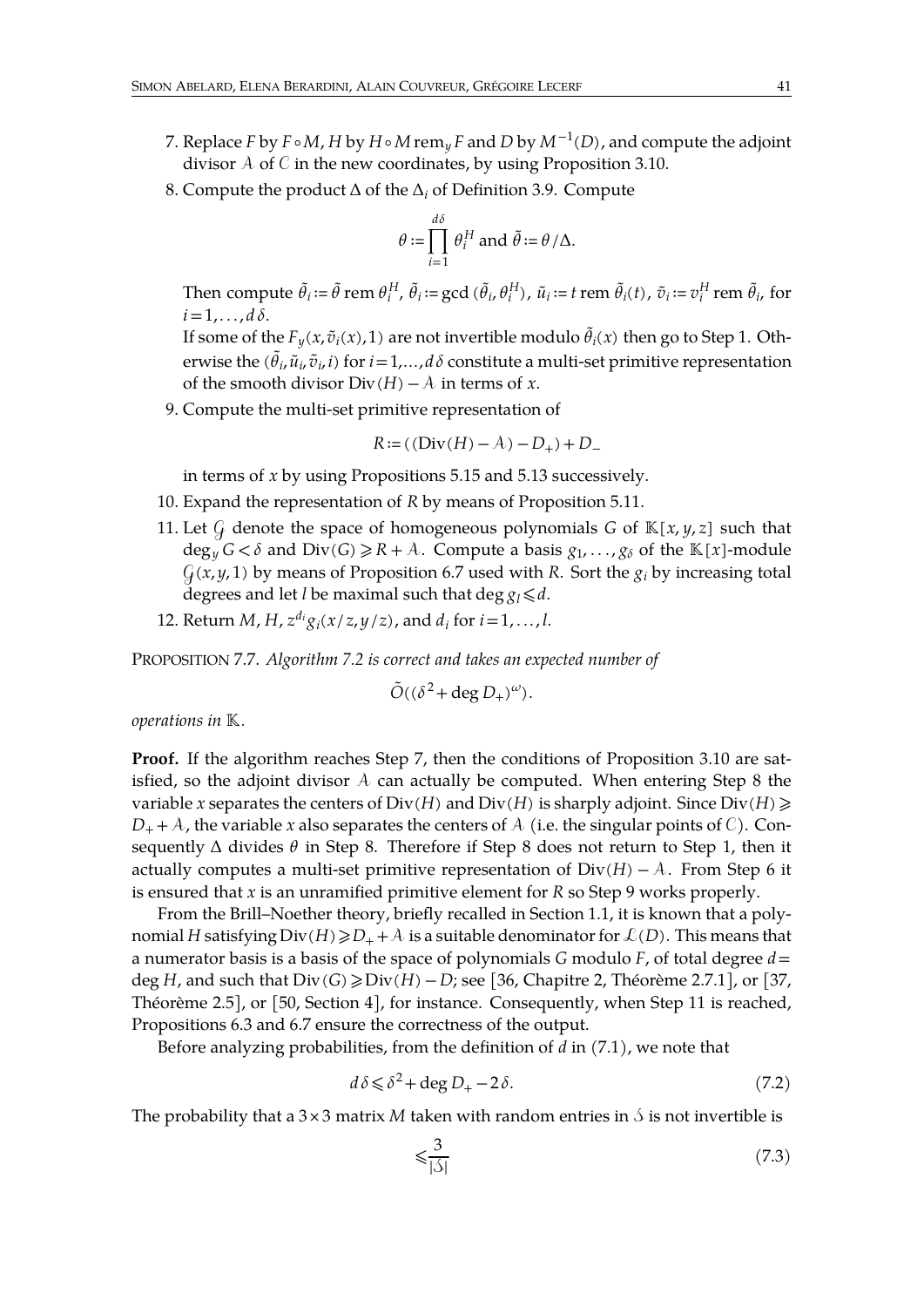by the aforementioned Schwartz–Zippel lemma. In Step 2, the probability that the coor dinates are not generic for *F*∘*M* is

$$
\leqslant \frac{2\delta^2}{|\mathcal{S}|} \tag{7.4}
$$

by Lemma [7.2.](#page-35-1) In Step 4, the probability that the coordinates are not generic for *F*∘*M* and *H* ∘*M* or that *x* is not a suitable primitive element is

$$
\leqslant \frac{2d\,\delta + \delta + \binom{d\,\delta}{2}}{|\mathcal{S}|} \leqslant \frac{3\,(\delta^2 + \deg D_+)^2}{|\mathcal{S}|} \tag{7.5}
$$

by Lemmas [7.1](#page-35-0) and [5.2](#page-22-1) combined with Inequality [\(7.2\)](#page-40-0). In Step 5, the probability that the conditions for  $M^{-1}(D)$  are not met is

$$
\leq \frac{3(\deg D_{+} + \deg D_{-})^{2}}{|S|} \leq \frac{12(\deg D_{+})^{2}}{|S|},\tag{7.6}
$$

by Lemma [5.5.](#page-23-2) In Step 6, the probability that the algorithm goes back to Step 1is

$$
\frac{\binom{\deg D_{-}+|\mathcal{E}|}{2} + \binom{\delta(\delta-1)}{2}}{|\mathcal{S}|} \le \frac{(\deg D_{+} + d\,\delta + \delta^{2})^{2}}{|\mathcal{S}|} \le \frac{4\left(\delta^{2} + \deg D_{+}\right)^{2}}{|\mathcal{S}|} \tag{7.7}
$$

by Inequality [\(7.2\)](#page-40-0) and Lemma [5.2](#page-22-1) again.

In Step 8 the abscissas of the centers of the places of  $Div(H)$  which belong to  $A$  are precisely the roots of Δ: we discard those places by dividing each  $\theta_i^H$  by gcd ( $\theta_i^H$ ,Δ) and we update the parametrization  $u_i^H$  and  $v_i^H$  in order to obtain the candidate representation of  $Div(H) - \lambda$ . Then, we check whether *x* is an unramified primitive element for Div(*H*)−A. For the probability of Step 8 to return to Step 1, we apply Lemma [5.5](#page-23-2) to the divisor made of the points of  $\mathcal E$  that are smooth on  $\mathcal C$ : the probability bound is

$$
\leqslant \frac{3|\mathcal{E}|^2}{|\mathcal{S}|} \leqslant \frac{3(d\delta)^2}{|\mathcal{S}|} \leqslant \frac{3(\delta^2 + \deg D_+)^2}{|\mathcal{S}|}. \tag{7.8}
$$

The sum of the right-hand sides of Inequalities [\(7.3\)](#page-40-1) to [\(7.8\)](#page-41-0) is  $\leq 1/2$ . Overall, the expected number of times the algorithm goes back to Step 1 is *O*(1). We are done with the cor rectness.

The cost of Step 1 is negligible. Then Step 2 contributes to  $\tilde{O}(\delta^2)$  by Lemmas [2.1](#page-5-0) and [7.1.](#page-35-0) Step 3 takes

<span id="page-41-0"></span>
$$
\tilde{O}(\delta^2 + d\,\delta) = \tilde{O}(\delta^2 + \deg D_+)
$$

operations in  $\mathbb K$  by Lemma [7.5.](#page-36-2) By [\[3,](#page-44-0) Lemma 2.4] (or [\[4,](#page-45-6) Proposition 5.6]), the cost of Step 4 is

$$
\tilde{O}(d\,\delta^2) = \tilde{O}(\delta^3 + \delta \deg D_+) = \tilde{O}((\delta^2 + \deg D_+)^2).
$$

Step 5 costs

$$
\tilde{O}\left(\delta^{\frac{\omega}{2}+1} + \delta^{\frac{\omega-1}{2}} \deg D_{+} + (\deg D_{+})^{\omega}\right) = \tilde{O}((\delta^{2} + \deg D_{+})^{2})
$$

by Proposition [5.7.](#page-24-1)

Arriving at Step 6, *x* is an unramified primitive element for the support of  $M^{-1}(D)$ and for  $\mathcal{E}$ , so it suffices to verify that the defining polynomials are coprime, with

$$
\tilde{O}(\deg D_- + |\mathcal{E}|) = \tilde{O}(d\,\delta + \deg D_+) = \tilde{O}(\delta^2 + \deg D_+)
$$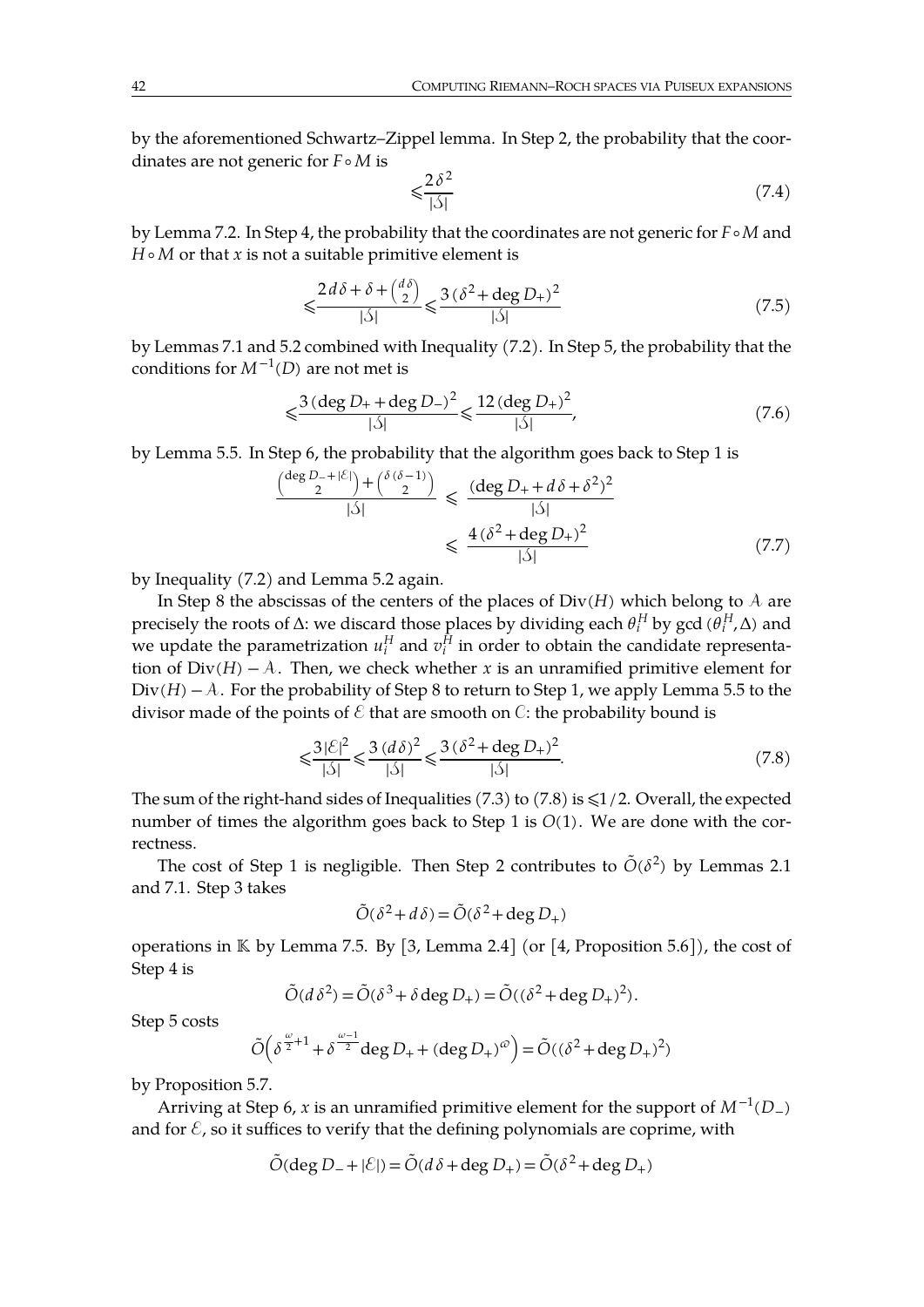operations in ℝ. Testing if *x* is primitive for  $\theta_A(F \circ M(x,y,1), \frac{\partial (F \circ M)}{\partial y}(x,y,1))$  contributes to  $\tilde{O}(\delta^3)$  by [\[3,](#page-44-0) Lemma 2.4] (or [\[4,](#page-45-6) Proposition 5.6]). The conditions of Proposition [3.10](#page-17-2) are satisfied, so Step 7 costs  $\tilde{O}(\delta^3)$ .

For Step 8, Proposition [2.3](#page-5-1) allows the computation of the  $\tilde{\theta}_i$ ,  $\tilde{u}_i$ ,  $\tilde{v}_i$  for  $i$  = 1,..., $d$   $\delta$  with

$$
\tilde{O}(d\,\delta + \delta^2) = \tilde{O}(\delta^2 + \deg D_+)
$$

operations in  $K$ . The remaining evaluations of  $F<sub>y</sub>$  and the consecutive invertibility tests of Step 8amount to

$$
\tilde{O}\left(\delta^{\frac{\omega}{2}+1} + \delta^{\frac{\omega-1}{2}}(d\delta)\right) = \tilde{O}\left(\delta^{\frac{\omega}{2}+1} + \delta^{\frac{\omega-1}{2}}(\delta^2 + \deg D_+)\right) = \tilde{O}((\delta^2 + \deg D_+)^2)
$$

by Lemma [5.6.](#page-23-1)

By Propositions [5.13](#page-27-0) and [5.15,](#page-28-1) Step 9 costs

$$
\tilde{O}(\deg(\text{Div}(H)) + \deg D_+) = \tilde{O}(d\,\delta + \deg D_+) = \tilde{O}(\delta^2 + \deg D_+).
$$

Step 10 then takes

$$
\tilde{O}\left(\delta^{\frac{\omega}{2}+1} + \delta^{\frac{\omega-1}{2}} \deg R\right) = \tilde{O}\left(\delta^{\frac{\omega}{2}+1} + \delta^{\frac{\omega-1}{2}}(d\delta)\right) = \tilde{O}((\delta^2 + \deg D_+)^2)
$$

operations in  $K$  by Proposition [5.11.](#page-25-2) Finally Step 11 contributes to

$$
\tilde{O}((\delta^2 + \deg R)^{\omega}) = \tilde{O}((\delta^2 + d\delta)^{\omega}) = \tilde{O}((\delta^2 + \deg D_+)^{\omega})
$$

by Proposition [6.7.](#page-34-1)  $\Box$ 

#### **7.6. Main complexity bound**

By combining Algorithms [7.1](#page-37-1) and [7.2,](#page-39-0) we finally achieve our main result.

<span id="page-42-0"></span>THEOREM 7.8. Let  $K$  *be an effective field of characteristic zero.* Let  $F \in K[x, y, z]$  *be a homogeneous and absolutely irreducible polynomial of degree , that defines a curve . Let D be a smooth -rational divisor of given in multi-set primitive representation (see Definition [5.4\)](#page-23-0).Then, a representation of* ℒ(*D*) *as in Section [7.4](#page-38-0) can be computed with a probabilistic algorithm of Las Vegas type with an expected number of*

$$
\tilde{O}((\delta^2 + \deg D_+)^{\omega})
$$

*operations in .*

**Proof.** After a random change of coordinates, the assumptions of Algorithm [7.1](#page-37-1) hold with high probability, thanks to Lemmas [5.2,](#page-22-1) [5.5,](#page-23-2) and [7.2.](#page-35-1) Changing the coordinates in *F* and testing their genericity takes  $\tilde{O}(\delta^2)$  operations in K by Lemmas [2.1](#page-5-0) and [7.2.](#page-35-1) Changing the coordinates in *D*, verifying that the centers are in the affine chart  $z = 1$ , and that *x* is an unramified primitive element takes

$$
\tilde{O}\left(\delta^{\frac{\omega}{2}+1} + \delta^{\frac{\omega-1}{2}} |\text{supp } D_+| + |\text{supp } D_+|^{\omega}\right) = \tilde{O}((\delta^2 + \text{deg } D_+)^{\omega})
$$

by Proposition [5.7.](#page-24-1) Let  $\theta_D$  denote the corresponding minimal polynomial of *x*.

Testing if *x* is primitive for  $\theta_A(F(x,y,1),F_y(x,y,1))$  and computing the corresponding parametrization requires  $\tilde{O}(\delta^3)$  operations in  $\mathbb K$  by [\[3,](#page-44-0) Lemma 2.4] (or [\[4,](#page-45-6) Proposition 5.6]). Let  $\theta_{F_v}$  denote the corresponding minimal polynomial of *x*.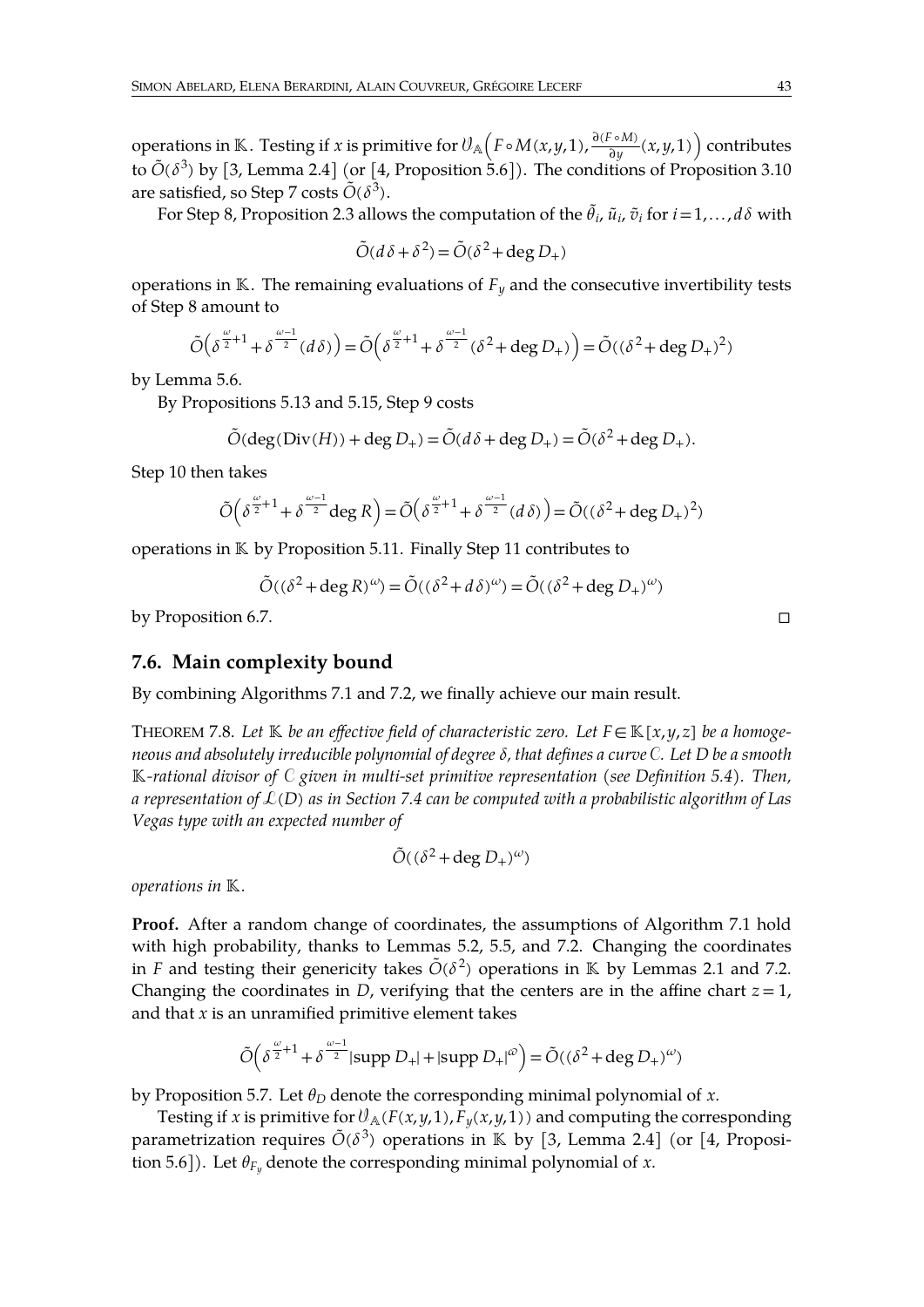The variable *x* is an unramified primitive element for the union of the centers of *D* and  $\theta_A(F(x, y, 1), F_y(x, y, 1))$  if, and only if, Res( $\theta_D$ ,  $\theta_{F_y}$ )  $\neq 0$ , whose computation takes negligible time. Finally, once the assumptions of Algorithm [7.1](#page-37-1) are satisfied, we call this algorithm, followed by Algorithm [7.2.](#page-39-0) The total complexity bound is deduced from Propositions [7.6](#page-38-1) and [7.7.](#page-40-2)  $\Box$ 

# <span id="page-43-0"></span>**7.7. Towards a subquadratic complexity bound**

To conclude this section, we focus on the following unusual special case:

<span id="page-43-1"></span>**Hypothesis (C).**  $\mathbb{K}$  is algebraically closed of characteristic zero and is endowed with a routine that computes the roots of any polynomial  $\theta \in \mathbb{K}[x]$  in softly linear time.

In fact, our goal is only to show that the complexity exponent for computing Rie mann–Roch spaces can be improved in this case, thanks to a faster algorithm for syzygy bases. Precisely, we will rely on the following statement that improves Theorem [6.4](#page-33-0) in a particular case; we use the notation of Section [6.5.](#page-33-2)

<span id="page-43-2"></span>THEOREM 7.9. [\[45,](#page-46-25) simplified from Theorem 1.5] *With the notation of Section [6.4,](#page-32-2) if J is a Jordan matrix, then the basis in s-Popov form of ker*  $E_I$  *can be computed with*  $\tilde{O}(\delta^{\omega-1}(\sigma + |\mathbf{s}|))$ *operations in*  $K$ *, where*  $|s| := s_1 + \cdots + s_\delta$ *.* 

<span id="page-43-3"></span>We deduce the following proposition in replacement of Proposition [6.7.](#page-34-1)

PROPOSITION 7.10. *Under [Hypothesis](#page-43-1) [\(C\)](#page-43-1), the complexity bound in Proposition [6.7](#page-34-1) can be replaced by*  $\tilde{O}(\delta^{\omega-1}(\delta^2 + \text{deg }D)).$ 

**Proof.** Since  $K$  is algebraically closed, by using root-finding, we can decompose any vanishing condition into a conjunction of vanishing conditions where each of them is still represented by  $(Δ(b), μ(a), X(t), Y(t))$  as in Definition [6.1](#page-30-1) but in the form of  $Δ(b) := b - β$ ,  $\mu(a) := a$  and  $X(t) = \beta + \gamma t^e$ . Such a rewriting takes softly linear time by [Hypothesis](#page-43-1) [\(C\)](#page-43-1) and Proposition [2.3.](#page-5-1) By computing a *e*-th root of  $\gamma$  we can further reduce to the case where  $\gamma = 1$ , that is  $X(t) = \beta + t^e$ , in softly linear time.

For  $j=0,\ldots,e-1$ , let  $\nu_j$  denote the largest integer  $\nu$  such that  $\nu e + j \leq m-1$ . In the basis of the  $K$ -vector space  $K[[t]]/(t^m)$  made of the concatenation of

 $(t^{v_je+j}, t^{(v_j-1)e+j}, \ldots, t^{e+j}, t^j)$  for  $j=0, \ldots, \min(e,m)-1$ ,

the matrix representing the multiplication by  $X(t) = \beta + t^e$  is a Jordan matrix. Conse-quently, the cost of Lemma [6.5](#page-33-1) becomes  $\tilde{O}(\delta \sigma)$ : building the *J<sub>i</sub>* is straightforward, and  $e_1, \ldots, e_r$  still contribute to  $\tilde{O}(\delta \sigma)$ .

Since  $|s|$  =  $O(\delta^2)$ , by combining this bound with Theorem [7.9,](#page-43-2) the complexity bound in Proposition [6.6](#page-34-0) becomes  $\tilde{O}(\delta^{\omega-1}(\delta^2+\sigma))$ . The conclusion follows as in the proof of Proposition [6.7.](#page-34-1) □

In the future, we hope that the complexity bound in Proposition [7.10](#page-43-3) will hold without [Hypothesis](#page-43-1) [\(C\).](#page-43-1) This might be made possible thanks to further advances in the so called *interpolation bases* algorithms; see [\[45,](#page-46-25) [55\]](#page-46-24). Let us now briefly assess the overall cost of our Brill–Noether variant in this framework.

<span id="page-43-4"></span>THEOREM 7.11. *Under [Hypothesis](#page-43-1) [\(C\),](#page-43-1) the expected complexity bound in Theorem [7.8](#page-42-0) can be replaced by*

$$
\tilde{O}\Big((\delta^2+\deg D_+)^{\frac{\omega+1}{2}}\Big).
$$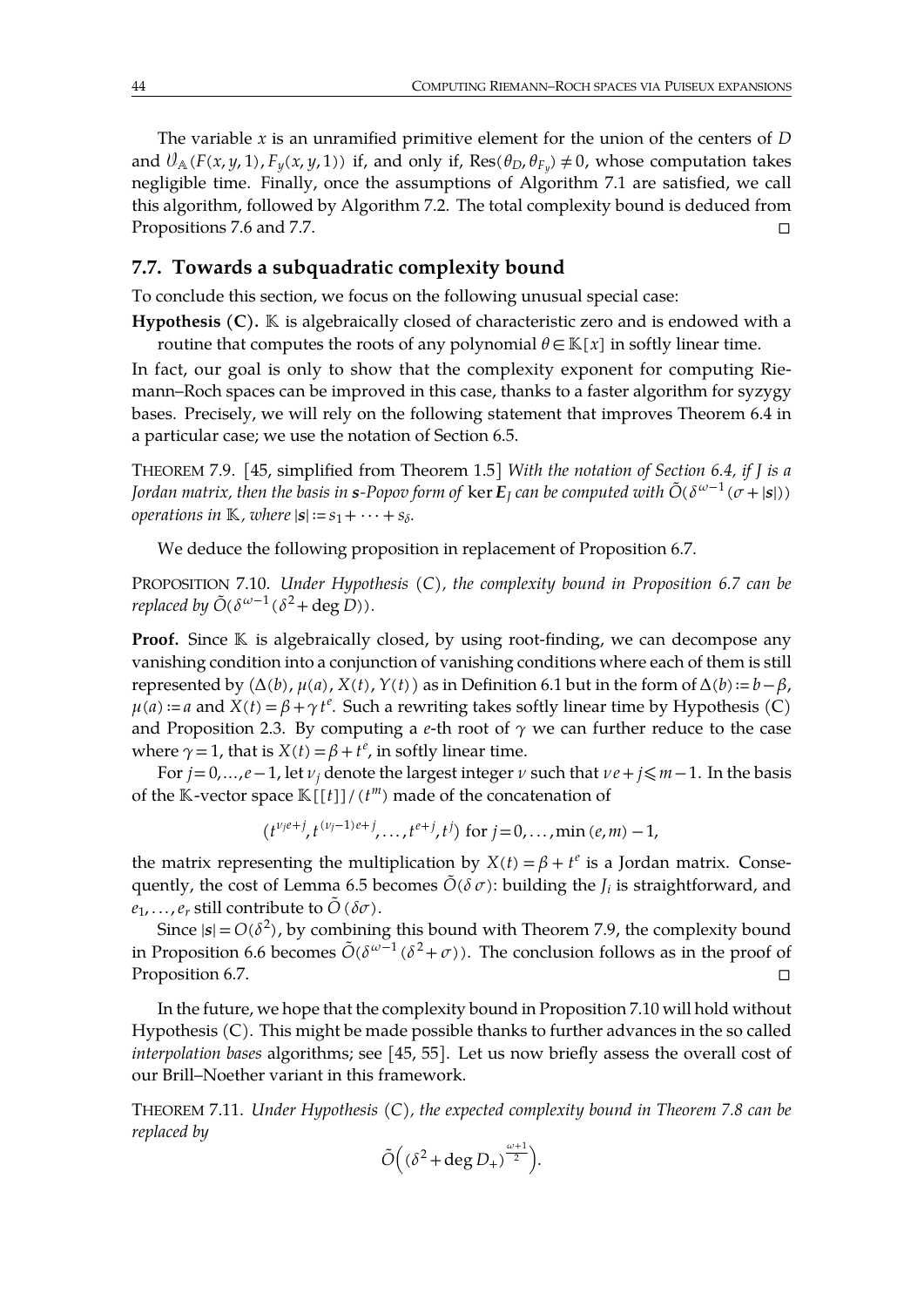**Proof.** Using Proposition [7.10](#page-43-3) instead of Proposition [6.7,](#page-34-1) and revisiting complexity analyses step by step, the cost in Proposition [7.6](#page-38-1) becomes  $\tilde{O}(\delta^{\omega+1} + \delta^{\omega-1}\deg D_+)$ . Then, the cost in Proposition [7.7](#page-40-2) becomes

$$
\tilde{O}(\delta^{\omega+1} + \delta^{\omega-1} \deg D_+ + (\deg D_+)^{\omega}).
$$

It follows that the complexity bound in Theorem [7.8](#page-42-0) can be replaced by

$$
\tilde{O}(\delta^{\omega+1} + \delta^{\omega-1} \deg D_+ + (\deg D_+)^{\omega}) = \tilde{O}\Big(\delta^{\omega+1} + \delta^{\omega-1} \deg D_+ + (\deg D_+)^{\frac{\omega+1}{2}}\Big).
$$

If  $\deg D_+ \leqslant \delta^2$  then  $\delta^{\omega-1}\deg D_+ = O(\delta^{\omega+1})$ . Otherwise  $\delta^2 {<} \deg D_+$  and we have

$$
\delta^{\omega-1} \deg D_+ \leq (\deg D_+)^{\frac{\omega-1}{2}} \deg D_+ \leq (\deg D_+)^{\frac{\omega+1}{2}},
$$

whence the claimed bound.  $□$ 

The complexity bound of Theorem [7.11](#page-43-4) is similar to the one obtained in [\[4\]](#page-45-6) for ordi- nary curves without [Hypothesis](#page-43-1)  $(C)$ : in this case another fast algorithm from [\[56\]](#page-46-23) is used for syzygy bases.

## **8. CONCLUSION**

Our new algorithm for computing bases of Riemann–Roch spaces is subject to future improvements and extensions. A first extension concerns handling non necessarily smooth input divisors. Indeed our Proposition [4.3](#page-20-0) supports this more general setting, so it would essentially suffice to focus on the algorithmic side.

Another challenging research direction would be to achieve the same complexity exponent in any characteristic. At present time the main difficulty resides in designing a suitable efficient replacement of Puiseux expansions. Some possibilities in this direction could be to exploit Hamburger–Noether expansions (introduced in [\[17\]](#page-45-24) and previously used in the context of computing Riemann–Roch spaces in  $[18]$ ), or to rely on the approximate roots theory initiated by Abhyankar [\[5,](#page-45-25) [22\]](#page-45-26).

Finally, the bottleneck of our main algorithm is in the complexity bound of The orem [6.4.](#page-33-0) Therefore, faster computations of syzygy bases related to the structured linear algebra problem occurring in Section [6.5](#page-33-2) would improve the complexity exponent of our main algorithm, in a way similar to the framework of Section [7.7.](#page-43-0)

**Acknowledgments.** We thank the anonymous referees for their useful comments.

#### **BIBLIOGRAPHY**

- <span id="page-44-1"></span>**[1]** S. Abelard. On the complexity of computing integral bases of function fields. In F. Boulier, M. England, T. M. Sadykov, and E. V. Vorozhtsov, editors, *Computer Algebra in Scientific Computing. 22nd International Workshop, CASC 2020, Linz, Austria, September 14–18, 2020, Proceedings*, volume 12291 of *Lect. Notes Comput. Sci.*, pages 42–62. Cham, 2020. Springer International Publishing.
- <span id="page-44-2"></span>**[2]** S. Abelard, E. Berardini, A. Couvreur, and G. Lecerf. Computing Riemann–Roch spaces via Puiseux expansions. Technical Report, HAL, 2021. <https://hal.archives-ouvertes.fr/hal-03281757>, version 1.
- <span id="page-44-0"></span>[3] S. Abelard, A. Couvreur, and G. Lecerf. Sub-quadratic time for Riemann–Roch spaces: case of smooth divisors over nodal plane projective curves. In A. Mantzaflaris, editor, *Proceedings of the 45th International Symposium on Symbolic and Algebraic Computation*, ISSAC '20, pages 14–21. New York, NY, USA, 2020. ACM.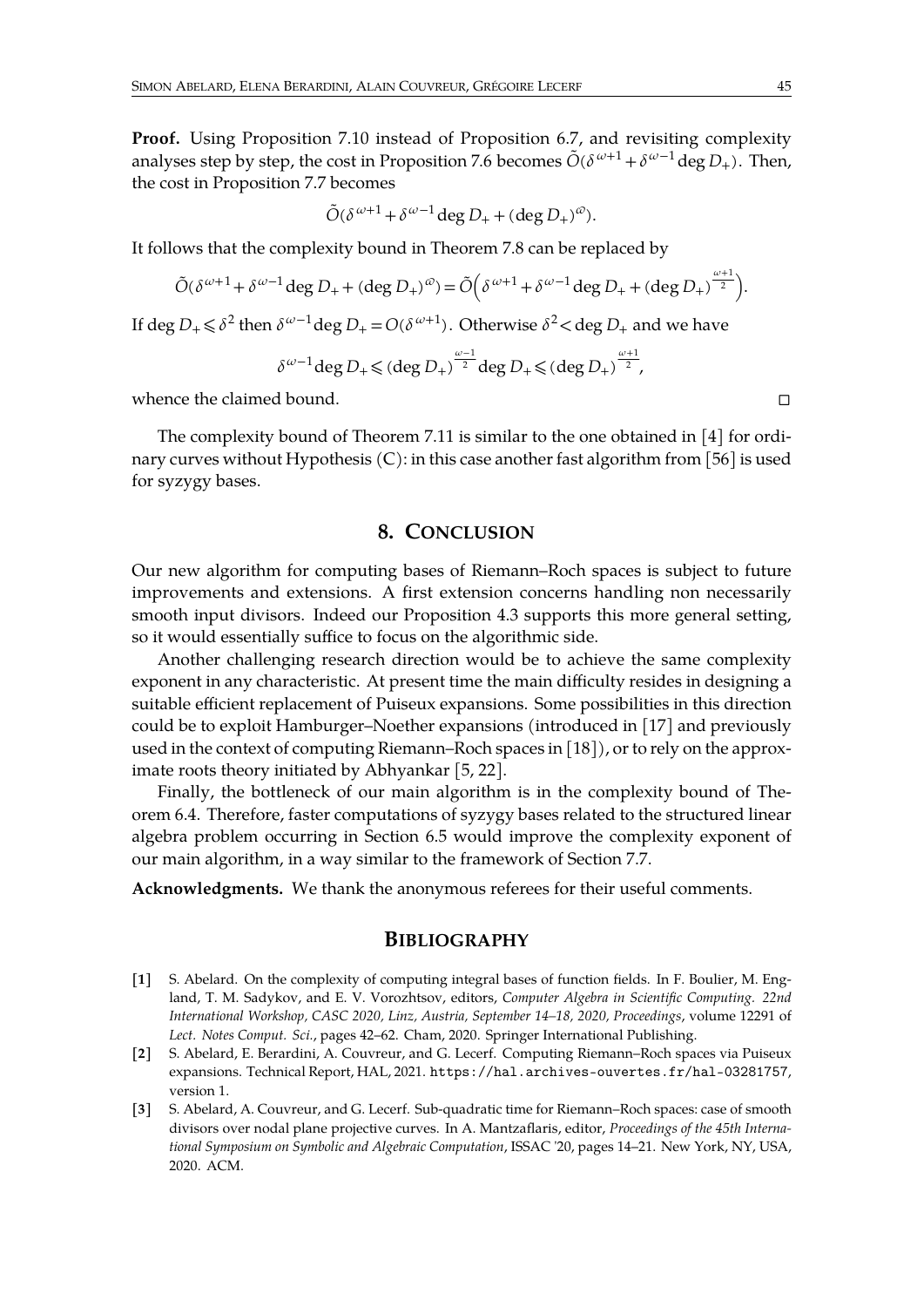- <span id="page-45-6"></span>**[4]** S. Abelard, A. Couvreur, and G. Lecerf. Efficient computation of Riemann–Roch spaces for plane curves with ordinary singularities. Technical Report, HAL, 2021. [https://hal.archives-ouvertes.fr/](https://hal.archives-ouvertes.fr/hal-03110135) [hal-03110135](https://hal.archives-ouvertes.fr/hal-03110135), version 1.
- <span id="page-45-25"></span>**[5]** S. S. Abhyankar. *Lectures on expansion techniques in algebraic geometry*, volume 57 of *Lectures on mathe matics and physics. Mathematics*. Bombay: Tata Institute of Fundamental Research, 1977.
- <span id="page-45-15"></span>**[6]** S. S. Abhyankar and A. M. Sathaye. *Geometric theory of algebraic space curves*, volume 423 of *Lect. Notes Math.* Springer, Berlin, Heidelberg, 1974.
- <span id="page-45-9"></span>**[7]** J. Alman and V. V. Williams. A refined laser method and faster matrix multiplication. In D. Marx, editor, *Proceedings of the 2021 ACM-SIAM Symposium on Discrete Algorithms (SODA)*, pages 522–539. Philadelphia, PA, USA, 2021. SIAM.
- <span id="page-45-10"></span>**[8]** E. Arbarello, M. Cornalba, P. Griffiths, and J. D. Harris. *Geometry of algebraic curves. Volume I*, volume 267 of *Grundlehren der mathematischen Wissenschaften*. Springer-Verlag New York, 1985.
- <span id="page-45-4"></span>**[9]** E. Ben-Sasson, A. Chiesa, A. Gabizon, M. Riabzev, and N. Spooner. Interactive oracle proofs with constant rate and query complexity. In *44th International Colloquium on Automata, Languages, and Pro gramming (ICALP 2017)*. Schloss Dagstuhl – Leibniz-Zentrum für Informatik, 2017.
- <span id="page-45-22"></span>**[10]** D. Bini and V. Y. Pan. *Polynomial and matrix computations. Vol. 1. Fundamental algorithms*. Progress in Theoretical Computer Science. Birkhäuser Boston, Inc., Boston, MA, 1994.
- <span id="page-45-5"></span>**[11]** S. Bordage and J. Nardi. Interactive Oracle Proofs of Proximity to Algebraic Geometry Codes. *Electronic colloquium on computational complexity*, 2020. TR20-165.
- <span id="page-45-17"></span>**[12]** W. Bosma, J. Cannon, and C. Playoust. The Magma algebra system. I. The user language. *J. Symbolic Comput.*, 24(3-4):235–265, 1997. Computational algebra and number theory (London, 1993).
- <span id="page-45-23"></span>**[13]** A. Bostan, F. Chyzak, M. Giusti, R. Lebreton, G. Lecerf, B. Salvy, and É. Schost. *Algorithmes Efficaces en Calcul Formel*. Frédéric Chyzak (self-published), Palaiseau, France, 2017. Electronic version available from <https://hal.archives-ouvertes.fr/AECF>.
- <span id="page-45-18"></span>**[14]** A. Bostan, Ph. Flajolet, B. Salvy, and É. Schost. Fast computation of special resultants. *J. Symbolic Comput.*, 41(1):1–29, 2006.
- <span id="page-45-0"></span>**[15]** A. Brill and M. Noether. Ueber die algebraischen Functionen und ihre Anwendung in der Geometrie. *Math. Ann.*, 7(2-3):269–310, 1874.
- <span id="page-45-7"></span>**[16]** P. Bürgisser, M. Clausen, and M. A.Shokrollahi. *Algebraic Complexity Theory*, volume 315 of *Grundlehren der Mathematischen Wissenschaften*. Springer-Verlag, 1997.
- <span id="page-45-24"></span>**[17]** A. Campillo. *Algebroid Curves in Positive Characteristics*, volume 813 of *Lect. Notes Math.* Springer- Verlag Berlin Heidelberg, 1980.
- <span id="page-45-12"></span>**[18]** A. Campillo and J. I. Farrán. Symbolic Hamburger–Noether expressions of plane curves and applications to AG codes. *Math. Comp.*, 71(240):1759–1780, 2002.
- <span id="page-45-13"></span>**[19]** A. Campillo and J. I. Farrán. Adjoints and codes. *Rendiconti del Seminario Matematico Università e Politecnico di Torino*, 62:209–223, 2004.
- <span id="page-45-21"></span>**[20]** E. Casas-Alvero. *Algebraic Curves, the Brill and Noether Way*. Springer International Publishing, 2019.
- <span id="page-45-16"></span>**[21]** M. Ceria. A computational approach to the theory of adjoints. *Atti della Accademia Peloritana dei Peri colanti-Classe di Scienze Fisiche, Matematiche e Naturali*, 94(2):7, 2016.
- <span id="page-45-26"></span>**[22]** V. Cossart and G. Moreno-Socías. Racines approchées, suites génératrices, suffisance des jets. *Annales de la Faculté des sciences de Toulouse 6* <sup>e</sup> *série*, 14(3):353–394, 2005.
- <span id="page-45-19"></span>**[23]** D. Duval. *Diverses questions relatives au calcul formel avec des nombres algébriques*. PhD thesis, Université de Grenoble 1, France, 1987.
- <span id="page-45-20"></span>**[24]** D. Duval. Rational Puiseux expansions. *Compos. Math.*, 70(2):119–154, 1989.
- <span id="page-45-14"></span>**[25]** W. Fulton. *Algebraic Curves – An Introduction to Algebraic Geometry*. Addison-Wesley, 1989.
- <span id="page-45-11"></span>**[26]** W. Fulton. Adjoints and Max Noether's Fundamentalsatz. In C. Christensen, A. Sathaye, G. Sun daram, and C. Bajaj, editors, *Algebra, Arithmetic and Geometry with Applications: Papers from Shreeram S. Abhyankar's 70th Birthday Conference*, pages 301–313. Springer, Berlin, Heidelberg, 2004.
- <span id="page-45-8"></span>**[27]** J. von zur Gathen and J. Gerhard. *Modern Computer Algebra*. Cambridge University Press, 3rd edition, 2013.
- <span id="page-45-1"></span>**[28]** V. D. Goppa. Codes associated with divisors. *Probl. Peredachi Inf.*, 13(1):33–39, 1977. English translation: *Problems of Inform. Transmission*, 1977, 13(1), 22–27.
- <span id="page-45-2"></span>**[29]** V. D. Goppa. Algebraico-geometric codes. *Izvestiya Rossiiskoi Akademii Nauk. Seriya Matematicheskaya*, 46(4):762–781, 1982. English translation: *Mathematics of the USSR-Izvestiya*, 1983, 21(1):75–91.
- <span id="page-45-3"></span>**[30]** V. D. Goppa. Codes and information. *Uspekhi Mat. Nauk*, 39(1(235)):77–120, 1984. English translation: *Russ. Math. Surv.*, 1984, 391(1), 87–141.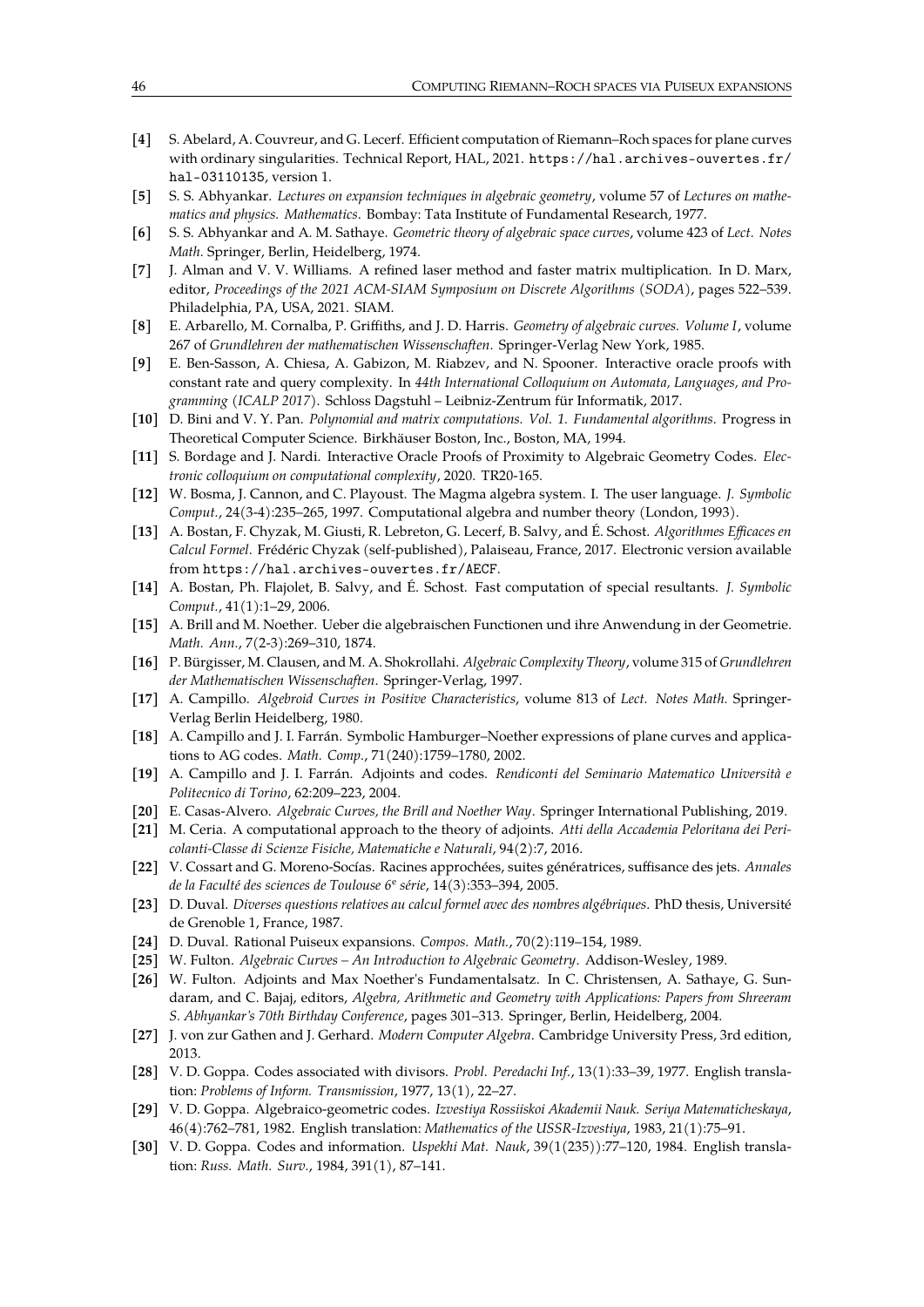- <span id="page-46-6"></span>**[31]** D. Gorenstein. An arithmetic theory of adjoint plane curves. *Trans. Am. Math. Soc.*, 72(3):414–436, 1952.
- <span id="page-46-8"></span>**[32]** S. Greco and P. Valabrega. On the theory of adjoints. In K. Lonsted, editor, *Algebraic Geometry. Summer Meeting, Copenhagen, August 7-12, 1978*, volume 732 of*Lect. Notes Math.*, pages 98–123. Springer- Verlag Berlin Heidelberg, 1979.
- <span id="page-46-9"></span>**[33]** S. Greco and P. Valabrega. On the theory of adjoints II.*Rendiconti del Circolo Matematico di Palermo*, 31(1):5–15, 1982.
- <span id="page-46-18"></span>**[34]** B. Grenet, J. van der Hoeven, and G. Lecerf. Deterministic root finding over finite fields using Graeffe transforms. *Appl. Algebra Engrg. Comm. Comput.*, 27(3):237–257, 2016.
- <span id="page-46-11"></span>**[35]** G. Haché. Computation in algebraic function fields for effective construction of algebraic-geometric codes. In G. Cohen, M. Giusti, and T. Mora, editors, *Applied Algebra, Algebraic Algorithms and Error- Correcting Codes*, pages 262–278. Berlin, Heidelberg, 1995. Springer Berlin Heidelberg.
- <span id="page-46-12"></span>**[36]** G. Haché. *Construction Effective des Codes Géométriques*. PhD thesis, Université Paris 6, France, 1996.
- <span id="page-46-13"></span>**[37]** G. Haché. L'algorithme de Brill–Noether appliqué aux courbes réduites. Technical Report, Rap port de recherche n° 1998-01, Laboratoire d'Arithmétique, de Calcul formel et d'Optimisation ESA - CNRS 6090, Université de Limoges, France, 1998. [https://www.unilim.fr/laco/rapports/](https://www.unilim.fr/laco/rapports/1998/R1998_01.pdf) [1998/R1998\\_01.pdf](https://www.unilim.fr/laco/rapports/1998/R1998_01.pdf).
- <span id="page-46-14"></span>**[38]** F. Hess. Computing Riemann–Roch spaces in algebraic function fields and related topics. *J. Symbolic Comput.*, 33(4):425–445, 2002.
- <span id="page-46-19"></span>**[39]** J. van der Hoeven and G. Lecerf. Composition modulo powers of polynomials. In *Proceedings of the 2017 ACM on International Symposium on Symbolic and Algebraic Computation*, ISSAC '17, pages 445–452. New York, NY, USA, 2017. ACM.
- <span id="page-46-17"></span>**[40]** J. van der Hoeven and G. Lecerf. Accelerated tower arithmetic. *J. Complexity*, 55:101402, 2019.
- <span id="page-46-20"></span>**[41]** J. van der Hoeven and G. Lecerf. Directed evaluation. *J. Complexity*, 60:101498, 2020.
- <span id="page-46-15"></span>**[42]** J. van der Hoeven and G. Lecerf. On the complexity exponent of polynomial system solving. *Found. Comput. Math.*, 21:1–57, 2021.
- <span id="page-46-5"></span>**[43]** J. Hopcroft and J. Musinski. Duality applied to the complexity of matrix multiplication and other bilinear forms. *SIAM J. Comput.*,2(3):159–173, 1973.
- <span id="page-46-0"></span>[44] M.-D. Huang and D. Ierardi. Efficient algorithms for the Riemann–Roch problem and for addition in the Jacobian of a Curve. *J. Symbolic Comput.*, 18:519–539, 1994.
- <span id="page-46-25"></span>**[45]** C.-P. Jeannerod, V. Neiger, É. Schost, and G. Villard. Computing minimal interpolation bases. *J. Sym bolic Comput.*, 83:272–314, 2017.
- <span id="page-46-7"></span>**[46]** O. H. Keller. *Vorlesungen über algebraische Geometrie*. Akademie Verlag Leipzig, 1974.
- <span id="page-46-1"></span>**[47]** K. Khuri-Makdisi. Asymptotically fast group operations on Jacobians of general curves. *Math. Comp.*, 76(260):2213–2239, 2007.
- <span id="page-46-2"></span>**[48]** A. Klyachko and O. Kara. Singularities of the modular curve. *Finite Fields Appl.*, 7(3):415–420, 2001.
- <span id="page-46-21"></span>**[49]** S. Lang. *Algebra*, volume 211 of *Graduate Textsin Mathematics*. Springer-Verlag, New York, 3rd edition, 2002.
- <span id="page-46-10"></span>**[50]** D. Le Brigand and J.-J. Risler. Algorithme de Brill–Noether et codes de Goppa. *Bulletin dela société mathématique de France*, 116(2):231–253, 1988.
- <span id="page-46-4"></span>**[51]** F. Le Gall and F. Urrutia. Improved rectangular matrix multiplication using powers of the Copper smith–Winograd tensor. In A. Czumaj, editor, *Proceedings of the 2018 Annual ACM-SIAM Symposium on Discrete Algorithms (SODA)*, pages 1029–1046. Philadelphia, PA, USA, 2018. SIAM.
- <span id="page-46-3"></span>**[52]** A. Le Gluher and P.-J. Spaenlehauer. A fast randomized geometric algorithm for computing Rie mann–Roch spaces. *Math. Comp.*, 89:2399–2433, 2020.
- <span id="page-46-16"></span>**[53]** U. Le Verrier. Surles variations séculaires des éléments elliptiques des sept planètes principales : Mer cure, Vénus, la Terre, Mars, Jupiter, Saturne etUranus. *Journal de Mathématiques Pures et Appliquées*, 1:220–254, 1840.
- <span id="page-46-22"></span>**[54]** T. Mulders and A. Storjohann. On lattice reduction for polynomial matrices. *J. Symbolic Comput.*, 35(4):377–401, 2003.
- <span id="page-46-24"></span>**[55]** V. Neiger. *Bases of relations in one or several variables: fast algorithms and applications*. PhD thesis, École Normale Supérieure de Lyon (France) – University of Waterloo (Canada), 2016. [https://](https://tel.archives-ouvertes.fr/tel-01431413) [tel.archives-ouvertes.fr/tel-01431413](https://tel.archives-ouvertes.fr/tel-01431413).
- <span id="page-46-23"></span>**[56]** V. Neiger. Fast computation of shifted Popov forms of polynomial matrices via systems of modular polynomial equations. In *Proceedings of the ACM on International Symposium on Symbolic and Algebraic Computation*, ISSAC '16, pages 365–372. New York, NY, USA, 2016. ACM.